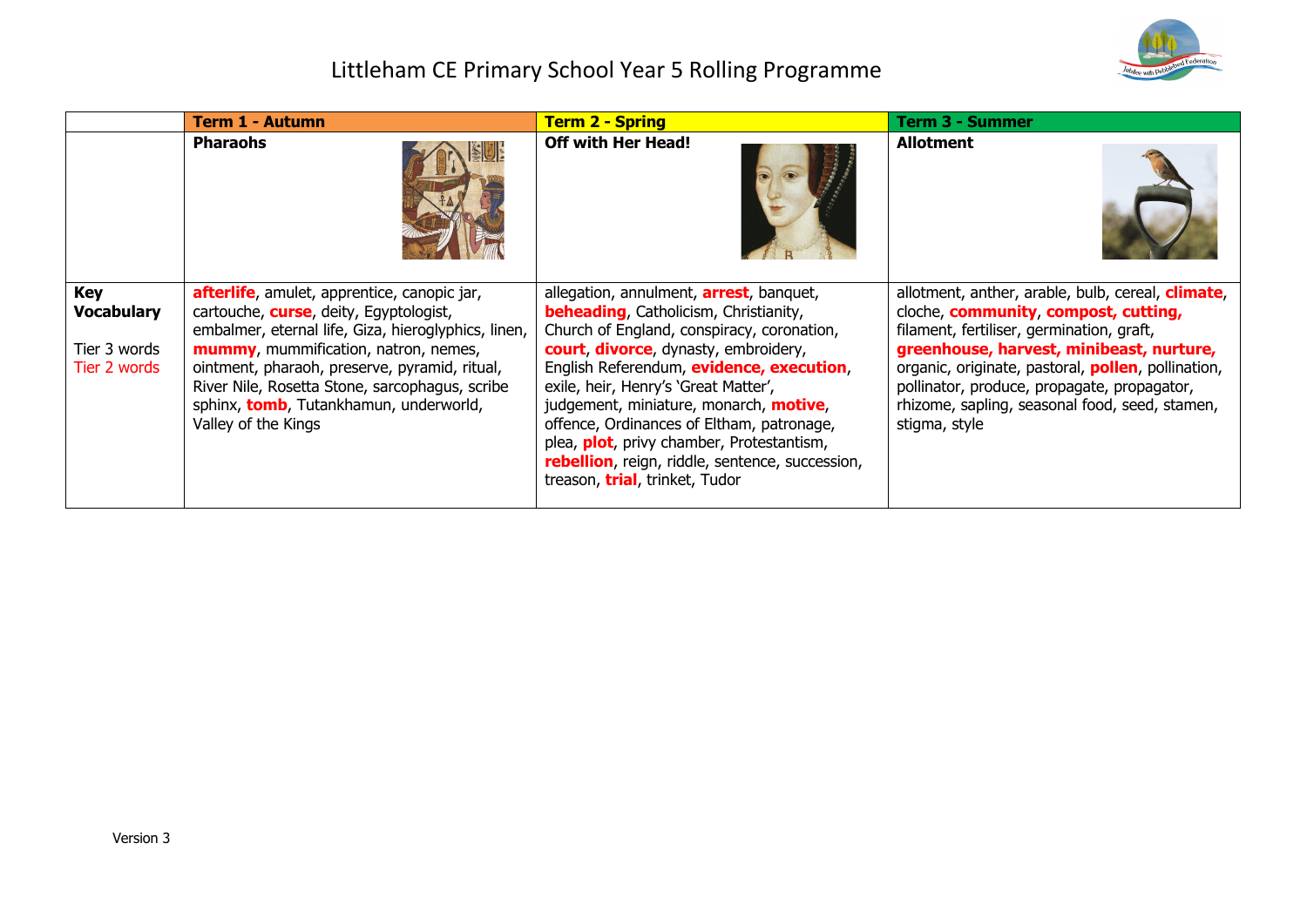

| <b>Project</b><br>overview | Let's travel back 5000 years to the dusty realms<br>of ancient Egypt. Cruise along the Nile, entering<br>a world of mysteries and curses, mummies and<br>kings. Find out about life on the river's fertile<br>banks, discovering Egypt and its fascinating<br>culture. Unravel the secrets of ancient tombs,<br>using historical sources and age-old artefacts.<br>Find out about powerful pharaohs and grandiose<br>gods! Make yourself a nemes and you'll really<br>look the part! Become an apprentice and work<br>for Ramose $-$ he's the chief embalmer at the<br>Beautiful House. Help him prepare a body for its<br>journey into the afterlife. Now open the doorway<br>to ancient Egypt $-$ who knows what treasures<br>you will find? | What sort of man would order the beheading of<br>his wife? Was she really that bad? Travel back in<br>time to the 1500s and meet the terrifying<br>Tudors, a domineering dynasty that changed our<br>history. Discover an opulent court where<br>dancing and singing go hand in hand with swift<br>falls from favour $-$ and even swifter falling of<br>heads! Develop your painting skills in miniature,<br>solve riddles and remember to protect your<br>precious neck with a large white ruff $-$ if you<br>want to survive at Tudor court! Flex your<br>detective muscles and become a criminal<br>investigator! How will you find the accused -<br>innocent or guilty? It's your turn to take part in<br>one of the most famous trials the world has ever<br>known! | Let's grow! A crispy carrot, a luscious lettuce or<br>a tasty tomato. Dig deep and put your back into<br>it, making your own tubs and planters and<br>nurturing your greens. Harvest your crops and<br>make soups and dishes of seasonal foods that<br>taste delicious. Learn about farms and where<br>food comes from, writing reports on worldwide<br>produce. Discover which allotments are closest<br>to your school and open the door to the secret<br>garden. Then establish a farmers' market,<br>harvesting your crops and selling local produce.<br>Include garden crafts and work out your prices,<br>be sure to make a profit not a loss! |
|----------------------------|------------------------------------------------------------------------------------------------------------------------------------------------------------------------------------------------------------------------------------------------------------------------------------------------------------------------------------------------------------------------------------------------------------------------------------------------------------------------------------------------------------------------------------------------------------------------------------------------------------------------------------------------------------------------------------------------------------------------------------------------|--------------------------------------------------------------------------------------------------------------------------------------------------------------------------------------------------------------------------------------------------------------------------------------------------------------------------------------------------------------------------------------------------------------------------------------------------------------------------------------------------------------------------------------------------------------------------------------------------------------------------------------------------------------------------------------------------------------------------------------------------------------------------|------------------------------------------------------------------------------------------------------------------------------------------------------------------------------------------------------------------------------------------------------------------------------------------------------------------------------------------------------------------------------------------------------------------------------------------------------------------------------------------------------------------------------------------------------------------------------------------------------------------------------------------------------|
|----------------------------|------------------------------------------------------------------------------------------------------------------------------------------------------------------------------------------------------------------------------------------------------------------------------------------------------------------------------------------------------------------------------------------------------------------------------------------------------------------------------------------------------------------------------------------------------------------------------------------------------------------------------------------------------------------------------------------------------------------------------------------------|--------------------------------------------------------------------------------------------------------------------------------------------------------------------------------------------------------------------------------------------------------------------------------------------------------------------------------------------------------------------------------------------------------------------------------------------------------------------------------------------------------------------------------------------------------------------------------------------------------------------------------------------------------------------------------------------------------------------------------------------------------------------------|------------------------------------------------------------------------------------------------------------------------------------------------------------------------------------------------------------------------------------------------------------------------------------------------------------------------------------------------------------------------------------------------------------------------------------------------------------------------------------------------------------------------------------------------------------------------------------------------------------------------------------------------------|

### **When reviewing our curriculum rolling programme, we considered the key aspects of our CURRICULUM INTENT as:**

To provide a curriculum which encourages pupils, within a supportive Christian environment, to aspire to reach their full potential. This will be achieved through experiential learning, using the richness of our local rural community and culture, but also by opening the children's eyes further to gain knowledge about, and see the opportunities in, the wider British, European and global contexts.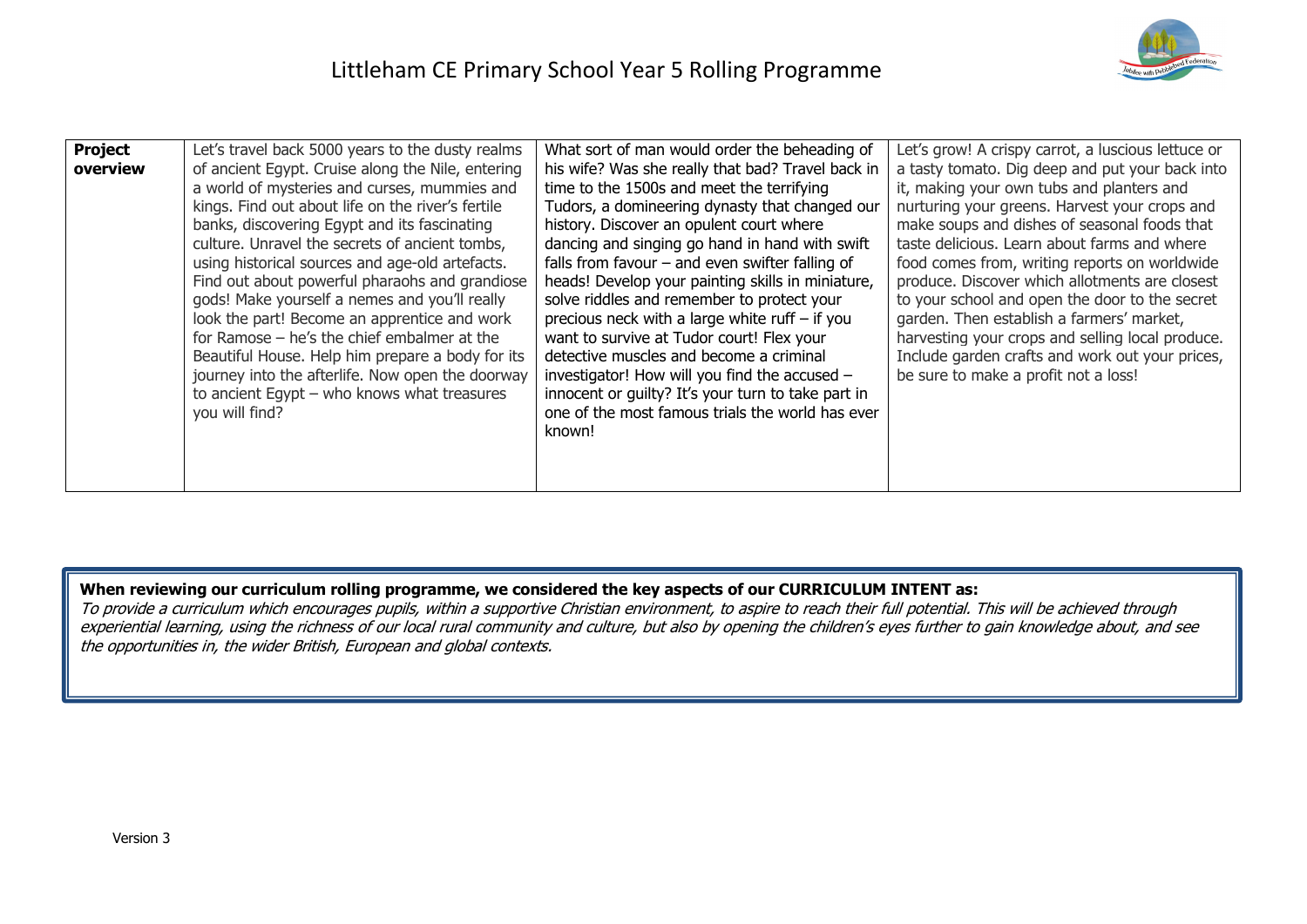

|                   | Term 1 - Autumn                                                                                                                                                                                                                                                                                                                                                                                                                                                                                                                                                |  |  |
|-------------------|----------------------------------------------------------------------------------------------------------------------------------------------------------------------------------------------------------------------------------------------------------------------------------------------------------------------------------------------------------------------------------------------------------------------------------------------------------------------------------------------------------------------------------------------------------------|--|--|
|                   | What are the key pieces of knowledge we want children to remember, be able to build upon and to reflect on within each subject area of                                                                                                                                                                                                                                                                                                                                                                                                                         |  |  |
| this topic?       | Text in this colour relates to key pieces of knowledge linked specifically to our Curriculum Intent.                                                                                                                                                                                                                                                                                                                                                                                                                                                           |  |  |
|                   | Text in this colour describes example activities to support the main theme of the topic.                                                                                                                                                                                                                                                                                                                                                                                                                                                                       |  |  |
| <b>Main Topic</b> | <b>Pharaohs</b>                                                                                                                                                                                                                                                                                                                                                                                                                                                                                                                                                |  |  |
| <b>History</b>    | Know that characteristics of ancient civilisations include cities, government, language, writing, customs, numerical systems, calendars,<br>architecture, art, religion, inventions and social structures, all of which have influenced the world over the last 5000 years.<br>Children should know where the Ancient Egyptian era fits into the timeline of human history. Know that primary resources help us to<br>understand a period in history. Know why they were so obsessed with death and the afterlife and why it dominated so much of their lives. |  |  |
|                   | Chronology                                                                                                                                                                                                                                                                                                                                                                                                                                                                                                                                                     |  |  |
|                   | Know how to plot significant events on a timeline including antecedents.                                                                                                                                                                                                                                                                                                                                                                                                                                                                                       |  |  |
|                   | Know how to relate the Ancient Egyptian timeline with events happening around the world at the same time.                                                                                                                                                                                                                                                                                                                                                                                                                                                      |  |  |
|                   | <b>Historical Enquiry</b>                                                                                                                                                                                                                                                                                                                                                                                                                                                                                                                                      |  |  |
|                   | Know how to use evidence to explain changes between time period studied and modern day.                                                                                                                                                                                                                                                                                                                                                                                                                                                                        |  |  |
|                   | Know what the landscape, climate and natural vegetation of an area is like and how it affects/affected modern and ancient life.                                                                                                                                                                                                                                                                                                                                                                                                                                |  |  |
|                   | Know how to interpret primary evidence and give judgements. Begin to justify those judgements against scrutiny (e.g. purpose of pyramids).                                                                                                                                                                                                                                                                                                                                                                                                                     |  |  |
|                   | Know how to make reasoned judgements on ancient artefacts and compare to modern understandings by published historians.                                                                                                                                                                                                                                                                                                                                                                                                                                        |  |  |
|                   | Know how to evaluate a range or primary and secondary sources in order to construct a mostly independent historical argument.                                                                                                                                                                                                                                                                                                                                                                                                                                  |  |  |
|                   | <b>Interpretations of History</b>                                                                                                                                                                                                                                                                                                                                                                                                                                                                                                                              |  |  |
|                   | Know how to synthesise multiple sources to surmise likely reasons for a decline in civilisation.                                                                                                                                                                                                                                                                                                                                                                                                                                                               |  |  |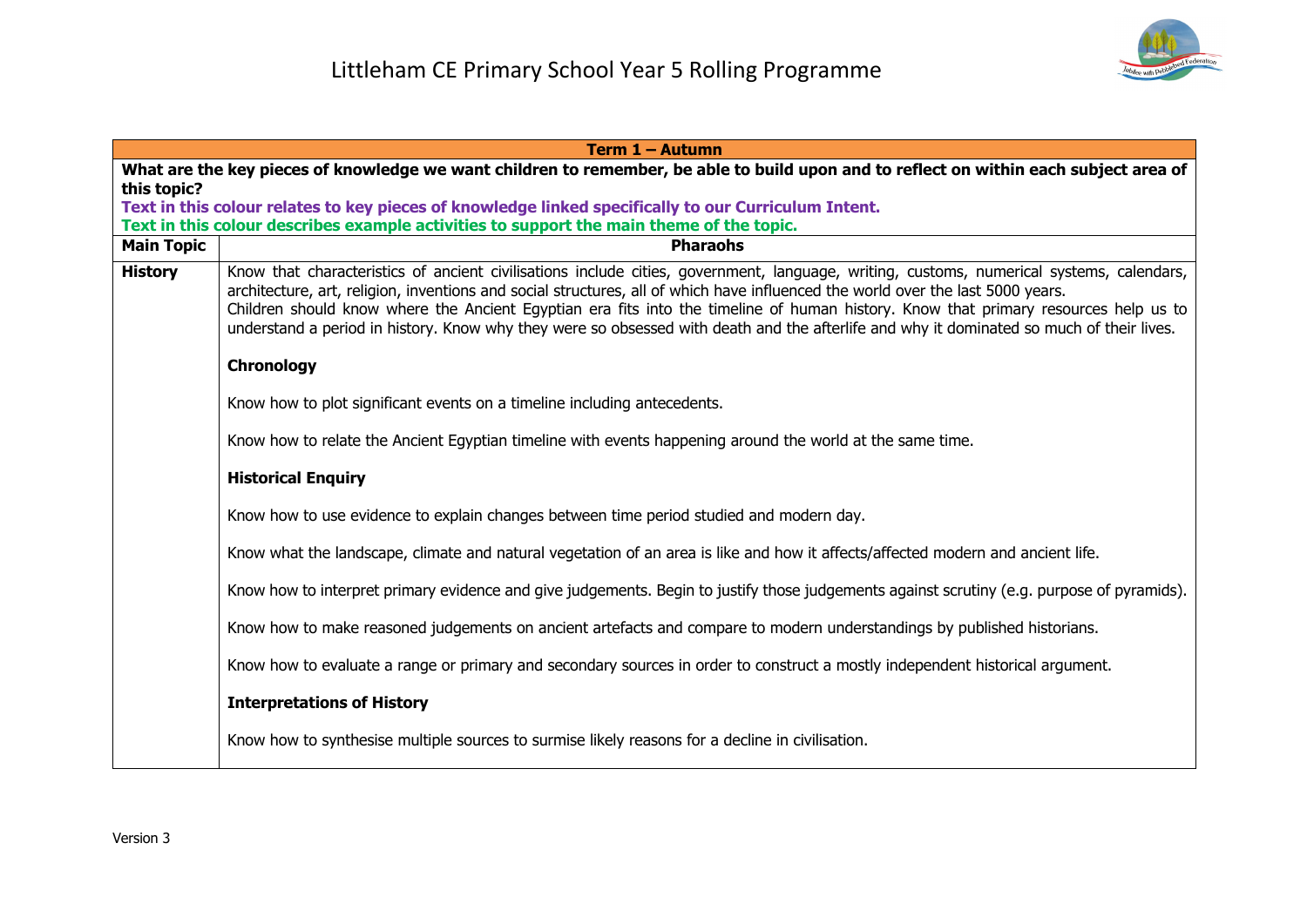

| Know how to interpret numerical, written and physical information to make an informed judgement about the purpose of a range of ancient<br>Egyptian artefacts e.g. hieroglyphs, pottery, burials. |
|---------------------------------------------------------------------------------------------------------------------------------------------------------------------------------------------------|
| Know how to explain the social and religious importance of Burial Customs.                                                                                                                        |
| Know how to justify the qualities they feel make a good ruler.                                                                                                                                    |
| Know how to make a reasoned judgement on whether a historically significant event is fact or fiction.                                                                                             |
| <b>Continuity and Change</b>                                                                                                                                                                      |
| Know how to interpret a range of evidence to compare and contrast occupations from a specific period and now.                                                                                     |
| Know how to compare the leadership styles of two rulers from different time periods.                                                                                                              |
| <b>Cause and Consequence</b>                                                                                                                                                                      |
| Know how to describe and explain the likely impact that geographical features had on a civilisation.                                                                                              |
| Know how to explain with evidence how a civilisation's religious beliefs affect people's day to day routines and rituals.                                                                         |
| <b>Similarities and Differences</b>                                                                                                                                                               |
| Know how to compare religious buildings.                                                                                                                                                          |
| Know how to compare different groups of society from an ancient era of study and explain why making judgements is difficult.                                                                      |
| <b>Significance</b>                                                                                                                                                                               |
| Know why a taught historical period is considered significant.                                                                                                                                    |
| Know why a key historical find is considered significant e.g. discovery of Howard Carter, Rosetta Stone                                                                                           |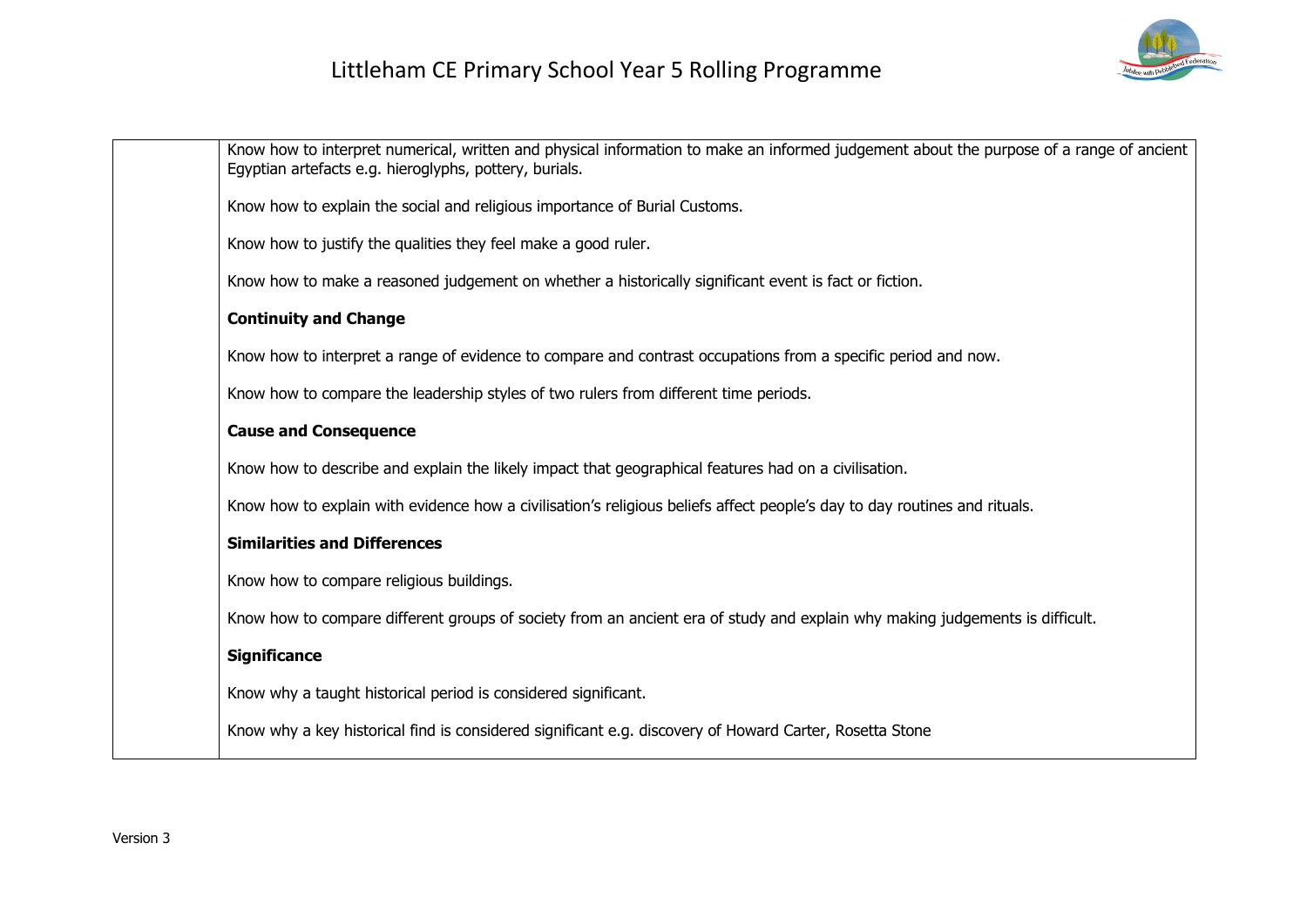

|           | Know that artefacts from Ancient Egypt were acquired by explorers, some 600 being in the RAMM museum in Exeter and know how these<br>have helped in the understanding of the era.                                  |
|-----------|--------------------------------------------------------------------------------------------------------------------------------------------------------------------------------------------------------------------|
|           |                                                                                                                                                                                                                    |
|           | Visit Exeter Museum to explore Ancient Egyptian artefacts. What do we learn from the artefacts or pictures of them?<br>What does the Bible say about the afterlife?                                                |
| Geography | Settlements come in many different sizes and these can be ranked according to their population and the level of services available. A<br>settlement hierarchy includes hamlet, village, town, city and large city. |
|           | Be able to locate Egypt on a world map and on a map of Africa. Children should understand the importance of the River Nile in the development<br>of the civilization. Know about the climate of the country.       |
|           | Know the names and location of the major world jungles and deserts e.g. Antarctica, Arctic, Sahara, Arabian, Gobi, Kalahari Deserts and<br>rainforests of Borneo, Amazon, India, Sri Lanka and West Africa.        |
|           | <b>Locational Knowledge</b>                                                                                                                                                                                        |
|           | Know the names of the rives of the UK (Tamar, Exe, Axe, Thames, Wye, Severn, Mersey, Great Ouse, Trent, Ouse, Tyne)                                                                                                |
|           | Know the names and location of many of the world's major rivers on maps (Volga, Danube, Rhine, Yangtze, Ganges, Nile, Congo, Mississippi,<br>Amazon).                                                              |
|           | <b>Place Knowledge</b>                                                                                                                                                                                             |
|           | Know and explain link vocabulary to the theme e.g. erosion, deposition, transportation, delta.                                                                                                                     |
|           | Know and explain why many cities of the world are situated by rivers and why this makes it an attractive location.                                                                                                 |
|           | <b>Human Features</b>                                                                                                                                                                                              |
|           | Know how a location fits into its wider geographical location; reference to human and economical features.                                                                                                         |
|           | Know and explain why many cities of the world are situated by rivers and explain why this makes it an attractive location.                                                                                         |
|           | <b>Physical Features</b>                                                                                                                                                                                           |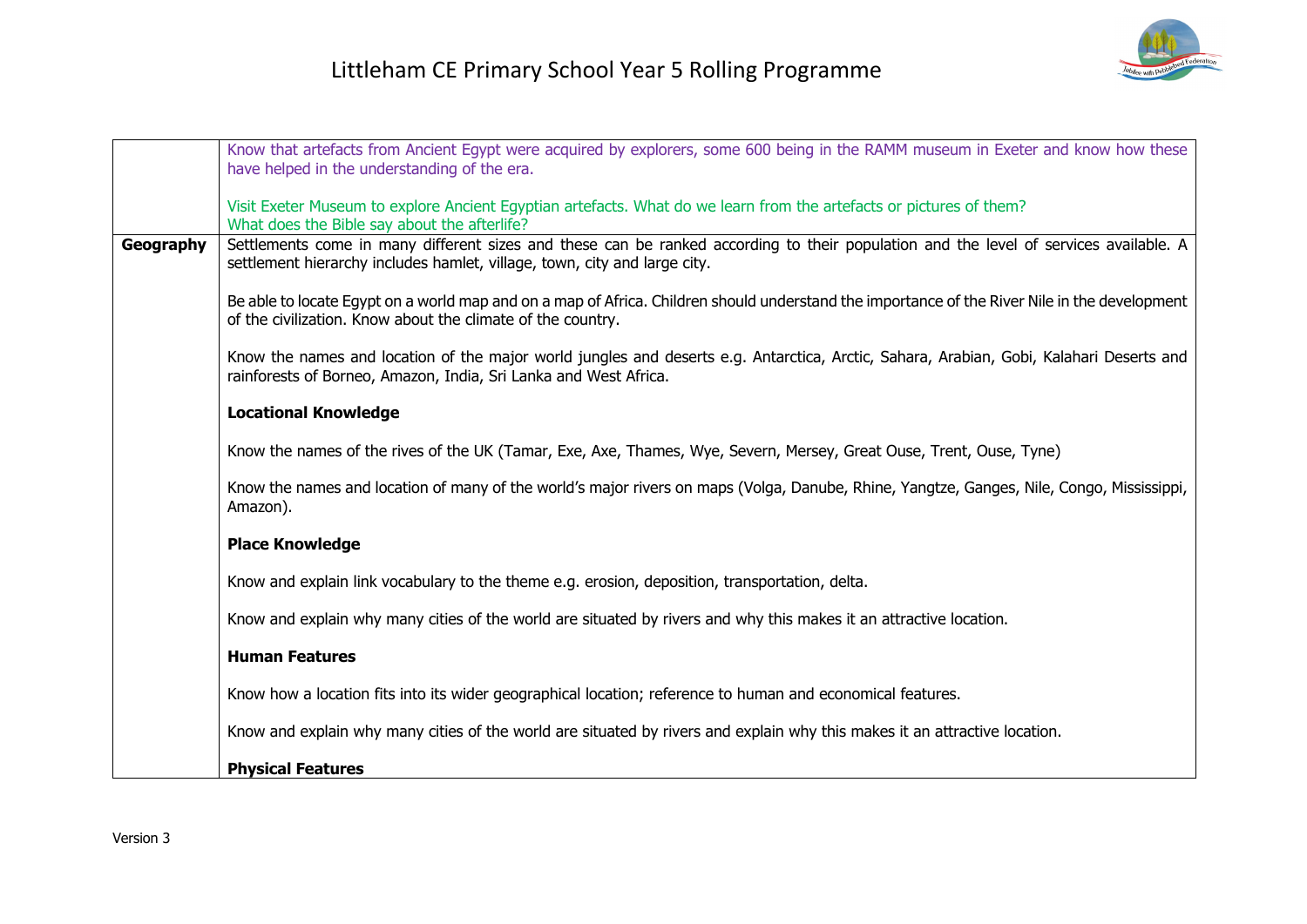

Know how to describe the physical features of rivers. **Skills, Maps Work and Field Work** Know how to ask questions: what is this landscape like?, how has it changed?, what made it change?, how is it changing? Know how to analyse evidence and draw conclusions. Know how to compare historical maps of varying scales, temperatures of various locations and the influence on people. Know how to plan a journey in another part of the world, taking account of distance and time. Know how to identify and explain different views of people including themselves. Know how to design and use questionnaires to obtain views of community on a subject. Know how to collect and record evidence. Know how to conduct a land use survey. Know how to communicate in ways appropriate to task and audience – persuasive writing, present information on map overlays to show levels of information e.g. old and new. Know that field sketches should show understanding of pattern, movement and change. Know how to draw in scale – accuracy of scale locate information / place with speed and accuracy, use key to make deductions about landscape / industry. Know that Littleham is an old and original settlement that has developed into being part of Exmouth. Know how the area has developed. Visit the area to find examples of older buildings and study aerial photos to find out why Exmouth developed. Find out about why it developed and link to why places in Egypt developed. Link to settlements near to a river.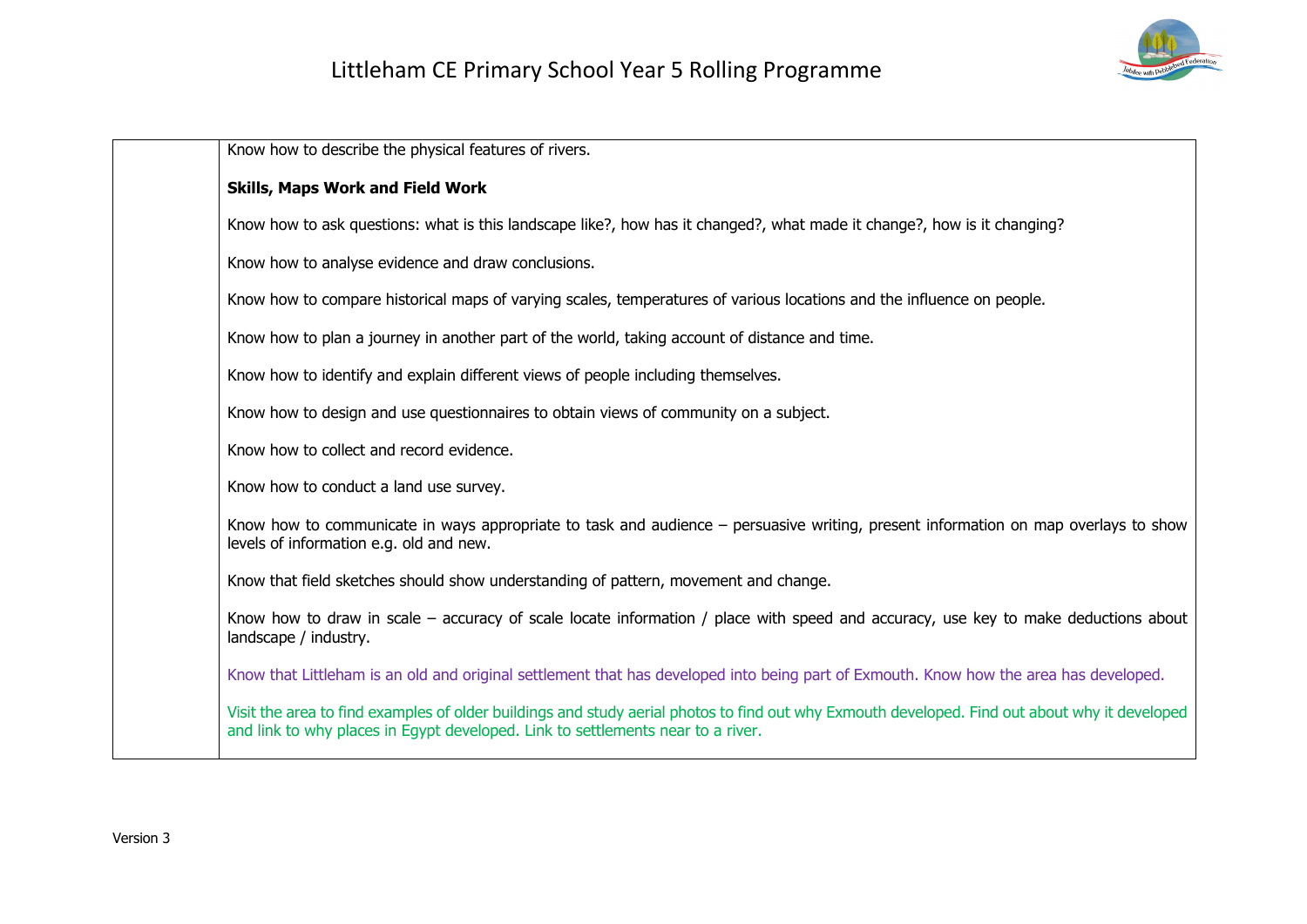| <b>Science</b> | Humans go through characteristic stages as they develop towards old age. These stages include baby, infant, toddler, child, adolescent,<br>young adult, adult and senior citizen. Puberty is the transition between childhood and adulthood.<br>Know that as part of their life cycle plants and animals reproduce. |
|----------------|---------------------------------------------------------------------------------------------------------------------------------------------------------------------------------------------------------------------------------------------------------------------------------------------------------------------|
|                | Know that most animals reproduce sexually.                                                                                                                                                                                                                                                                          |
|                | Know how animals reproduce sexually involving two parents where the sperm from the male fertilises the female egg.                                                                                                                                                                                                  |
|                | Know that animals, including humans, have offspring which grow into adults.                                                                                                                                                                                                                                         |
|                | Know that in humans and some animals, these offspring will be born live, such as babies or kittens and then grow into adults.                                                                                                                                                                                       |
|                | Know that in some animals, such as chickens or snakes, there may be eggs laid that hatch into young which then grow into adults.                                                                                                                                                                                    |
|                | Know that some young undergo a further change before they becomes adults e.g. caterpillars to butterflies and know this is called<br>metamorphosis.                                                                                                                                                                 |
|                | Know that when babies are young, they grow rapidly and that they are very dependent on their parents.                                                                                                                                                                                                               |
|                | Know how a baby changes physically as it grows and in what it is able to do.                                                                                                                                                                                                                                        |
|                | Know that as a baby develops they learn many skills.                                                                                                                                                                                                                                                                |
|                | Know that at puberty, a child's body changes and develops primary and secondary sexual characteristics and that this enables adults to<br>reproduce. (NB this needs to be taught alongside PSHE).                                                                                                                   |
|                | <b>Knowledge of Working Scientifically</b>                                                                                                                                                                                                                                                                          |
|                | Know how to begin to explore ideas and ask own questions about scientific phenomena.                                                                                                                                                                                                                                |
|                | Know how to begin to plan different types of scientific enquiry to answer questions.                                                                                                                                                                                                                                |
|                | Know how to choose suitable sources and begin to separate opinion from fact.                                                                                                                                                                                                                                        |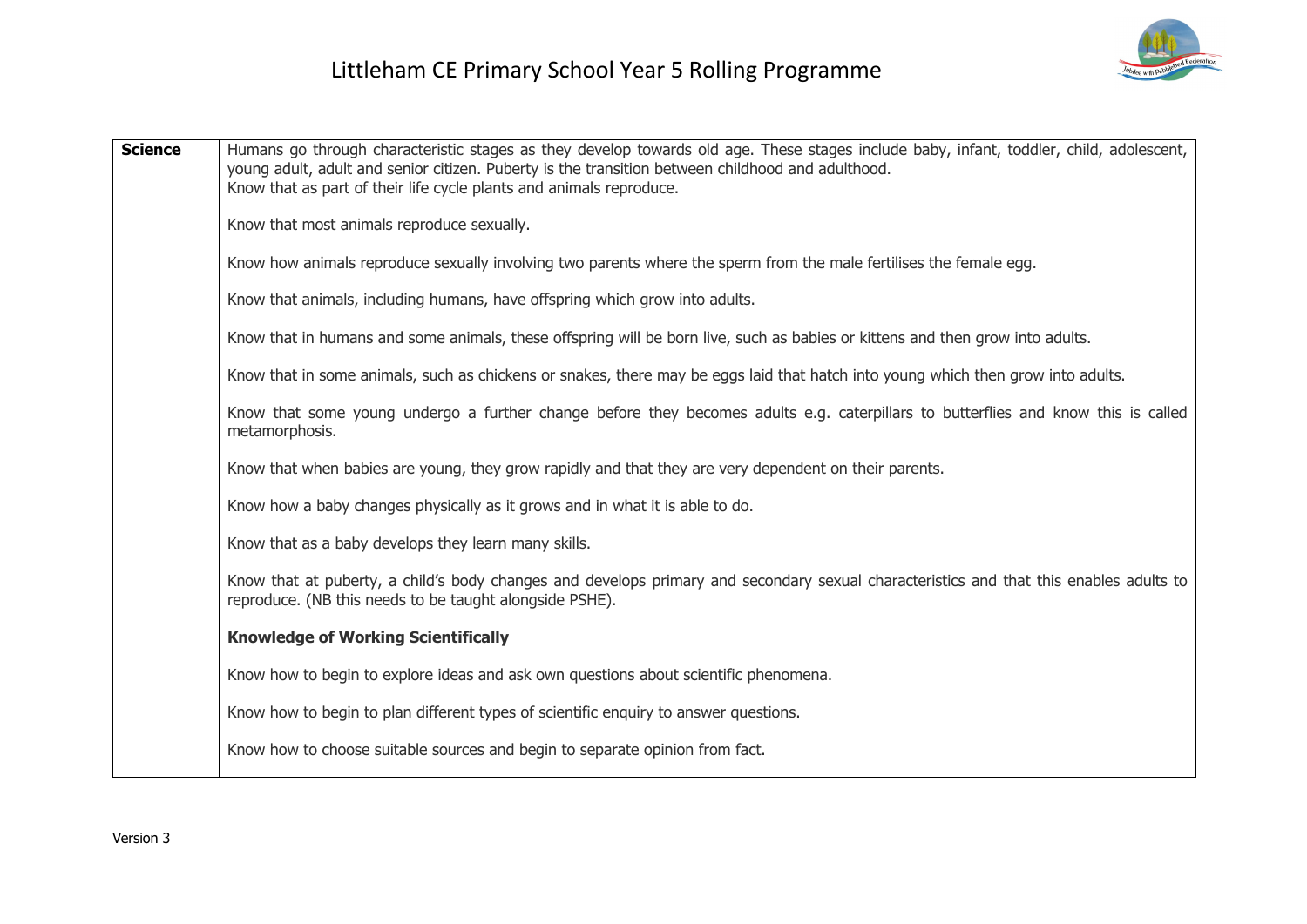

|                          | Know how to recognise which secondary sources will be most useful to research their ideas.                                                                                                          |
|--------------------------|-----------------------------------------------------------------------------------------------------------------------------------------------------------------------------------------------------|
|                          | Know how to choose an appropriate form of presentation including scatter graphs e.g. for age each member of class learnt to walk.                                                                   |
|                          | Know how to be able to answer their questions using scientific evidence gained from a range of sources.                                                                                             |
|                          | Know how to separate opinion from fact in conclusions.                                                                                                                                              |
|                          | Know how to be able to talk about their degree of trust in the sources used.                                                                                                                        |
|                          | Know how to identify scientific evidence that has been used to support or refute ideas or arguments.                                                                                                |
|                          | Know that your body and mind change throughout your life and how this can affect your thoughts and aspirations for the future.                                                                      |
|                          | Ask parents/carers about life when they grew up. How did their aspirations change? Who inspired them? Collect photos of them as they grew<br>up. Look for similarities between child and relatives. |
| <b>Art and</b><br>design | Know that art was used as means of communication in Ancient Egypt. Know the style in which they drew people. Know some of the hieroglyphs<br>used.                                                  |
|                          | <b>Use of Sketchbooks</b>                                                                                                                                                                           |
|                          | Know how to use sketchbooks to show how ideas have developed and improved.                                                                                                                          |
|                          | Know how to use their sketchbook to show knowledge and art history they have learnt.                                                                                                                |
|                          | <b>Drawings</b>                                                                                                                                                                                     |
|                          | Know how to use new media such as pen and ink and practise using these.                                                                                                                             |
|                          | Know techniques for drawing with pastel and charcoal and practise using these.                                                                                                                      |
|                          | Know how to make a collection of drawings around a theme.                                                                                                                                           |
|                          | Know how to use hard and soft lines to show the detail in the distance, foreground and avoid using a rubber.                                                                                        |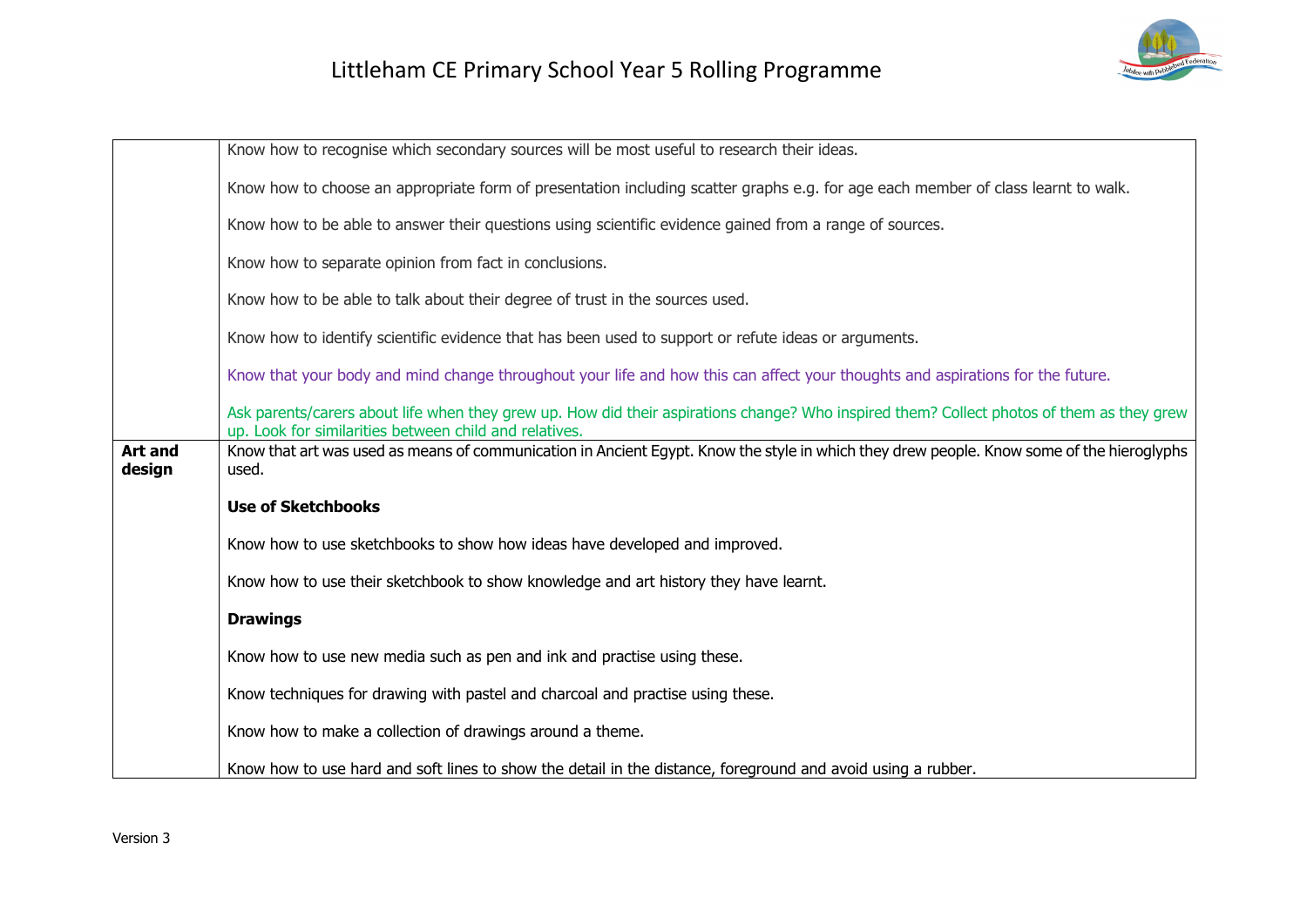

| Know how to prepare a drawing surface to create a wax crayon image (e.g. a solid area, apply a top layer of black paint mixed with washing<br>up liquid, drawing by scraping into the surface) in the style of Egyptian figures. |
|----------------------------------------------------------------------------------------------------------------------------------------------------------------------------------------------------------------------------------|
| Know how to organise line, tone, shape and colour to represent figures and forms in movement.                                                                                                                                    |
| Know how to be able to draw for a sustained period of over one session.                                                                                                                                                          |
| Know how to explain their preferences of mediums.                                                                                                                                                                                |
| <b>Printing</b>                                                                                                                                                                                                                  |
| I know that printing onto a range of surfaces will create different effects.                                                                                                                                                     |
| I know different techniques to mono print.                                                                                                                                                                                       |
| I know how to print coloured, repeated patterns onto surfaces of my choice.                                                                                                                                                      |
| I know how to use roller and printing ink to experiment with mark making.                                                                                                                                                        |
| Line                                                                                                                                                                                                                             |
| Know how to use symmetry to draw accurate shapes.                                                                                                                                                                                |
| Know and use lines when creating expression with a greater understanding.                                                                                                                                                        |
| <b>Shape</b>                                                                                                                                                                                                                     |
| Know how to adapt the work of others to compose original ideas.                                                                                                                                                                  |
| <b>Tone</b>                                                                                                                                                                                                                      |
| Know how to use tone when drawing with an increasing sophistication.                                                                                                                                                             |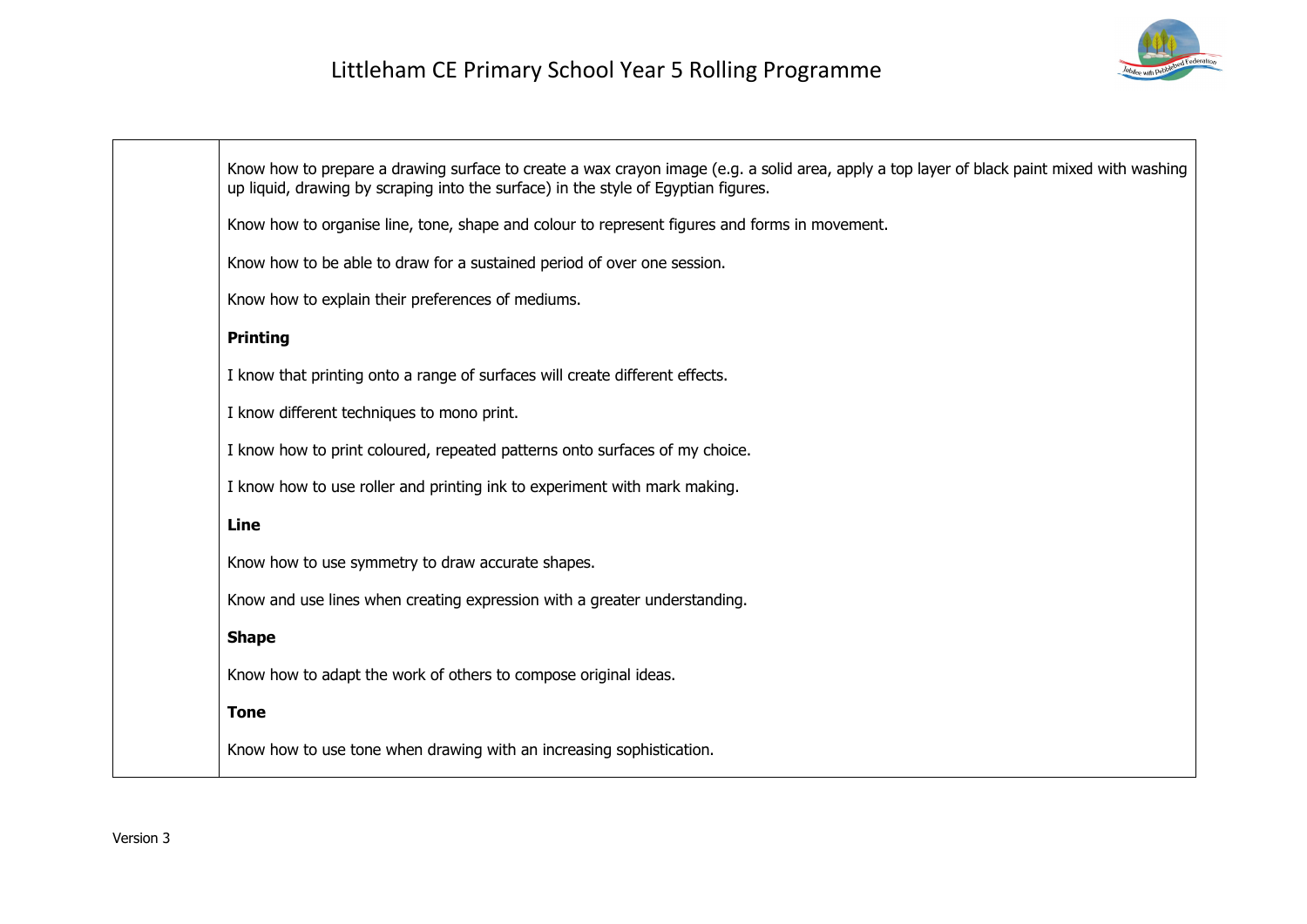|              | Study and consider how people were depicted in Ancient Egypt art. Focus on black and white line drawings of Egyptian figures and replicate<br>the style in pencil, charcoal, pen and ink, pastels and through printing and etching.                                                                                                                                                                                                                                                      |
|--------------|------------------------------------------------------------------------------------------------------------------------------------------------------------------------------------------------------------------------------------------------------------------------------------------------------------------------------------------------------------------------------------------------------------------------------------------------------------------------------------------|
| <b>Music</b> | Over the course of the year listen, learn and sign 5 songs. These could be linked to the topics if possible, but should be from a range of<br>genres and time periods and cover the knowledge and skills listed below.                                                                                                                                                                                                                                                                   |
|              | <b>Listen and Appraise</b>                                                                                                                                                                                                                                                                                                                                                                                                                                                               |
|              | Know five songs from memory, who wrote them, when they were written and if possible, why?                                                                                                                                                                                                                                                                                                                                                                                                |
|              | Know the style of the five songs and name other songs from the units in those styles.                                                                                                                                                                                                                                                                                                                                                                                                    |
|              | Know how to consider two or three other songs and be able to talk about (in all 8 songs):<br>Some of the style indicators<br>The lyrics $-$ what the songs are about<br>Any musical dimensions featured in the songs and where they are used (texture, dynamics, tempo, rhythm and pitch)<br>The main sections of the songs $-$ intro, verse, chorus etc<br>Some of the instruments they hear in the songs<br>The historical context of the song $-$ what else was going on at the time. |
|              | Know how to identify and move to the pulse with ease.                                                                                                                                                                                                                                                                                                                                                                                                                                    |
|              | Know how to think about the message of the song.                                                                                                                                                                                                                                                                                                                                                                                                                                         |
|              | Know how to compare two songs in the same style, talk about what stands out, similarities and differences.                                                                                                                                                                                                                                                                                                                                                                               |
|              | Know how to listen carefully and respectfully to other people's thoughts about the music.                                                                                                                                                                                                                                                                                                                                                                                                |
|              | Know how to use vocabulary when talking.                                                                                                                                                                                                                                                                                                                                                                                                                                                 |
|              | Know how to talk about the musical dimensions working together.                                                                                                                                                                                                                                                                                                                                                                                                                          |
|              | Know how to talk about the music and how it makes us feel.                                                                                                                                                                                                                                                                                                                                                                                                                               |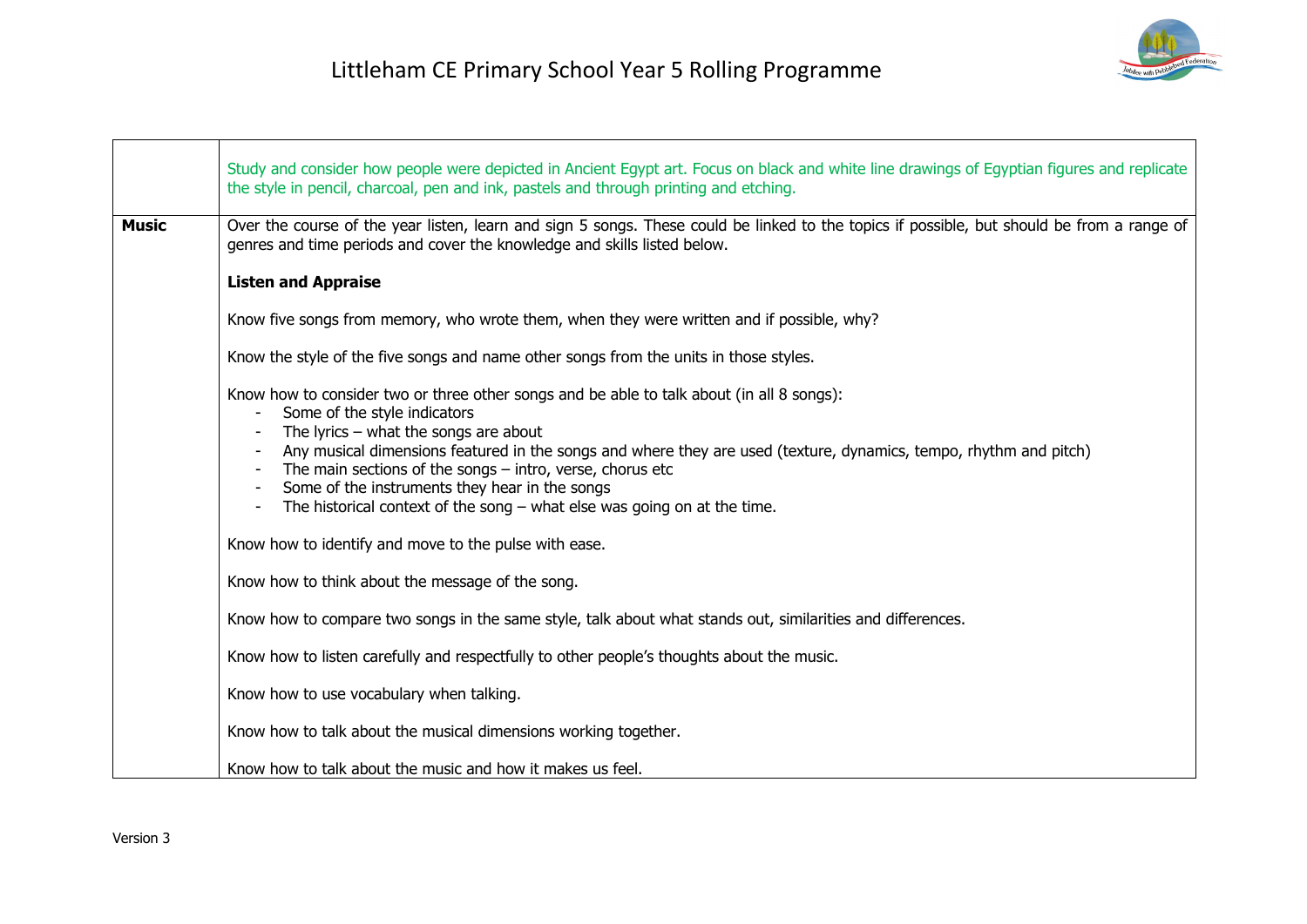

#### **Dimensions of Music**

Know how to talk about pulse, rhythm, pitch, tempo, dynamics, texture and structure work together and how they connect in a song. Know how to keep the internal pulse.

Know how, when using warm up tracks using three notes;

- to find the pulse
- to lead the class by inventing rhythms for others to copy back
- to copy back 2 note riffs by ear and with notation
- to question and answer using 2 different notes.

#### **Singing**

Know how to learn and confidently sing five songs and their parts from memory and to sing them with a strong internal pulse.

Know how to choose a song and be about to talk about:

- it's main features
- singing in unison, the solo, lead vocal, backing vocals or rapping
- know what the song is about and the meaning of the lyrics
- know and explain the importance of warming your voice up

Know how to sing in unison and to sing backing vocals.

Know how to enjoy exploring solo singing.

Know how to listen to the group when singing.

Know how to demonstrate good singing posture.

Know how to follow a leader when singing.

Know how to experience rapping and solo singing.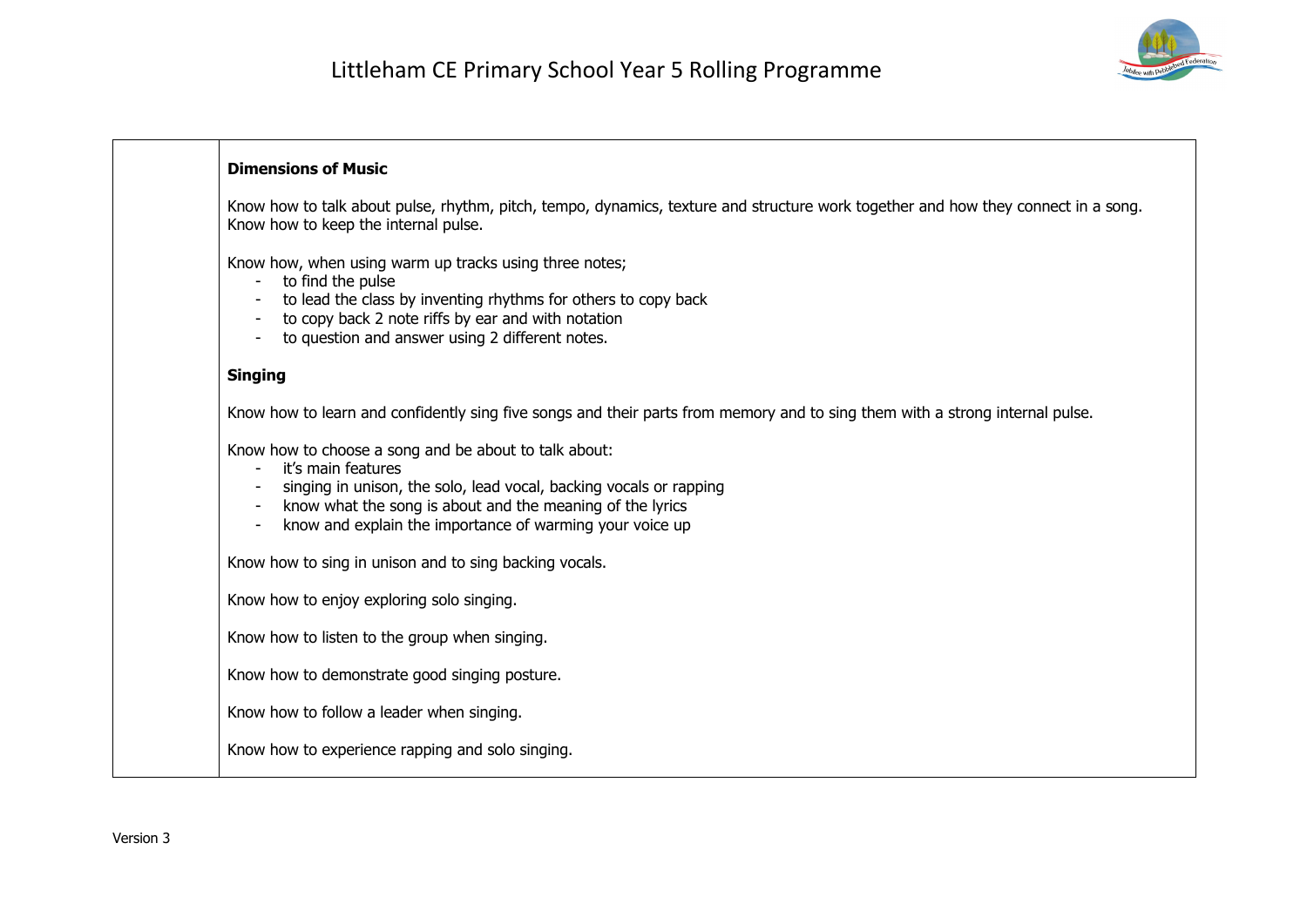

|                                        | Know how to listen to each other and be aware of how you fit into a group.                                                                                                                                                    |
|----------------------------------------|-------------------------------------------------------------------------------------------------------------------------------------------------------------------------------------------------------------------------------|
|                                        | Know how to sing with awareness of being in tune.                                                                                                                                                                             |
|                                        | Know that music has played an important part in many civilizations. Know how Ancient Egyptians played music and why it was important.<br>Link with modern society and know how music can have a positive influence on people. |
| <b>Computing</b>                       | Understand how powerful the internet can be in research but also that not everything on it is true. Learn how to stay safe when using the<br>internet.                                                                        |
|                                        | Know that the internet can connect you with so many places in the world, including Egypt in order to find out about the pharaohs. Know that<br>websites can give differing accounts of the same idea.                         |
|                                        | <b>Technology In Our Lives</b>                                                                                                                                                                                                |
|                                        | Know (and be able to explain) the difference between the internet and the World Wide Web and how they are linked.                                                                                                             |
|                                        | Know how information online may not be accurate or reliable.                                                                                                                                                                  |
|                                        | Know which resources on the internet can be downloaded and used.                                                                                                                                                              |
|                                        | Know the ways in which websites advertise their products to me.                                                                                                                                                               |
|                                        | Research Ancient Egyptians by visiting websites of museums in Egypt and around the world to access their artefacts and information. Find<br>information from different sites. How can you decide which websites are genuine?  |
| <b>Design and</b><br><b>Technology</b> | <b>Design</b>                                                                                                                                                                                                                 |
|                                        | Know how to list tools needed before starting the activity.                                                                                                                                                                   |
|                                        | Know how to plan the sequence of work e.g. using a storyboard.                                                                                                                                                                |
|                                        | Know how to record ideas using annotated diagrams.                                                                                                                                                                            |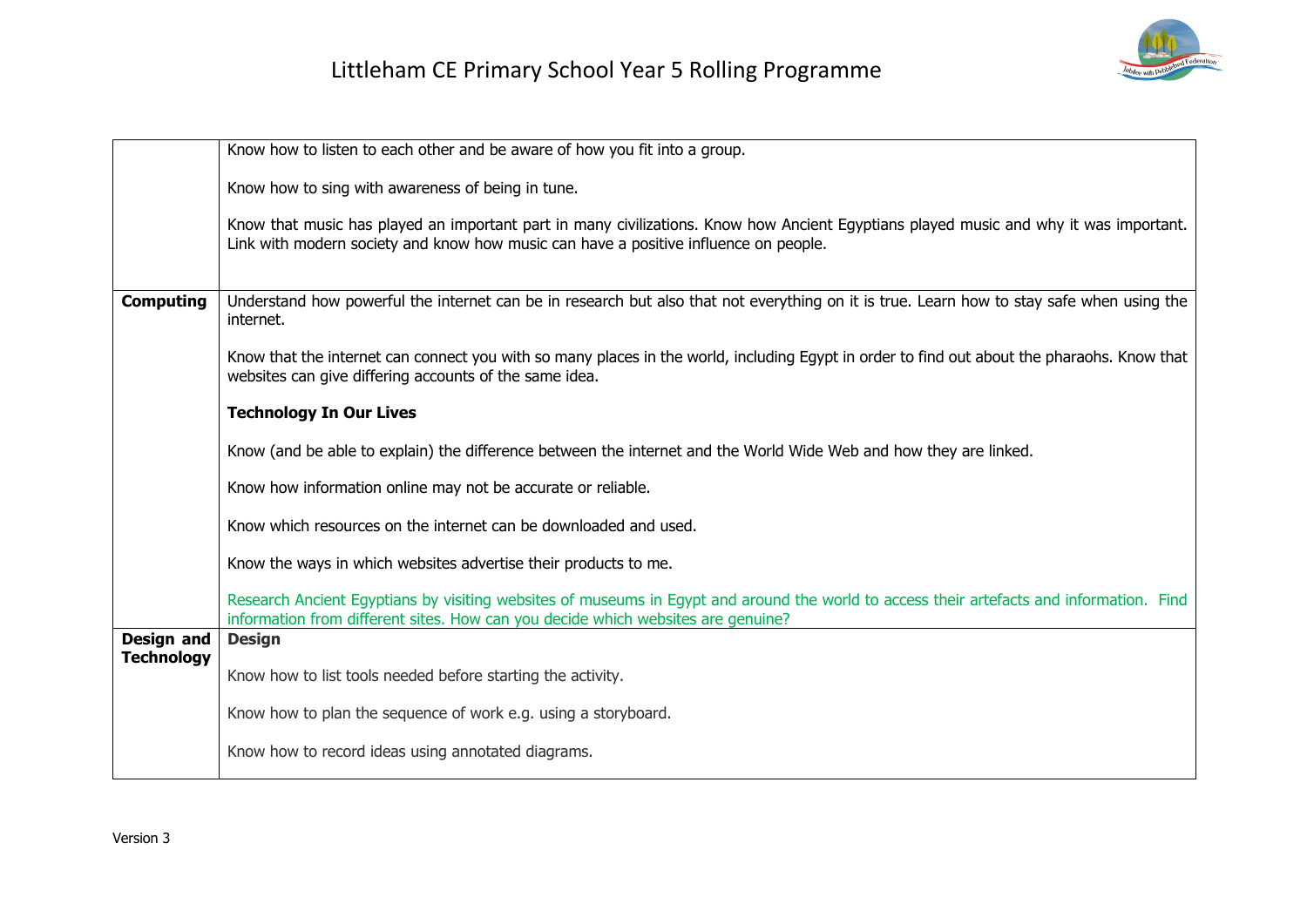# Littleham CE Primary School Year 5 Rolling Programme



| Know how to use models, kits and drawings to help formulate design ideas.                        |
|--------------------------------------------------------------------------------------------------|
| Know how to combine modelling and drawing to refine ideas.                                       |
| Know how to sketch and model alternative ideas.                                                  |
| <b>Make</b>                                                                                      |
| Know how to make prototypes.                                                                     |
| Know how to develop one idea in depth.                                                           |
| Know how to use researched information to inform decisions.                                      |
| Know how to produce detailed lists of components / materials / tools.                            |
| Know how to cut accurately and safely to a marked line.                                          |
| Know how to select from and use a wide range of materials.                                       |
| Know how to use appropriate finishing techniques for the project.                                |
| Know how to refine their product $-$ review and rework / improve.                                |
| Know how to use a computer to model ideas.                                                       |
| <b>Evaluate</b>                                                                                  |
| Know how to research and evaluate existing products (including book and web based research).     |
| Know how to identify the strengths and weaknesses of their design ideas and include evaluations. |
| Know how to give a report using correct technical vocabulary.                                    |
|                                                                                                  |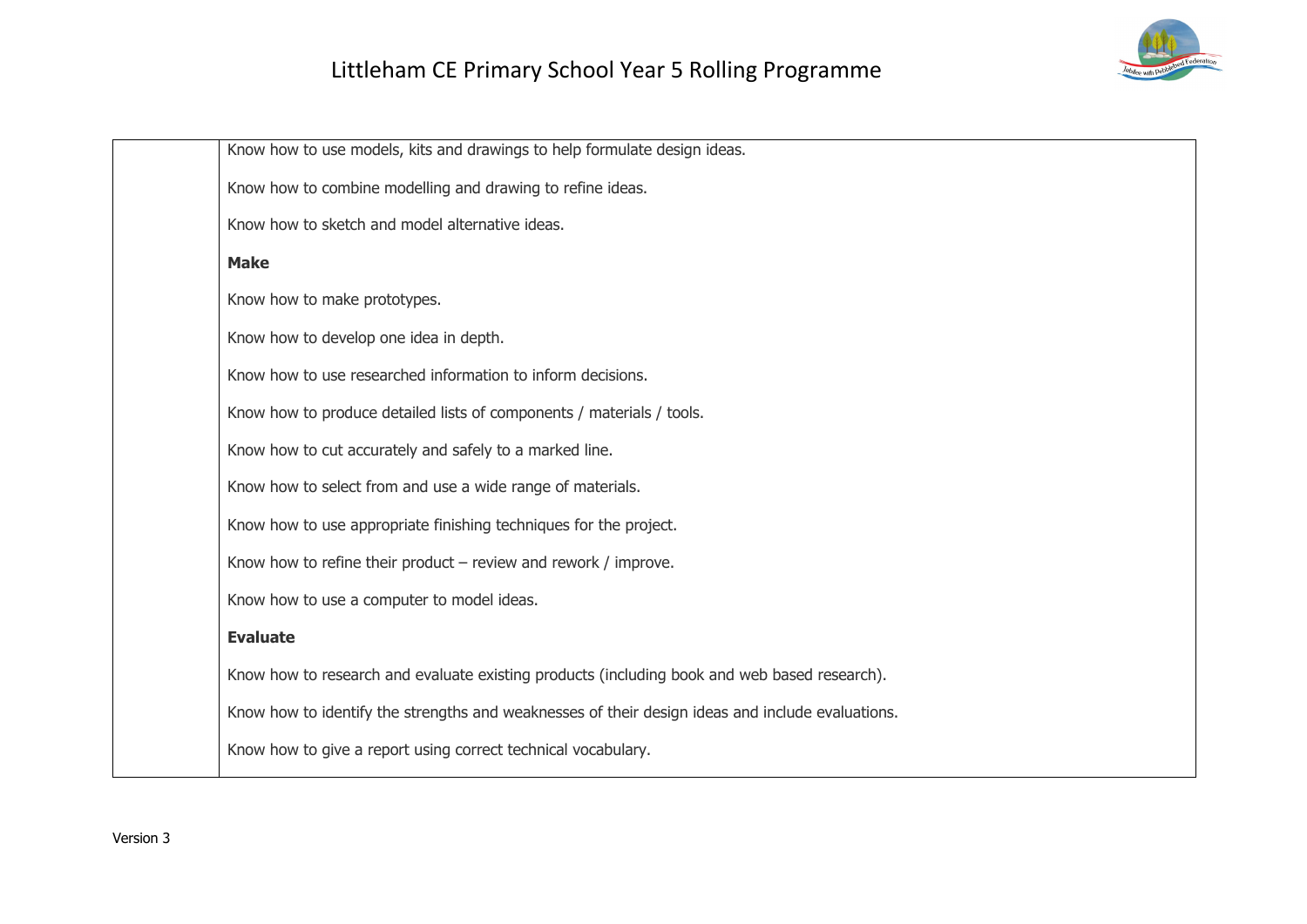

| Know how to consider and explain how the finished product could be improved related to the design criteria.                                                                                                          |
|----------------------------------------------------------------------------------------------------------------------------------------------------------------------------------------------------------------------|
| Know how to present evaluations.                                                                                                                                                                                     |
| <b>Structures</b>                                                                                                                                                                                                    |
| Know how to use correct terminology for tools, materials and processes.                                                                                                                                              |
| Know how to mark hole positions accurately.                                                                                                                                                                          |
| Know how to cut strip wood, dowel, square section wood accurately to 1mm.                                                                                                                                            |
| Know how to join materials using appropriate methods.                                                                                                                                                                |
| Know how to build frameworks to support structures.                                                                                                                                                                  |
| Know how to stiffen and reinforce complex structures.                                                                                                                                                                |
| Know that discoveries and inventions in the past have helped shape our lives today. Know that to overcome challenges people have to adapt<br>and be creative and not give up in order to reach their full potential. |
| In small groups, build tombs and pyramids of different sizes using a range of construction materials including Lego, wooden blocks, bricks,<br>dowel and cardboard boxes.                                            |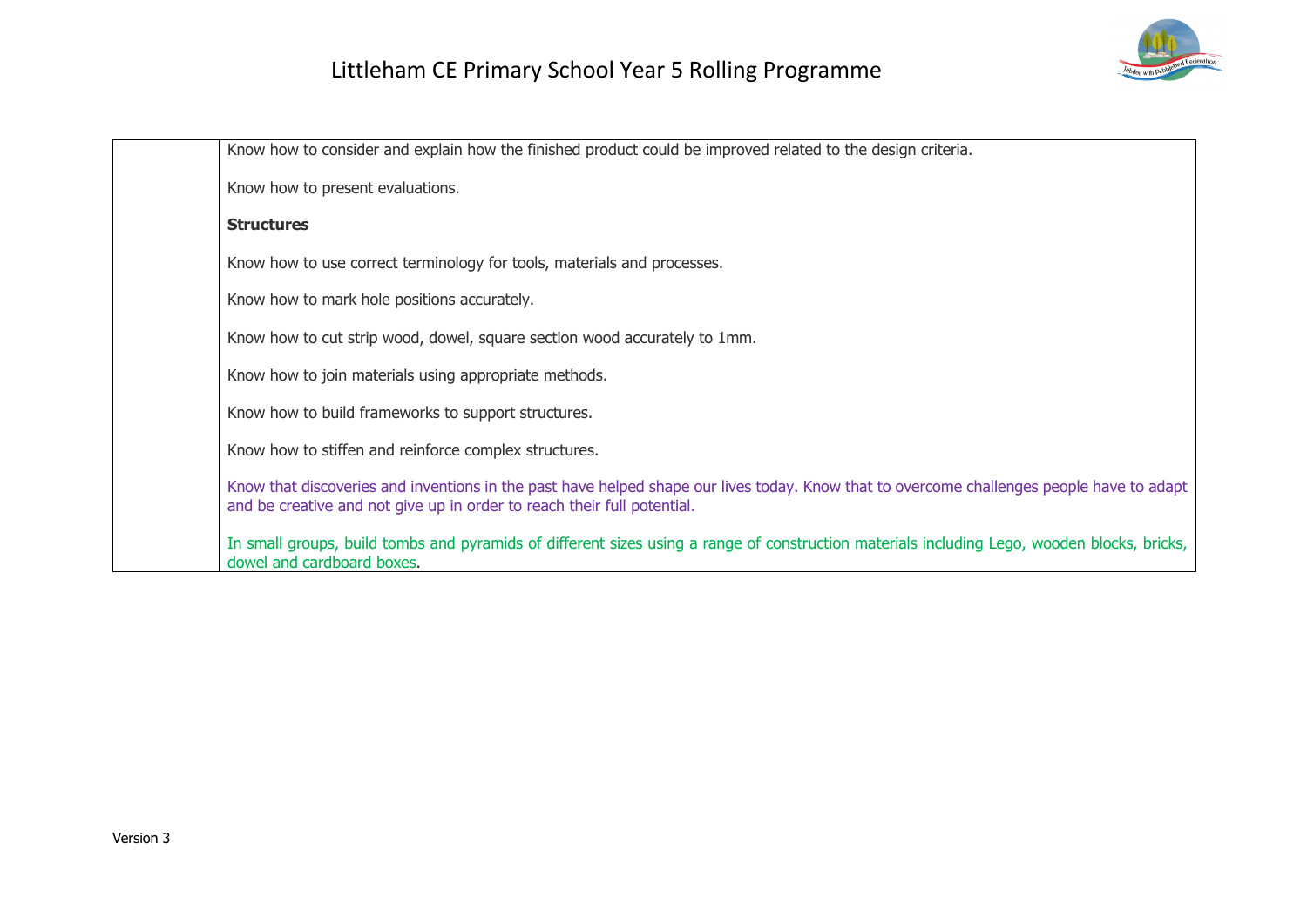

|                   | <b>Term 1 - Autumn</b>                                                                                                                                                                                                                                                                                                                                                    |
|-------------------|---------------------------------------------------------------------------------------------------------------------------------------------------------------------------------------------------------------------------------------------------------------------------------------------------------------------------------------------------------------------------|
|                   | What are the key pieces of knowledge we want children to remember, be able to build upon and to reflect on within each<br>subject area of this topic? This knowledge or skill features heavily in sub theme or will not be repeated.                                                                                                                                      |
|                   | Text in this colour describes example activities to support the main theme of the topic.                                                                                                                                                                                                                                                                                  |
|                   | Text in this colour relates to key pieces of knowledge linked specifically to our Curriculum Intent.                                                                                                                                                                                                                                                                      |
| <b>Sub-themes</b> | How do levers help us?                                                                                                                                                                                                                                                                                                                                                    |
| <b>Science</b>    | Discrete science teaching and learning.                                                                                                                                                                                                                                                                                                                                   |
|                   | Investigate levers and how they help to reduce the effort needed to bring about an effect. Levers are simple machines that give us a<br>mechanical advantage, which means they multiply the force applied. A hinged door is an example of a lever. The force needed to push a<br>hinged door closed is smaller the further from the hinge (or fulcrum) that it is pushed. |
|                   | <b>Forces</b>                                                                                                                                                                                                                                                                                                                                                             |
|                   | Know that a force causes an object to start moving, stop moving, speed up, slow down or change direction.                                                                                                                                                                                                                                                                 |
|                   | Know that gravity is a force that acts at a distance.                                                                                                                                                                                                                                                                                                                     |
|                   | Know that everything is pulled to the Earth by gravity.                                                                                                                                                                                                                                                                                                                   |
|                   | Know that gravity causes unsupported objects to fall.                                                                                                                                                                                                                                                                                                                     |
|                   | Know that air resistance, water resistance and friction are contact forces that act between moving surfaces.                                                                                                                                                                                                                                                              |
|                   | Know that a mechanism is a device that allows a small force to be increased by a larger force.                                                                                                                                                                                                                                                                            |
|                   | Know that pay back is that it requires a greater movement.                                                                                                                                                                                                                                                                                                                |
|                   | Know that the small force moves a long distance and the resulting larger force moves a small distance e.g a crowbar or bottle top<br>remover.                                                                                                                                                                                                                             |
|                   | Know that pulleys, levers and gears are all mechanisms, also known as simple machines.                                                                                                                                                                                                                                                                                    |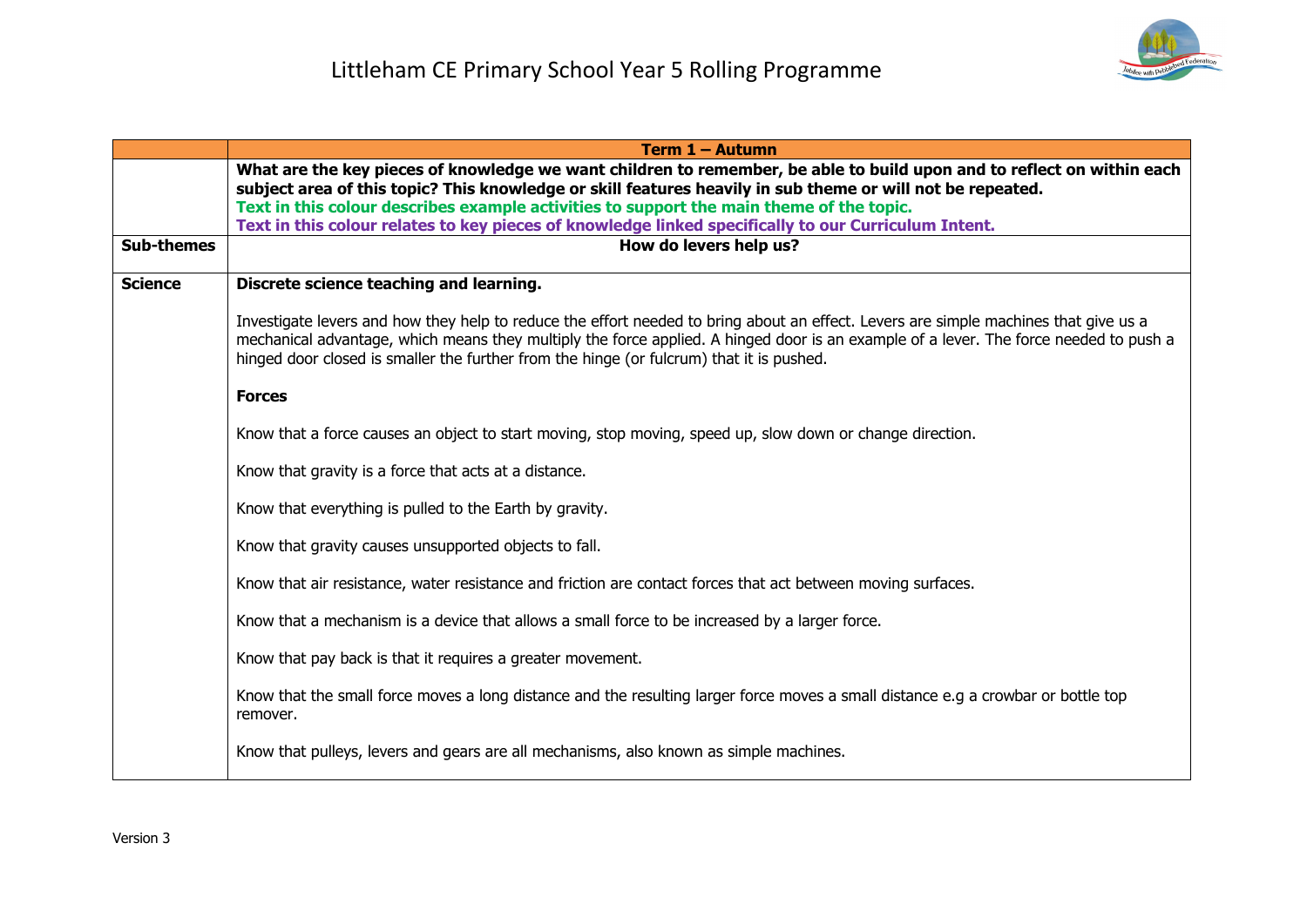

| <b>Knowledge of Working Scientifically</b>                                                                                                                                                                                                                                                                                                                                                                                                                                                                                                                                                                                                                                                                                                     |
|------------------------------------------------------------------------------------------------------------------------------------------------------------------------------------------------------------------------------------------------------------------------------------------------------------------------------------------------------------------------------------------------------------------------------------------------------------------------------------------------------------------------------------------------------------------------------------------------------------------------------------------------------------------------------------------------------------------------------------------------|
| Know how to ask further questions based on results.                                                                                                                                                                                                                                                                                                                                                                                                                                                                                                                                                                                                                                                                                            |
| Know how to recognise and control variables where necessary.                                                                                                                                                                                                                                                                                                                                                                                                                                                                                                                                                                                                                                                                                   |
| Know how to begin to decide which variables to control.                                                                                                                                                                                                                                                                                                                                                                                                                                                                                                                                                                                                                                                                                        |
| Know how to make decisions about what observations to make, measurements to take and how long to make them for.                                                                                                                                                                                                                                                                                                                                                                                                                                                                                                                                                                                                                                |
| Know how to take repeat reading where appropriate.                                                                                                                                                                                                                                                                                                                                                                                                                                                                                                                                                                                                                                                                                             |
| Know how to measure using standard units using equipment that has scales, involving decimals.                                                                                                                                                                                                                                                                                                                                                                                                                                                                                                                                                                                                                                                  |
| Know how to prepare own tables to record data, including columns for taking repeat readings.                                                                                                                                                                                                                                                                                                                                                                                                                                                                                                                                                                                                                                                   |
| Know how to begin to choose an appropriate form of presentation including scatter graphs.                                                                                                                                                                                                                                                                                                                                                                                                                                                                                                                                                                                                                                                      |
| Know how to answer their questions identifying patterns.                                                                                                                                                                                                                                                                                                                                                                                                                                                                                                                                                                                                                                                                                       |
| Know how to provide oral or written explanations for their findings.                                                                                                                                                                                                                                                                                                                                                                                                                                                                                                                                                                                                                                                                           |
| Know how to explain their degree of trust in their results including the precision in taking measurements and accuracy of results.                                                                                                                                                                                                                                                                                                                                                                                                                                                                                                                                                                                                             |
| Know how levers and ramps and pulleys were involved in building of the pyramids.                                                                                                                                                                                                                                                                                                                                                                                                                                                                                                                                                                                                                                                               |
| Learn about different types of lever that people use every day. Look at levers around the school, house and garden: tongs,<br>wheelbarrows, nutcrackers for example. Then use a hinged door to investigate how levers work. First, the children mark 10 cm<br>graduations across the width of the door. They use push/pull spring balances to push the door, starting at the first mark near the door's<br>outer edge. As they push, the children observe, measure and record the force needed in newtons (N). They repeat this action for every<br>10 cm interval until they reach the hinged edge of the door. Children display their results in a graph.<br>Link to Design Technology – make model shadufs that were used in Ancient Egypt. |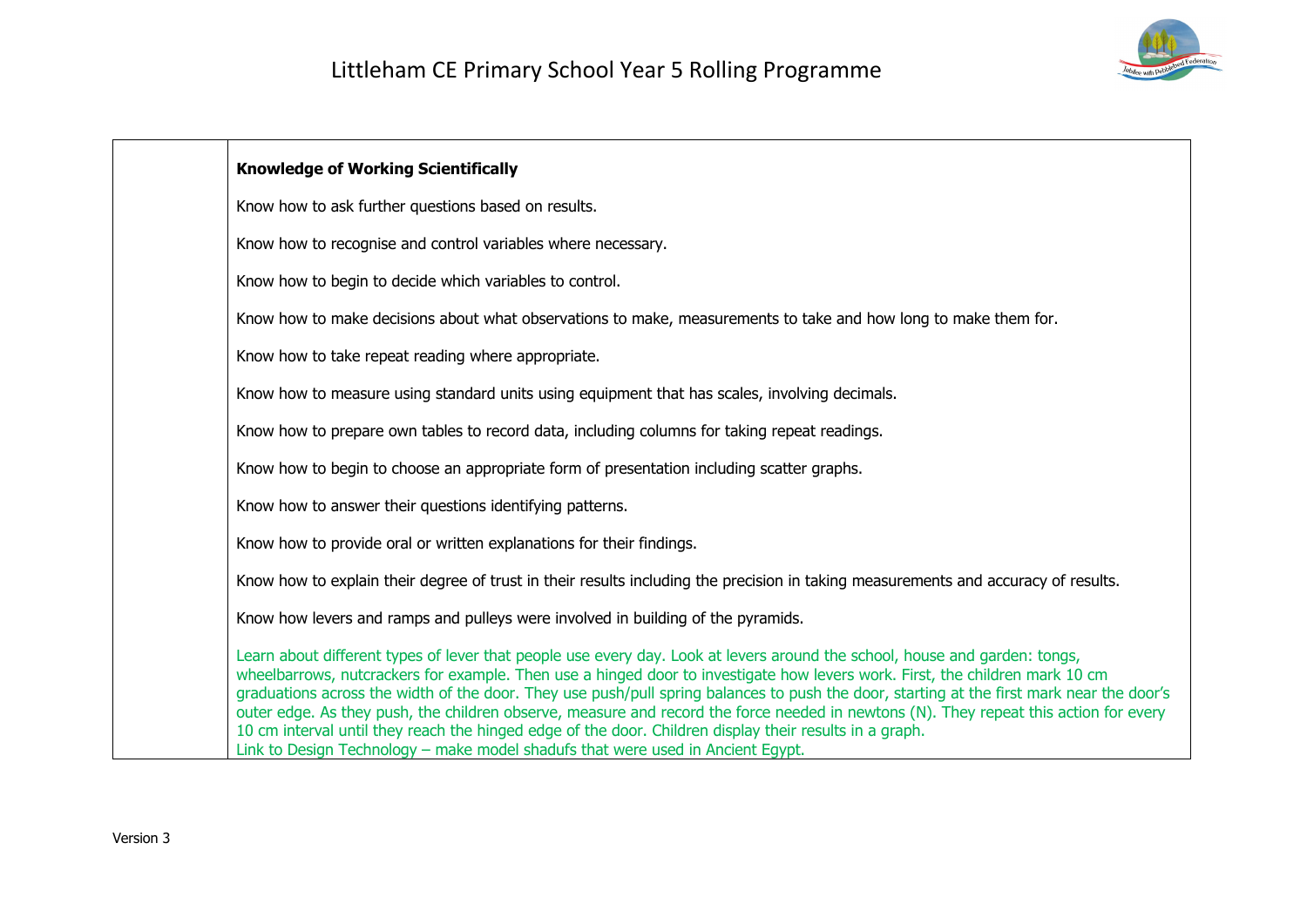

| <b>Design</b><br><b>Technology</b> | Know that shadufs were used in Ancient Egypt as an irrigation tool.                 |
|------------------------------------|-------------------------------------------------------------------------------------|
|                                    | <b>Design</b>                                                                       |
|                                    | Know how to list tools needed before starting the activity.                         |
|                                    | Know how to plan the sequence of work e.g. using a storyboard.                      |
|                                    | Know how to record ideas using annotated diagrams.                                  |
|                                    | Know how to use models, kits and drawings to help formulate design ideas.           |
|                                    | Know how to combine modelling and drawing to refine ideas.                          |
|                                    | Know how to sketch and model alternative ideas.                                     |
|                                    | Know how to devise step by step plans which can be read / followed by someone else. |
|                                    | <b>Make</b>                                                                         |
|                                    | Know how to make prototypes.                                                        |
|                                    | Know how to develop one idea in depth.                                              |
|                                    | Know how to use researched information to inform decisions.                         |
|                                    | Know how to produce detailed lists of components / materials / tools.               |
|                                    | Know how to cut accurately and safely to a marked line.                             |
|                                    | Know how to select from and use a wide range of materials.                          |
|                                    | Know how to use appropriate finishing techniques for the project.                   |
|                                    |                                                                                     |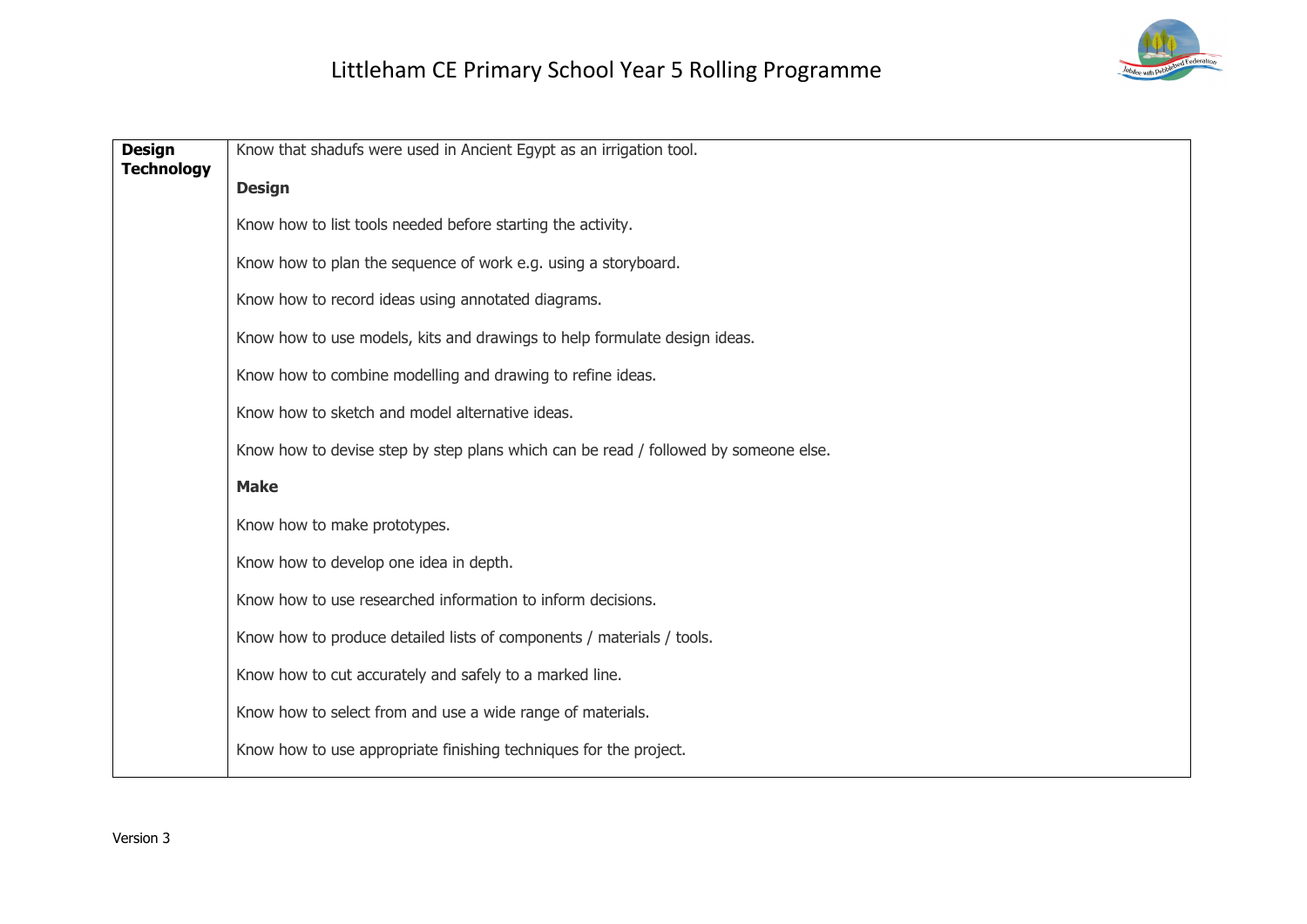# Littleham CE Primary School Year 5 Rolling Programme



| Know how to refine their product $-$ review and rework / improve.                                           |
|-------------------------------------------------------------------------------------------------------------|
| Know how to use a computer to model ideas.                                                                  |
| <b>Evaluate</b>                                                                                             |
| Know how to research and evaluate existing products (including book and web based research).                |
| Know how to consider user and purpose.                                                                      |
| Know how to identify the strengths and weaknesses of their design ideas and include evaluations.            |
| Know how to give a report using correct technical vocabulary.                                               |
| Know how to consider and explain how the finished product could be improved related to the design criteria. |
| Know how to present evaluations.                                                                            |
| <b>Structures and Mechanical Systems</b>                                                                    |
| Know how to use correct terminology for tools, materials and processes appropriate to the project.          |
| Know how to cut strip wood, dowel, square section wood accurately to 1mm.                                   |
| Know how to join materials using appropriate methods.                                                       |
| Know how to build frameworks to support mechanisms                                                          |
| Know how to stiffen and reinforce complex structures.                                                       |
| Know how to use mechanical systems such as pulleys.                                                         |
| Know that mechanical systems have inputs $>$ processes $>$ outcomes.                                        |
|                                                                                                             |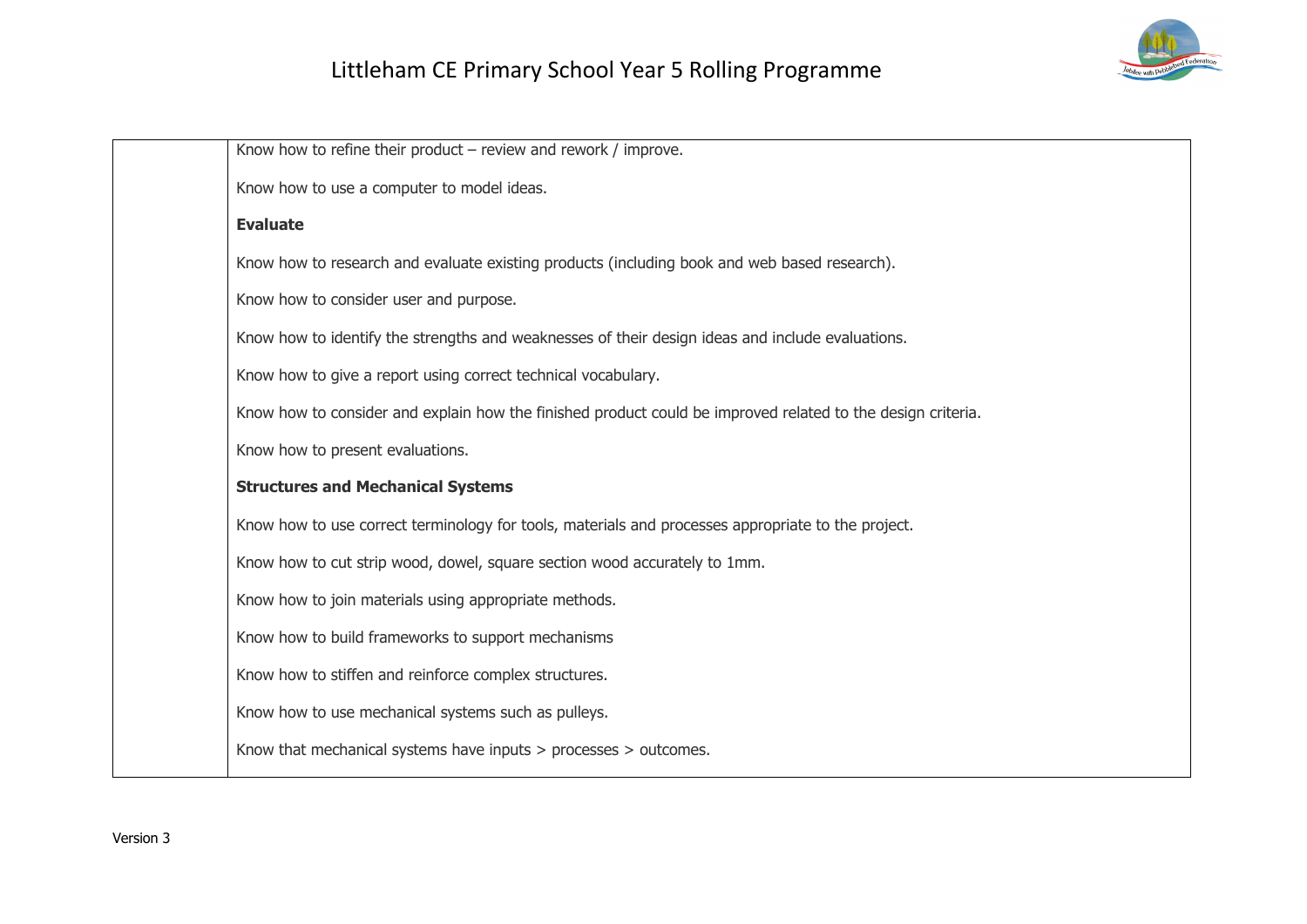

|                                                                                                                                                                                                                                                                                                                                                             | Design and make model Shadufs that were used in Ancient Egypt.                                                                                                                                                                                                                                                                                                                                                                                                                                                  |
|-------------------------------------------------------------------------------------------------------------------------------------------------------------------------------------------------------------------------------------------------------------------------------------------------------------------------------------------------------------|-----------------------------------------------------------------------------------------------------------------------------------------------------------------------------------------------------------------------------------------------------------------------------------------------------------------------------------------------------------------------------------------------------------------------------------------------------------------------------------------------------------------|
|                                                                                                                                                                                                                                                                                                                                                             |                                                                                                                                                                                                                                                                                                                                                                                                                                                                                                                 |
|                                                                                                                                                                                                                                                                                                                                                             | <b>Term 2 – Spring</b>                                                                                                                                                                                                                                                                                                                                                                                                                                                                                          |
| What are the key pieces of information we want children to remember and be able to build upon and reflect on within each subject area<br>of this topic?<br>Text in this colour relates to key pieces of knowledge linked specifically to our Curriculum Intent.<br>Text in this colour describes example activities to support the main theme of the topic. |                                                                                                                                                                                                                                                                                                                                                                                                                                                                                                                 |
| <b>Main Topic</b>                                                                                                                                                                                                                                                                                                                                           | <b>Off with Her Head! (History)</b>                                                                                                                                                                                                                                                                                                                                                                                                                                                                             |
| <b>History</b>                                                                                                                                                                                                                                                                                                                                              | Henry VIII was King of England 1509 until he died in 1547. He is mostly remembered for having six wives and for breaking away from the<br>Catholic Church and the Pope. He was 18 when he became King and was an excellent sportsman, composer and author. Later in life he<br>became overweight and developed health issues. He was known to be a cruel and selfish man. During his reign, Henry founded the Church<br>of England (Henry's Great Matter) and expanded the Royal Navy from five ships to sixty. |
|                                                                                                                                                                                                                                                                                                                                                             | Chronology                                                                                                                                                                                                                                                                                                                                                                                                                                                                                                      |
|                                                                                                                                                                                                                                                                                                                                                             | Know how to plot significant events on timelines, including antecedents.                                                                                                                                                                                                                                                                                                                                                                                                                                        |
|                                                                                                                                                                                                                                                                                                                                                             | Know how to describe the main achievements in the lifetime of a monarch.                                                                                                                                                                                                                                                                                                                                                                                                                                        |
|                                                                                                                                                                                                                                                                                                                                                             | Know how to explain factors that can lead to a cultural shift.                                                                                                                                                                                                                                                                                                                                                                                                                                                  |
|                                                                                                                                                                                                                                                                                                                                                             | <b>Historical Enquiry</b>                                                                                                                                                                                                                                                                                                                                                                                                                                                                                       |
|                                                                                                                                                                                                                                                                                                                                                             | Know how to use evidence to explain changes between time period studied and modern day.                                                                                                                                                                                                                                                                                                                                                                                                                         |
|                                                                                                                                                                                                                                                                                                                                                             | Know how to interpret primary evidence and give judgements.                                                                                                                                                                                                                                                                                                                                                                                                                                                     |
|                                                                                                                                                                                                                                                                                                                                                             | Know how the wreck of the Mary Rose has been a significant piece of primary evidence and what has been learnt from it.                                                                                                                                                                                                                                                                                                                                                                                          |
|                                                                                                                                                                                                                                                                                                                                                             | Know how to justify judgements against scrutiny.                                                                                                                                                                                                                                                                                                                                                                                                                                                                |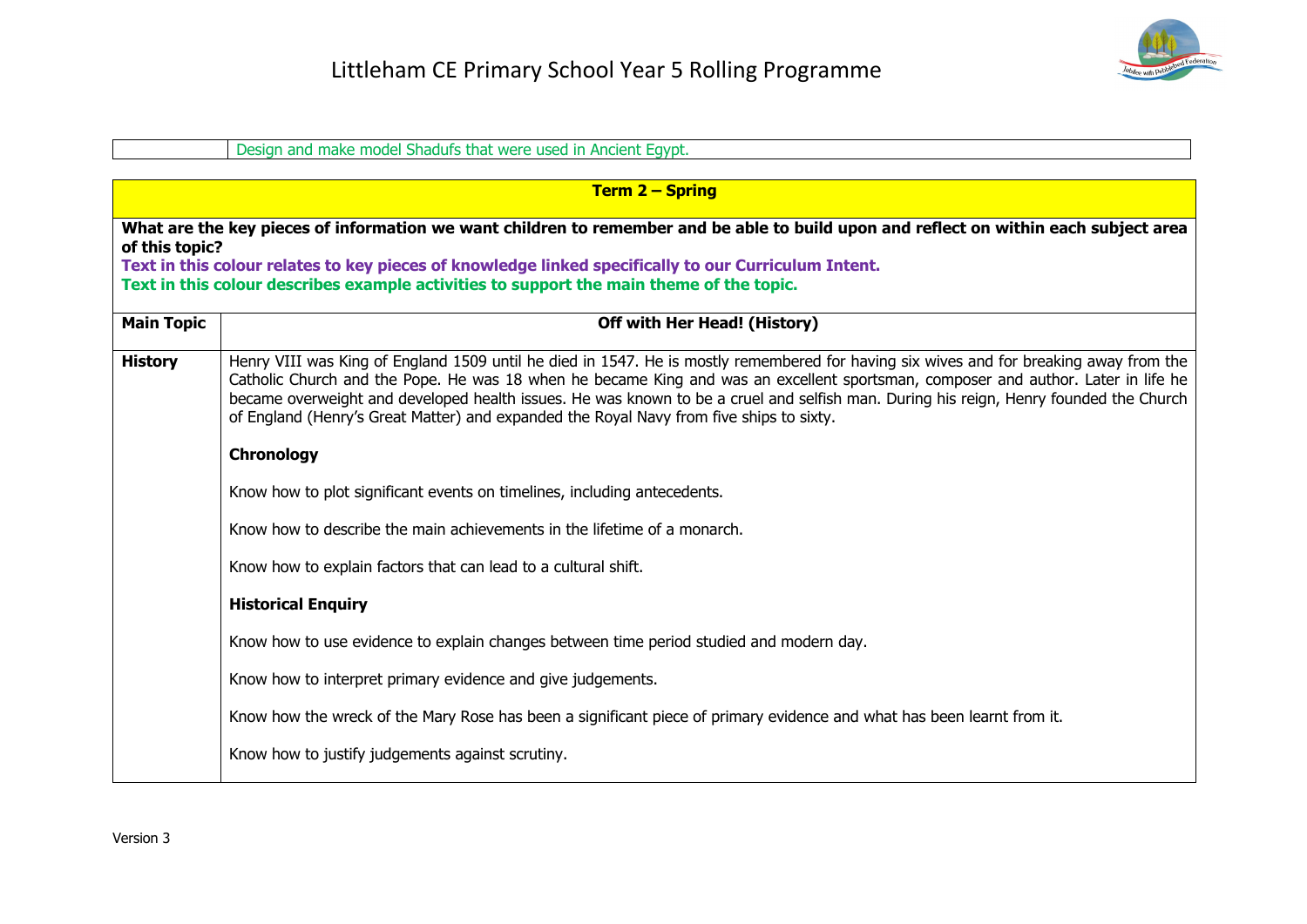

| Know how to evaluate a range of primary and secondary sources in order to construct a mostly independent historical argument. |
|-------------------------------------------------------------------------------------------------------------------------------|
| <b>Interpretations of History</b>                                                                                             |
| Know how to justify the qualities they feel make a good ruler.                                                                |
| Know why a seemingly insignificant act had significant ramifications.                                                         |
| <b>Continuity and Change</b>                                                                                                  |
| Know how to compare and contrast occupations from a specific period and now.                                                  |
| Know how to compare two key explorers and their explorations from distinctly different time periods and how they differ.      |
| Know how to compare the leadership styles of two rulers from different time periods.                                          |
| <b>Cause and Consequence</b>                                                                                                  |
| Know the consequences of diseases such as Scurvy on explorations during Tudor times.                                          |
| Know the consequences that occurred due to the dissolution of the monasteries, that still affect religion in England today.   |
| <b>Similarities and Differences</b>                                                                                           |
| Know how to compare two key explorers and their explorations from distinctly different time periods and how they differ.      |
| Know how to compare how rich and poor lived in the period studied.                                                            |
| <b>Significance</b>                                                                                                           |
| Know the significance of the finding of the wreck of The Mary Rose to historians.                                             |
| Know the significance of some of the Tudor Explorers and their Explorations.                                                  |
|                                                                                                                               |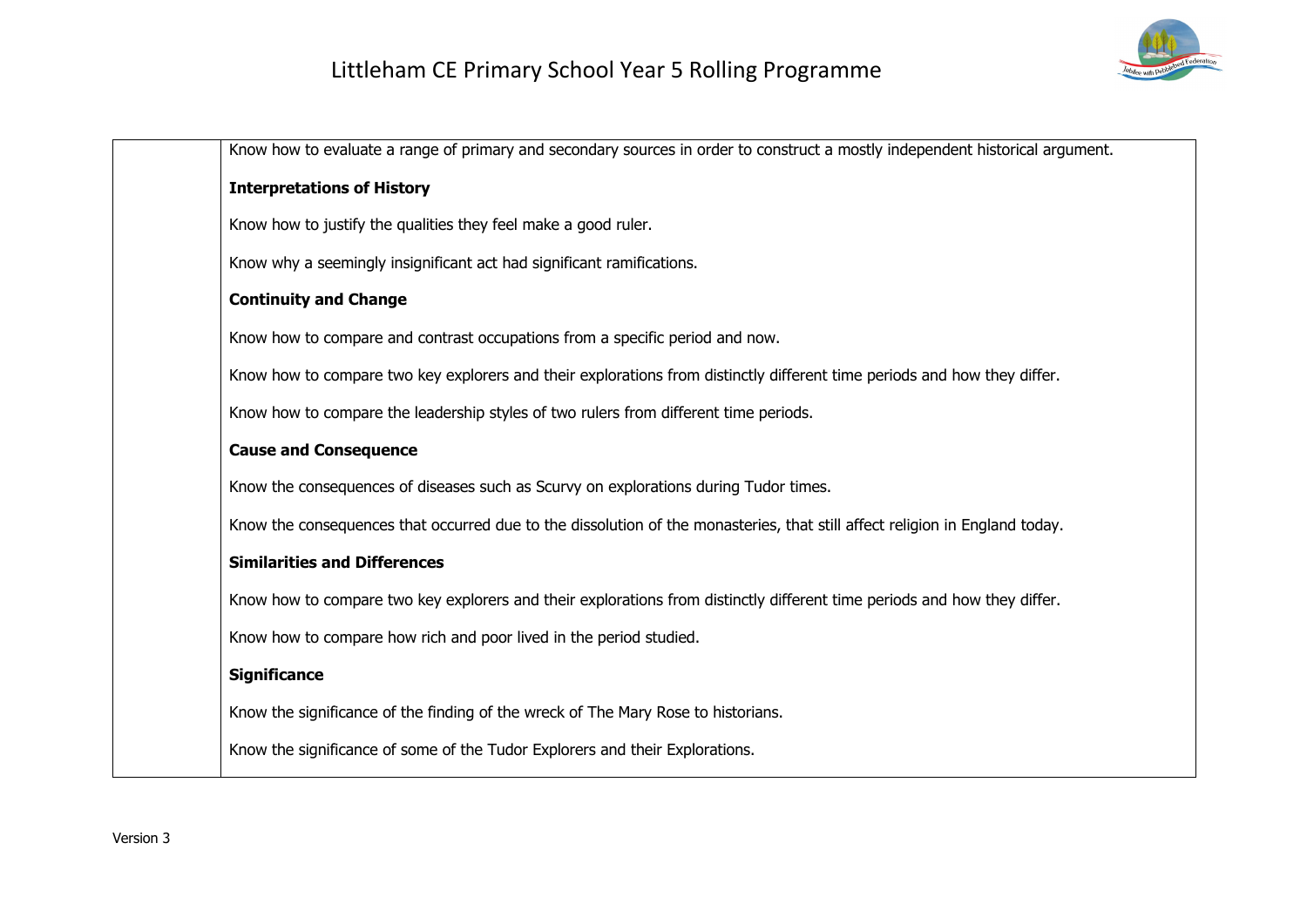

|           | <b>Black and British</b><br>Key Question - What Part Did Black People Play in British Life When They Started to Settle 500 Years Ago?                                                                                                                                                                                                                                                                                                                                                                                                                                                   |
|-----------|-----------------------------------------------------------------------------------------------------------------------------------------------------------------------------------------------------------------------------------------------------------------------------------------------------------------------------------------------------------------------------------------------------------------------------------------------------------------------------------------------------------------------------------------------------------------------------------------|
|           | Know that there had been no black people in Britain since Roman Times and that there were only a few hundred Black Britains living in<br>Britain in Tudor Times.                                                                                                                                                                                                                                                                                                                                                                                                                        |
|           | Know that John Blanke was a black musician in London in the early 16th century, who probably came to England as one of the African<br>attendants of Catherine of Aragon in 1501. He is one of the earliest recorded black people in England after the Roman period.                                                                                                                                                                                                                                                                                                                     |
|           | Know how to investigate a range of sources to draw inferences, especially about the status of featured individuals.                                                                                                                                                                                                                                                                                                                                                                                                                                                                     |
|           | Know how to read documents in context, making sure they do not jump to conclusions, and working out what can be said with certainty<br>and what cannot.                                                                                                                                                                                                                                                                                                                                                                                                                                 |
|           | Know that: the Dissolution of the Monasteries happened as a consequence of Henry's Great Matter; the conflict between Henry VIII and the<br>Roman Catholic Church eventually led to the seizure of Church properties by the state; over 800 monasteries were dissolved, demolished for<br>building materials, sold off or reclaimed as Anglican Churches. For Buckfast Abbey, the fateful day arrived on 25th February 1539. Buckfast<br>Abbey forms part of an active Benedictine monastery at Buckfast, near Buckfastleigh, Devon. Buckfast first became home to an abbey in<br>1018. |
|           | Beliefs can prompt an individual to take action, such as to fight for change, fight wars, oppress or free individuals or groups of people, create<br>temples and tombs and protest against injustice.                                                                                                                                                                                                                                                                                                                                                                                   |
|           | Visit Buckfast Abbey and research about the dissolution there.                                                                                                                                                                                                                                                                                                                                                                                                                                                                                                                          |
| Geography | Settlements come in many different sizes and these can be ranked according to their population and the level of services available. A<br>settlement hierarchy includes hamlet, village, town, city and large city.<br>Aerial photography is used in cartography, land-use planning and environmental studies. It can be used alongside maps to find out detailed<br>information about a place or places.                                                                                                                                                                                |
|           | <b>Locational Knowledge</b>                                                                                                                                                                                                                                                                                                                                                                                                                                                                                                                                                             |
|           | Know the names of the rives of the UK (Tamar, Exe, Axe, Thames, Wye, Severn, Mersey, Great Ouse, Trent, Ouse, Tyne)                                                                                                                                                                                                                                                                                                                                                                                                                                                                     |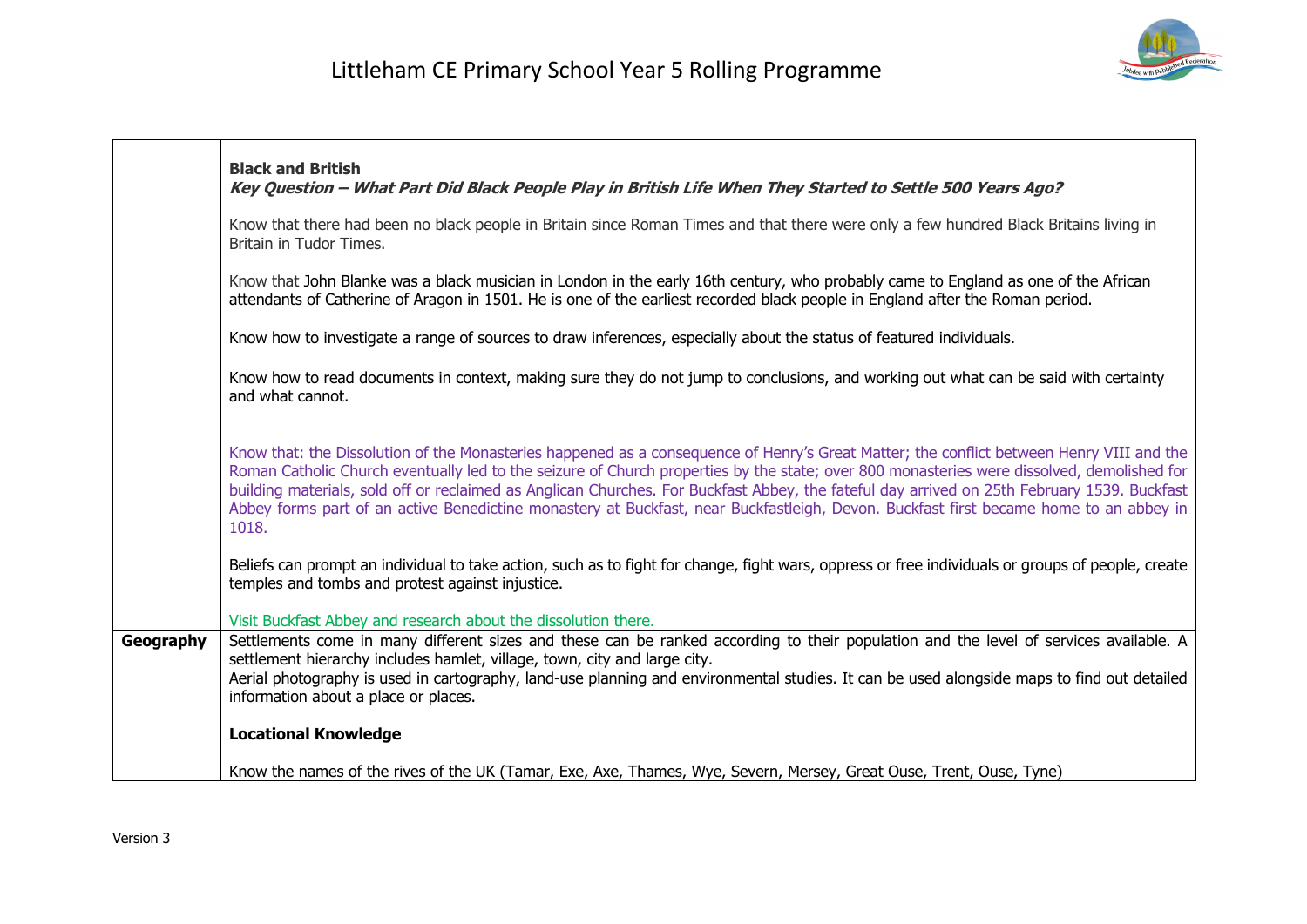

| Know the names and location of many of the world's major rivers on maps (Volga, Danube, Rhine, Yangtze, Ganges, Nile, Congo, Mississippi,<br>Amazon).                                                                            |
|----------------------------------------------------------------------------------------------------------------------------------------------------------------------------------------------------------------------------------|
| Know the names and locations of major jungles and deserts e.g. Antarctica, Arctic, Sahara, Arabian, Gobi, Kalahari deserts and Borneo,<br>Amazon, India, Sri Lanka and West African rainforests (link to Tudor Explorer routes). |
| <b>Place Knowledge</b>                                                                                                                                                                                                           |
| Know why many cities of the world are situated by rivers and why this makes it an attractive location.                                                                                                                           |
| <b>Human Features</b>                                                                                                                                                                                                            |
| Know how a location fits into its wider geographical location; reference to human and economical features.                                                                                                                       |
| <b>Skills, Maps Work and Field Work</b>                                                                                                                                                                                          |
| Know how to describe route, direction and location, linking 8 points of the compass to degrees on the compass (link to Tudor Explorations).                                                                                      |
| Know how to analyse evidence and draw conclusions.                                                                                                                                                                               |
| Know how to compare historical maps of varying scales, temperatures of various locations and its influence on people.                                                                                                            |
| Know how to collect and record evidence.                                                                                                                                                                                         |
| Know how to conduct a land use survey.                                                                                                                                                                                           |
| Know how to communicate in ways appropriate to task and audience – present information on map overlays to show levels of information<br>e.g. old/new.                                                                            |
| Know how to plan a journey to a place in another part of the world, taking account of distance and time.                                                                                                                         |
| Know how to draw in scale – accuracy of scale, locate information / place with speed and accuracy use key to make deductions about<br>landscape / industry.                                                                      |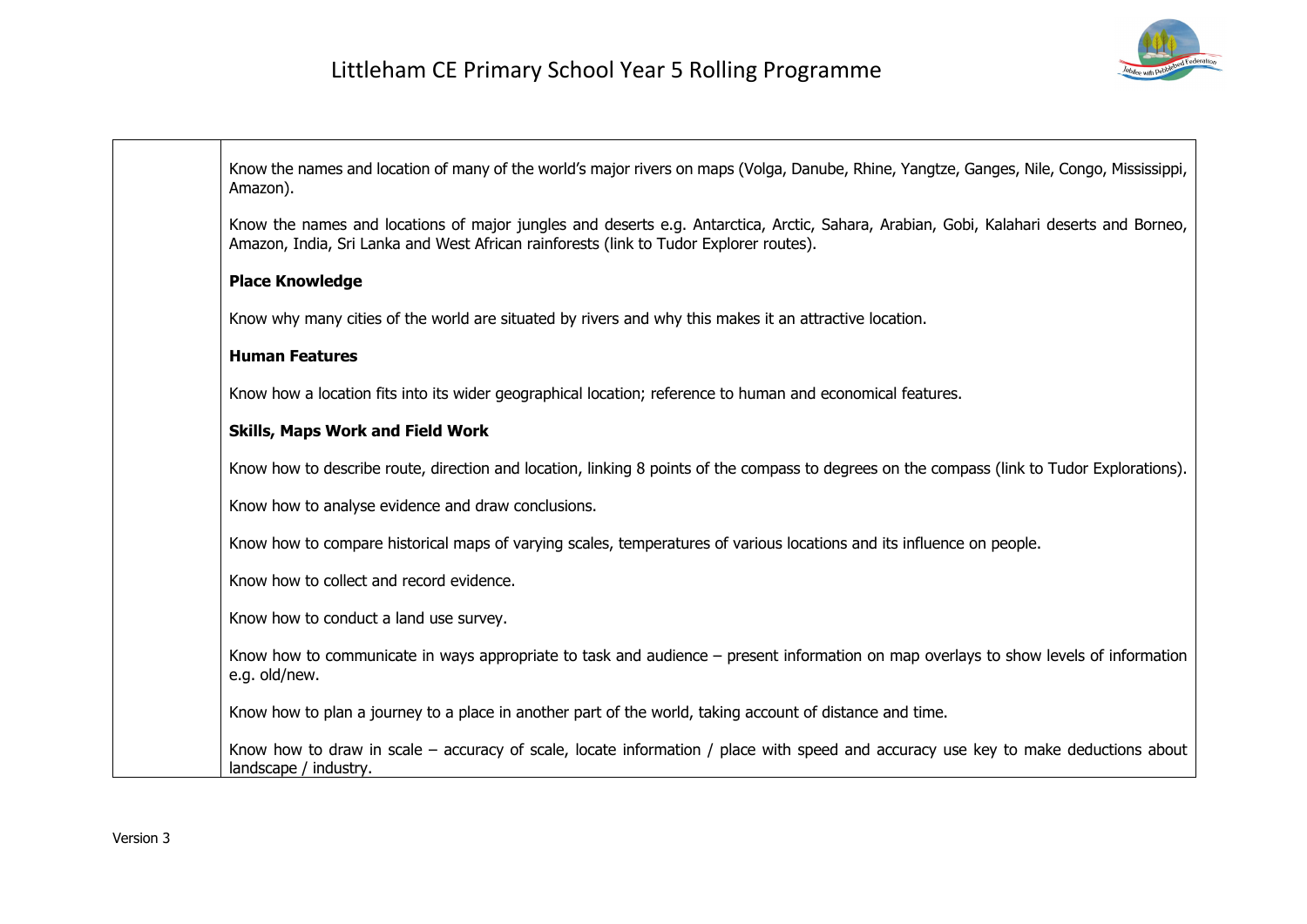

|                | Know that:<br>Montacute House is a late Tudor mansion with garden in Montacute, South Somerset. Queen Elizabeth, the daughter of Henry VIII and Anne<br>Boleyn, was the monarch at the time and it is often called an Elizabethan building.<br>Plymouth is famous for its Royal Naval base. In 1588, the ships of the English Navy set sail for the Spanish Armada through the mouth of<br>the River Plym, thereby establishing the military presence in Plymouth.<br>St Nicholas Priory in Exeter was a former Tudor merchant's house.<br>An example of a Tudor house still stands in Exeter. It is thought to have been built during the 14 <sup>th</sup> Century. |
|----------------|----------------------------------------------------------------------------------------------------------------------------------------------------------------------------------------------------------------------------------------------------------------------------------------------------------------------------------------------------------------------------------------------------------------------------------------------------------------------------------------------------------------------------------------------------------------------------------------------------------------------------------------------------------------------|
|                | Visit St Nicholas Priory and research life in Exeter and Devon during the Tudor times. Look at photographs of Exeter, Monacute house and<br>Buckland Abbey (Drake) to learn about how these buildings were laid out and compare to buildings today.                                                                                                                                                                                                                                                                                                                                                                                                                  |
| <b>Science</b> | Materials can be grouped according to their basic physical properties. Properties include hardness, solubility, transparency, conductivity<br>(electrical and thermal) and magnetism. Know that some mixtures can be separated by filtering, sieving and evaporating.                                                                                                                                                                                                                                                                                                                                                                                                |
|                | <b>Properties of Materials</b>                                                                                                                                                                                                                                                                                                                                                                                                                                                                                                                                                                                                                                       |
|                | Know that materials have different uses depending on their properties and state (solid, liquid and gas).                                                                                                                                                                                                                                                                                                                                                                                                                                                                                                                                                             |
|                | Know that properties include hardness, transparency, electrical and thermal conductivity and attraction to magnets.                                                                                                                                                                                                                                                                                                                                                                                                                                                                                                                                                  |
|                | Know that some materials will dissolve in a liquid and form a solution while others are insoluble and form a sediment.                                                                                                                                                                                                                                                                                                                                                                                                                                                                                                                                               |
|                | Know that mixtures can be separated by filtering, sieving and evaporation.                                                                                                                                                                                                                                                                                                                                                                                                                                                                                                                                                                                           |
|                | Know that some changes to materials such as dissolving, mixing and changes of state are reversible.                                                                                                                                                                                                                                                                                                                                                                                                                                                                                                                                                                  |
|                | Know that some changes such as burning wood, rusting and mixing vinegar with bicarbonate of soda result in the formation of new materials<br>and are not reversible.                                                                                                                                                                                                                                                                                                                                                                                                                                                                                                 |
|                |                                                                                                                                                                                                                                                                                                                                                                                                                                                                                                                                                                                                                                                                      |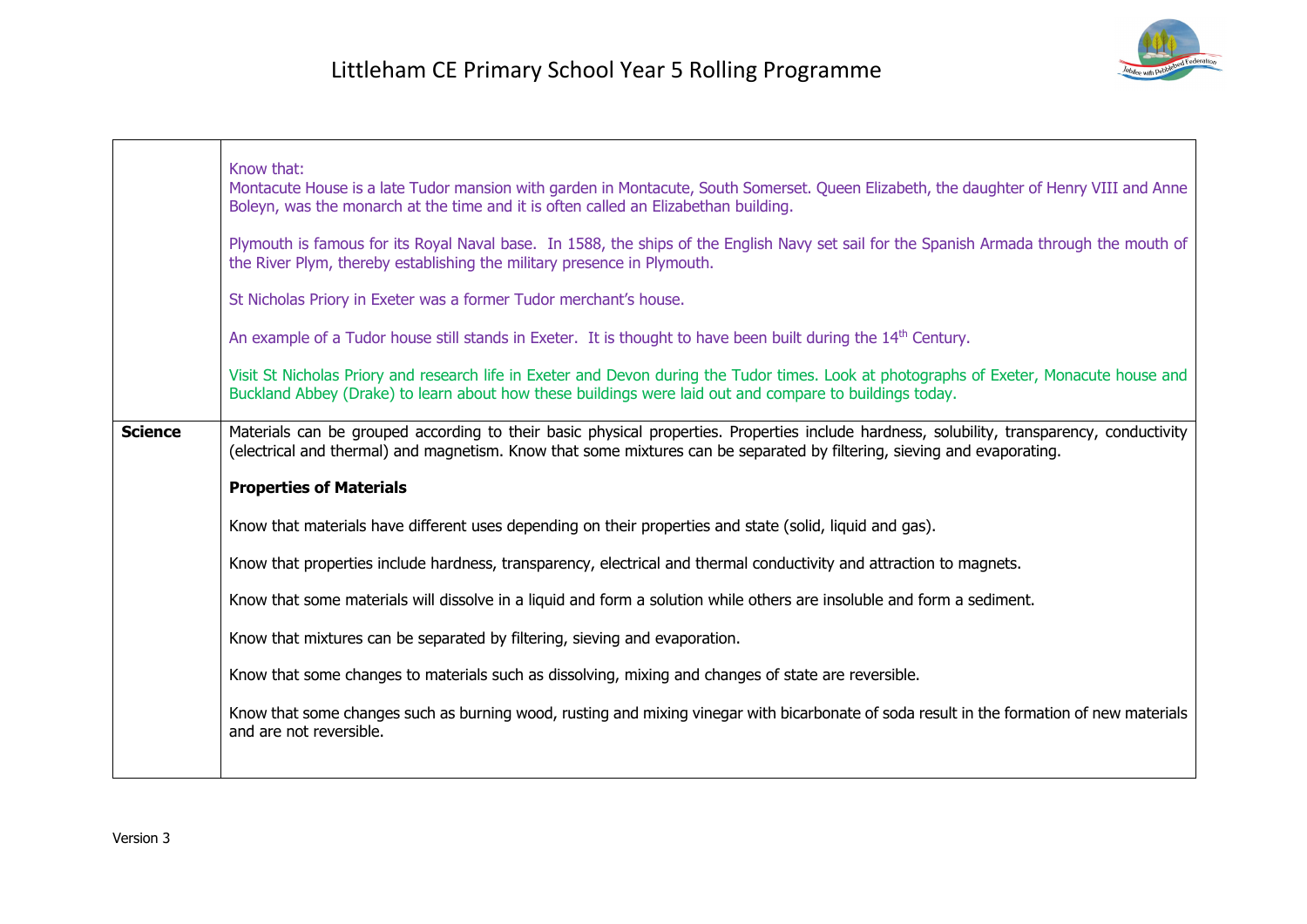

|                          | <b>Knowledge of Working Scientifically</b>                                                                                                                                                                    |
|--------------------------|---------------------------------------------------------------------------------------------------------------------------------------------------------------------------------------------------------------|
|                          | Know how to take measurements using a range of scientific equipment with increasing accuracy and precision.                                                                                                   |
|                          | Know how to use a range of new equipment to make measurements with increasing precision.                                                                                                                      |
|                          | Know how to measure using standard units using equipment that has scales involving decimals.                                                                                                                  |
|                          | Know how to record findings using simple scientific language, drawings, labelled diagrams, keys, bar charts and tables.                                                                                       |
|                          | Know how to be able to answer their question, describing causal relationships.                                                                                                                                |
|                          | Know how to use test results to make predictions for further tests.                                                                                                                                           |
|                          | Try to use techniques for cleaning water and link to Water Aid and the need for clean water.                                                                                                                  |
|                          | Investigate physical properties practically e.g. through electric circuits and using magnets.<br>Investigate sea water/brackish water and how to produce clean water using techniques learned.                |
| <b>Art and</b><br>design | A portrait is a picture of a person that can be created through drawing, painting and photography. Artistic movements or artists that<br>communicate feelings through portraiture include the Expressionists. |
|                          | <b>Use of Sketchbooks</b>                                                                                                                                                                                     |
|                          | Know how to produce a montage all about themselves.                                                                                                                                                           |
|                          | Know how to use sketchbooks to show how ideas have developed and improved.                                                                                                                                    |
|                          | Know how to use their sketchbook to how they have discussed ideas with others.                                                                                                                                |
|                          | Know how to use their sketchbook to show knowledge and art history they have learnt.                                                                                                                          |
|                          |                                                                                                                                                                                                               |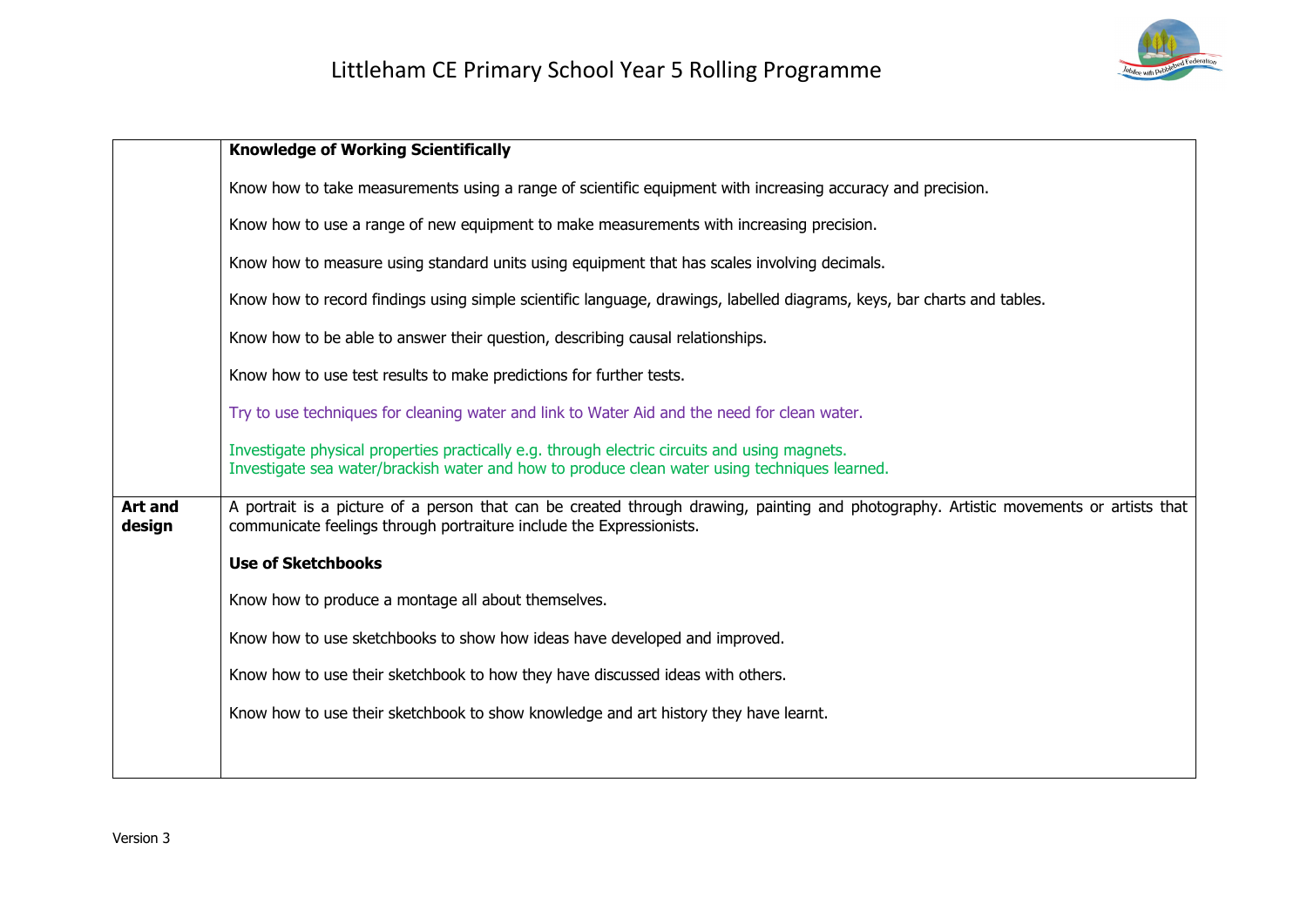

| <b>Drawings</b>                                                                                      |
|------------------------------------------------------------------------------------------------------|
| Know how to make a collection of drawings around a theme.                                            |
| Know how to organise line, tone, shape and colour to represent figures and forms in movement.        |
| Know how to be able to draw for a sustained period of over one session.                              |
| Know how to use simple perspective using a single focal point.                                       |
| Know how to explain their preferences of mediums.                                                    |
| Know how to use shade to show mood and feeling.                                                      |
| <b>Painting</b>                                                                                      |
| Know how to mix and match colours for purposes (e.g. skin colours) and experiment in their own work. |
| Know how to mix different thicknesses of paints.                                                     |
| Know how to use layers of paint to add detail to background colours.                                 |
| Know how to create different skin tones.                                                             |
| Know how to create mood and feeling in their paintings.                                              |
| Know how to express their own emotions accurately through their painting through colour.             |
| <b>Colour</b>                                                                                        |
| Know how to mix more complex colours to depict thoughts and feelings.                                |
|                                                                                                      |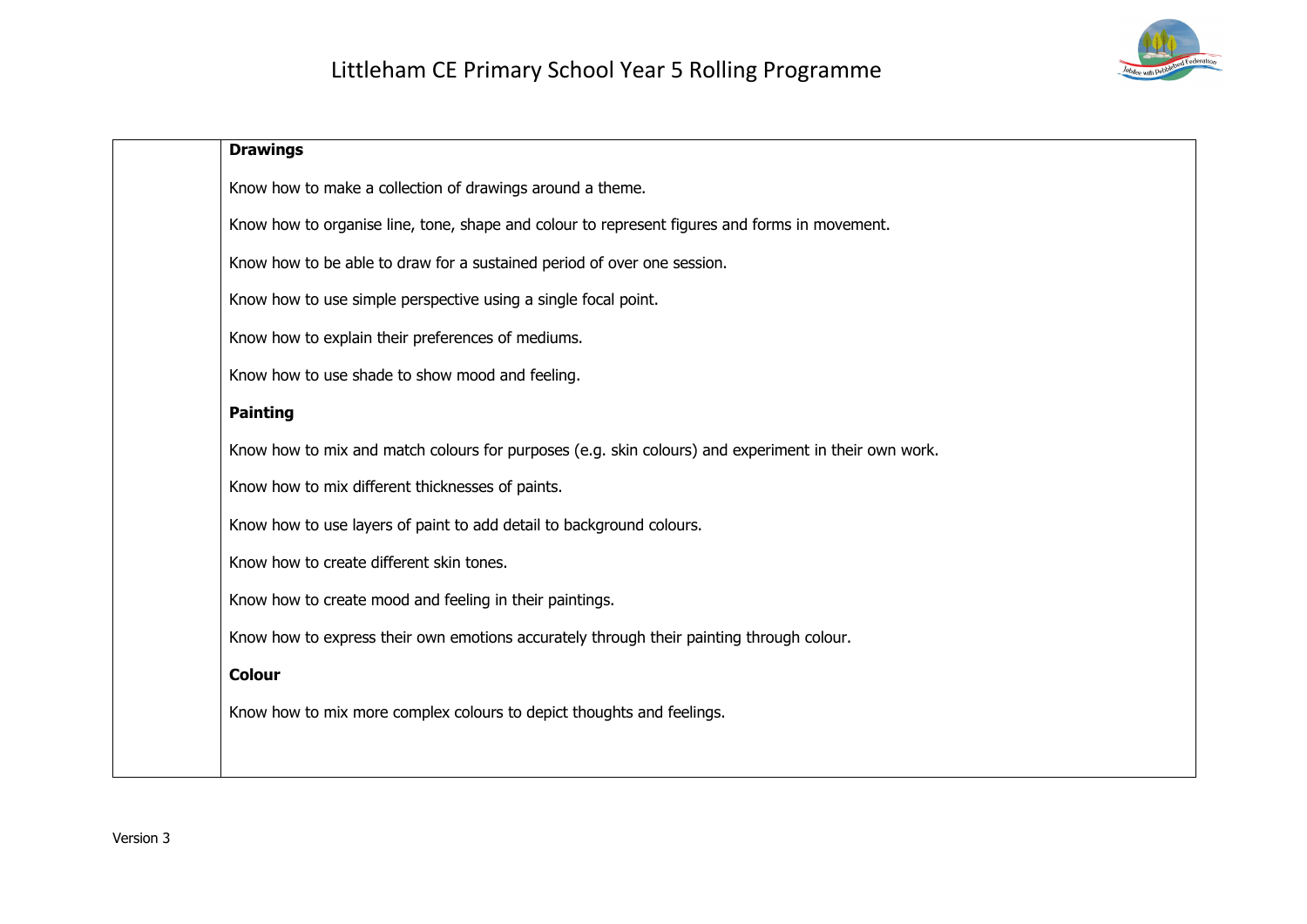

|              | <b>Shape</b>                                                                                                                                                                                                                                                                                                                                                                |
|--------------|-----------------------------------------------------------------------------------------------------------------------------------------------------------------------------------------------------------------------------------------------------------------------------------------------------------------------------------------------------------------------------|
|              | Know how to adapt the work of others to compose original ideas.                                                                                                                                                                                                                                                                                                             |
|              | <b>Tone</b>                                                                                                                                                                                                                                                                                                                                                                 |
|              | Know how to use tone when drawing with an increasing sophistication.                                                                                                                                                                                                                                                                                                        |
|              | Know how to analyse artists' use of tone.                                                                                                                                                                                                                                                                                                                                   |
|              | Bring in photos of self and family members to draw/paint self-portraits and those of family looking for similarities.<br>Look at portraits by Hans Holbein, including those of Anne Boleyn, Henry VIII and Thomas Cromwell. Discuss their features: posture, colour<br>and other interesting details and compose questions inspired by the portraits about each individual. |
|              | Hans Holbein worked under Anne Boleyn and Cromwell's patronage. Children could practise sitting for a portrait. What objects or outfits<br>would they need to portray their character?                                                                                                                                                                                      |
|              | Create their own portraits using techniques used in Tudor times or through studying the portraits of the time and using different media.                                                                                                                                                                                                                                    |
| <b>Music</b> | Musical vocabulary includes pitch, rhythm, pulse, duration, structure, dynamics, harmony, tempo, timbre and texture.                                                                                                                                                                                                                                                        |
|              | Accurate and confident group performances benefit from various factors: practice and preparation; the monitoring and adjustment of pitch,<br>rhythm, timbre and dynamics; rapid responses to the actions of others and awareness of the role of each musician.                                                                                                              |
|              | <b>Playing</b>                                                                                                                                                                                                                                                                                                                                                              |
|              | Know and be able to talk about different ways of writing music down e.g. staff notation, symbols.                                                                                                                                                                                                                                                                           |
|              | Know the notes C,D,E,F,G,A,B and C on the treble stave.                                                                                                                                                                                                                                                                                                                     |
|              | Know the instruments they might play or be played in a band or orchestra or by their friends – how does this compare with a Tudor group<br>of musicians.                                                                                                                                                                                                                    |
|              | Know how to play a musical instrument with the correct techniques within the context of the song.                                                                                                                                                                                                                                                                           |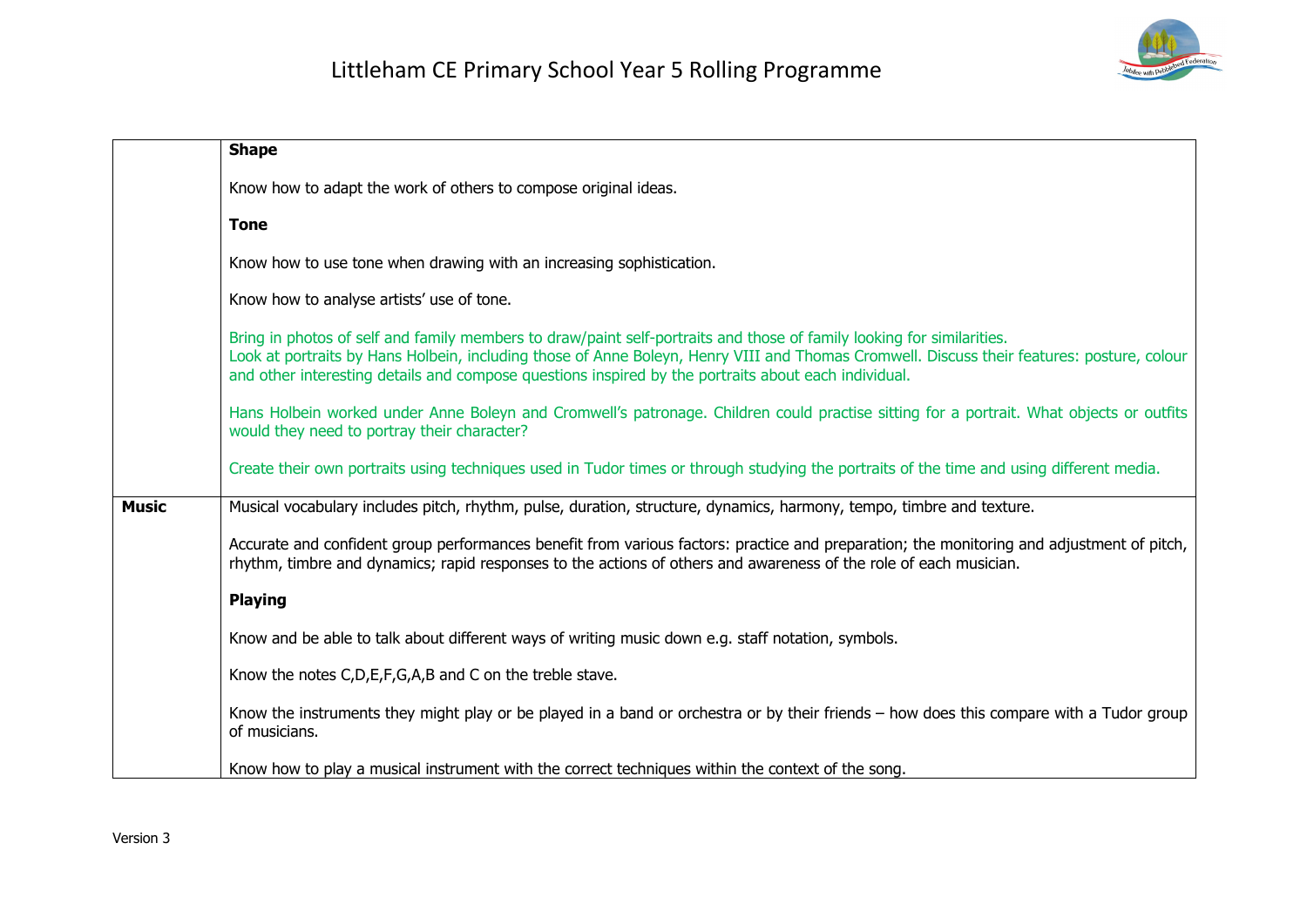

| Know how to select and learn an instrumental part that matches their musical challenge, using one of the differentiated parts - one notes,<br>simple or medium part or melody from memory or notation.                                                                                             |
|----------------------------------------------------------------------------------------------------------------------------------------------------------------------------------------------------------------------------------------------------------------------------------------------------|
| Know how to rehearse and perform their part.                                                                                                                                                                                                                                                       |
| Know how to listen to and follow musical instruments from a leader.                                                                                                                                                                                                                                |
| Know how to lead a rehearsal session.                                                                                                                                                                                                                                                              |
| <b>Composition</b>                                                                                                                                                                                                                                                                                 |
| Know about be able to talk about a composition is music that is created by you and kept in some way. It's like writing a story and can be<br>played or performed again to your friends.                                                                                                            |
| Know that a composition has pulse, rhythm and pitch that work together and are shaped by tempo, dynamics, texture and structure.                                                                                                                                                                   |
| Know how notation is the connection between sound and symbol.                                                                                                                                                                                                                                      |
| Know how to create simple melodies using up to 5 different notes and simple rhythms (link to Tudor tuned instrument style).                                                                                                                                                                        |
| Know how to explain the keynote or home note and the structure of the melody.                                                                                                                                                                                                                      |
| Know how to listen to and reflect on the developing composition and make musical decisions about how the melody connects with the song.                                                                                                                                                            |
| Know how to record the composition in any way appropriate that recognises the connections between sound and symbol e.g. graphic /<br>pictorial notation.                                                                                                                                           |
| Over the course of the year listen, learn and sign 5 songs. These could be linked to the topics if possible, but should be from a range of<br>genres and time periods and cover the knowledge and skills listed below - this term link to one Tudor Song as music focus is areas written<br>above. |
|                                                                                                                                                                                                                                                                                                    |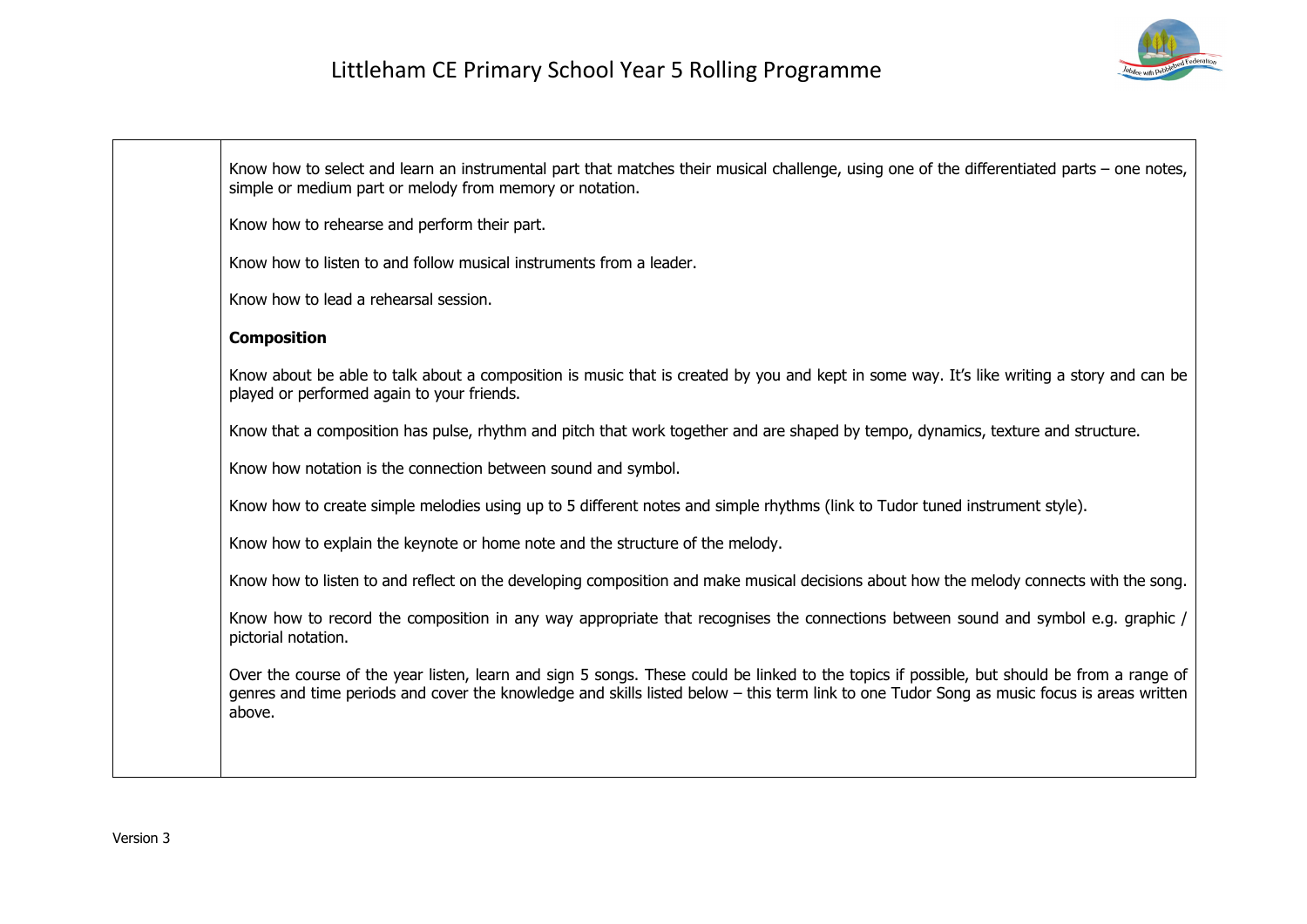

| <b>Listen and Appraise</b>                                                                                                                                                                                                                                                                                                                                                                                                                                                               |
|------------------------------------------------------------------------------------------------------------------------------------------------------------------------------------------------------------------------------------------------------------------------------------------------------------------------------------------------------------------------------------------------------------------------------------------------------------------------------------------|
| Know five songs from memory, who wrote them, when they were written and if possible, why?                                                                                                                                                                                                                                                                                                                                                                                                |
| Know the style of the five songs and name other songs from the units in those styles.                                                                                                                                                                                                                                                                                                                                                                                                    |
| Know how to consider two or three other songs and be able to talk about (in all 8 songs):<br>Some of the style indicators<br>The lyrics $-$ what the songs are about<br>Any musical dimensions featured in the songs and where they are used (texture, dynamics, tempo, rhythm and pitch)<br>The main sections of the songs $-$ intro, verse, chorus etc<br>Some of the instruments they hear in the songs<br>The historical context of the song $-$ what else was going on at the time. |
| Know how to identify and move to the pulse with ease.                                                                                                                                                                                                                                                                                                                                                                                                                                    |
| Know how to think about the message of the song.                                                                                                                                                                                                                                                                                                                                                                                                                                         |
| Know how to compare two songs in the same style, talk about what stands out, similarities and differences.                                                                                                                                                                                                                                                                                                                                                                               |
| Know how to listen carefully and respectfully to other people's thoughts about the music.                                                                                                                                                                                                                                                                                                                                                                                                |
| Know how to use vocabulary when talking.                                                                                                                                                                                                                                                                                                                                                                                                                                                 |
| Know how to talk about the musical dimensions working together.                                                                                                                                                                                                                                                                                                                                                                                                                          |
| Know how to talk about the music and how it makes us feel.                                                                                                                                                                                                                                                                                                                                                                                                                               |
| <b>Dimensions of Music</b>                                                                                                                                                                                                                                                                                                                                                                                                                                                               |
| Know how to talk about pulse, rhythm, pitch, tempo, dynamics, texture and structure work together and how they connect in a song.<br>Know how to keep the internal pulse.                                                                                                                                                                                                                                                                                                                |
| Know how, when using warm up tracks using three notes;                                                                                                                                                                                                                                                                                                                                                                                                                                   |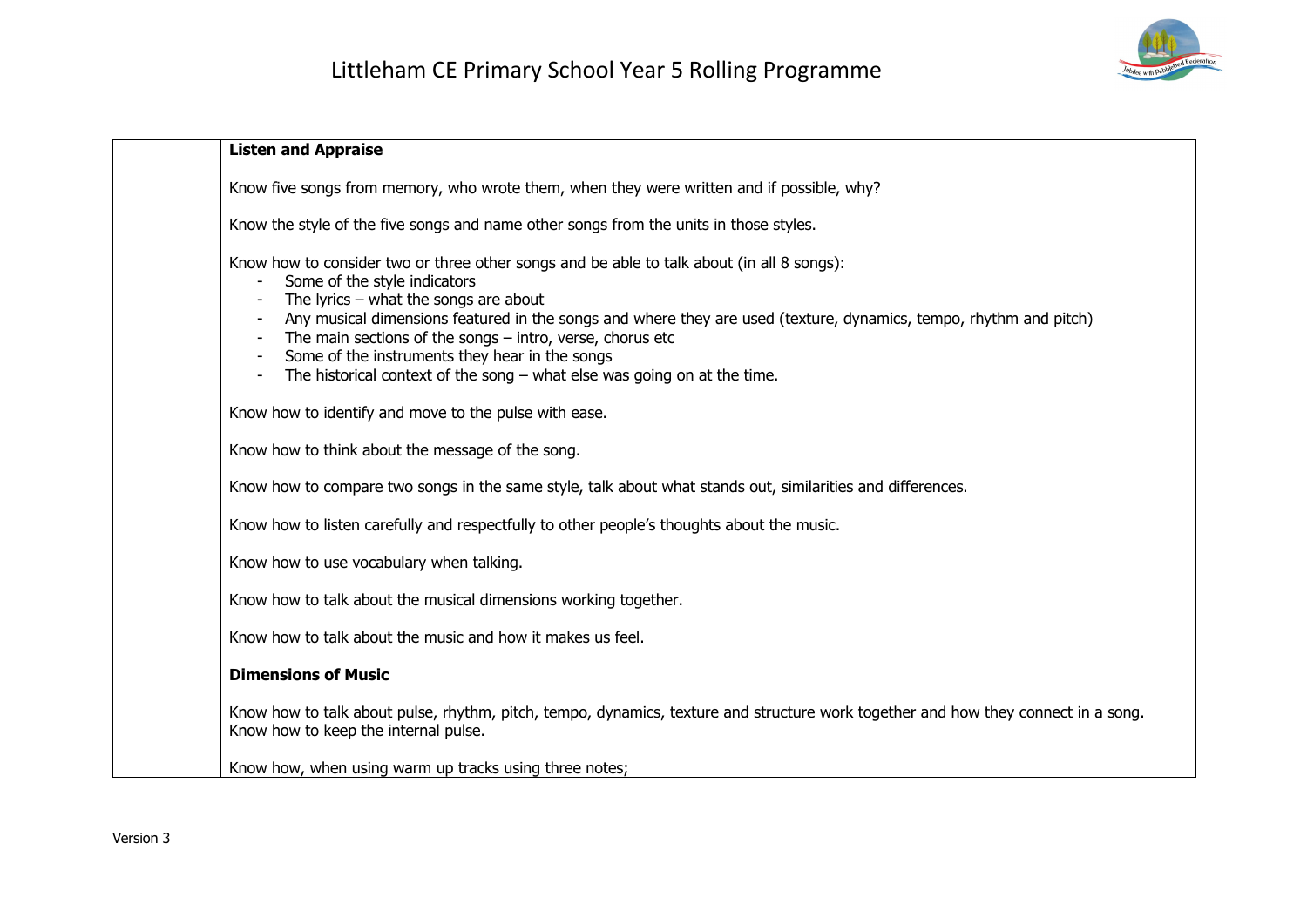

| to find the pulse<br>to lead the class by inventing rhythms for others to copy back<br>to copy back 2 note riffs by ear and with notation<br>to question and answer using 2 different notes.                                                                                                        |
|-----------------------------------------------------------------------------------------------------------------------------------------------------------------------------------------------------------------------------------------------------------------------------------------------------|
| <b>Singing</b>                                                                                                                                                                                                                                                                                      |
| Know how to learn and confidently sing five songs and their parts from memory and to sing them with a strong internal pulse.                                                                                                                                                                        |
| Know how to choose a song and be about to talk about:<br>it's main features<br>singing in unison, the solo, lead vocal, backing vocals or rapping<br>know what the song is about and the meaning of the lyrics<br>know and explain the importance of warming your voice up                          |
| Know how to sing in unison and to sing backing vocals.                                                                                                                                                                                                                                              |
| Know how to enjoy exploring solo singing.                                                                                                                                                                                                                                                           |
| Know how to listen to the group when singing.                                                                                                                                                                                                                                                       |
| Know how to demonstrate good singing posture.                                                                                                                                                                                                                                                       |
| Know how to follow a leader when singing.                                                                                                                                                                                                                                                           |
| Know how to experience rapping and solo singing.                                                                                                                                                                                                                                                    |
| Know how to listen to each other and be aware of how you fit into a group.                                                                                                                                                                                                                          |
| Know how to sing with awareness of being in tune.                                                                                                                                                                                                                                                   |
| Know about a range of courtly Tudor music. Know the instruments they hear and describe how the music makes them feel. Role play,<br>bringing the Tudor court to life while the music plays! Compose in the style of Tudor music, using recorders or similar. Learn a Tudor Song<br>and appraise it. |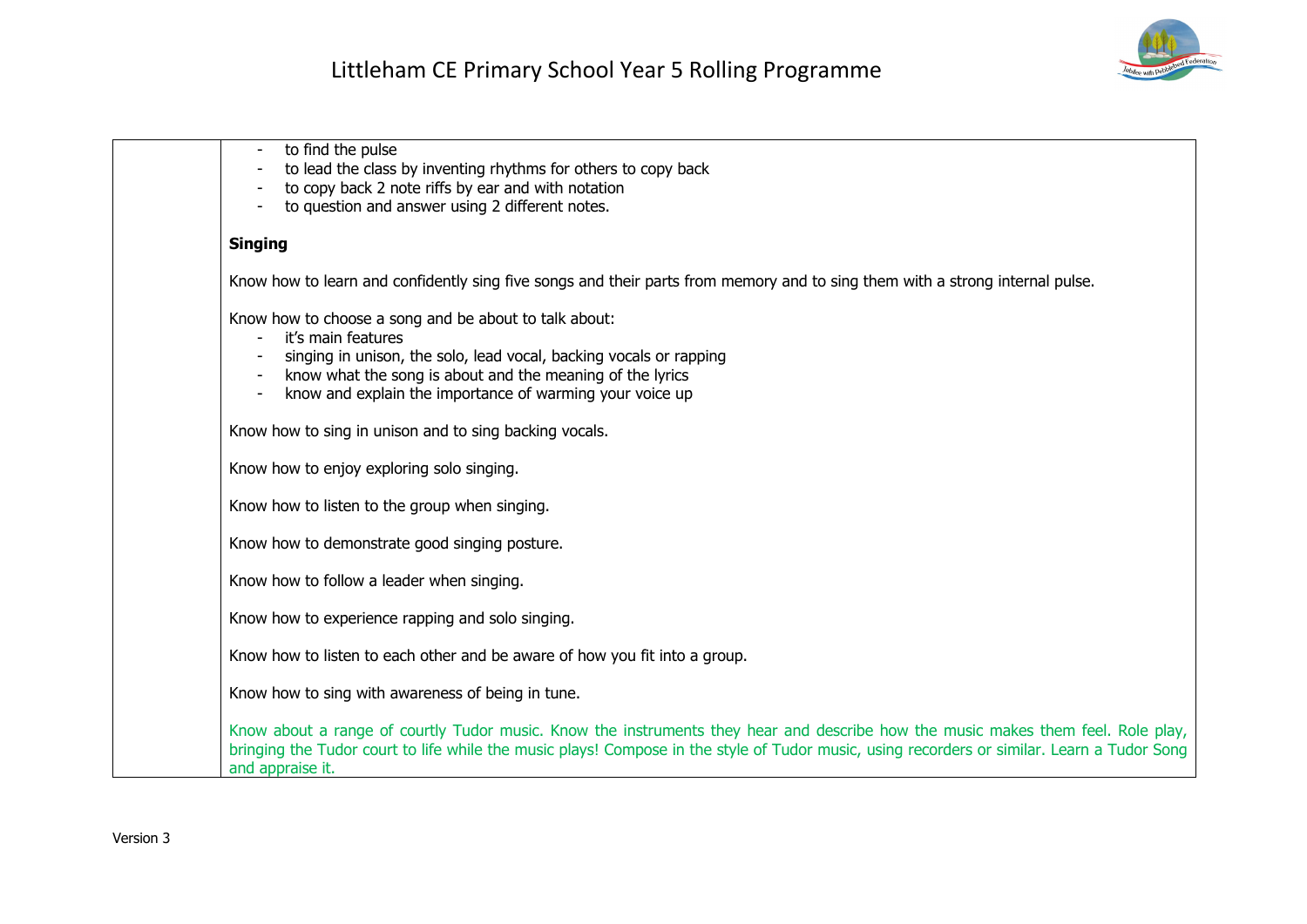

|                  | Encourage the children to listen to the music more than once, miming courteous actions to each other as they sit or move around the room.<br>'Tudor-style' music can be downloaded for use from Audio Network.                                                                                         |
|------------------|--------------------------------------------------------------------------------------------------------------------------------------------------------------------------------------------------------------------------------------------------------------------------------------------------------|
| <b>Computing</b> | A range of technologies can be selected, used and combined, such as using different hardware and software to create a solution that will<br>have an impact on others.                                                                                                                                  |
|                  | <b>Multimedia</b>                                                                                                                                                                                                                                                                                      |
|                  | Know how to select, use and combine appropriate technology tools to create an effect that will have an impact on others.                                                                                                                                                                               |
|                  | Know how to select appropriate online or offline tools to create and share ideas.                                                                                                                                                                                                                      |
|                  | Know how to use text, photos, sound and video editing tools to refine work.                                                                                                                                                                                                                            |
|                  | Know how to use skills that have previously been developed to create content using unfamiliar technology.                                                                                                                                                                                              |
|                  | <b>Handling Data</b>                                                                                                                                                                                                                                                                                   |
|                  | Know how to collect data, identify where it could be inaccurate and suggest how it could be checked.                                                                                                                                                                                                   |
|                  | Know how to present data in an appropriate way.                                                                                                                                                                                                                                                        |
|                  | Know how to use a spreadsheet to collect and record data.                                                                                                                                                                                                                                              |
|                  | Take an initial survey of their classmates to discover how many think Anne was guilty. Use the categories: strongly agree; agree; don't know;<br>disagree; strongly disagree. Record this data in a bar or pie chart and include within an information page about Anne.                                |
|                  | Know how to create, select and combine a range of texts, images, sound clips and videos for given purposes which could include creating a<br>web page, slide show presentation, short film or an animation.                                                                                            |
|                  | Create an informative presentation, using appropriate software, to create a synopsis of their Tudor project, highlighting their favourite parts.<br>Use text (in suitably historic-style fonts), an atmospheric Tudor music soundtrack and downloaded images of the key players in the Tudor<br>story. |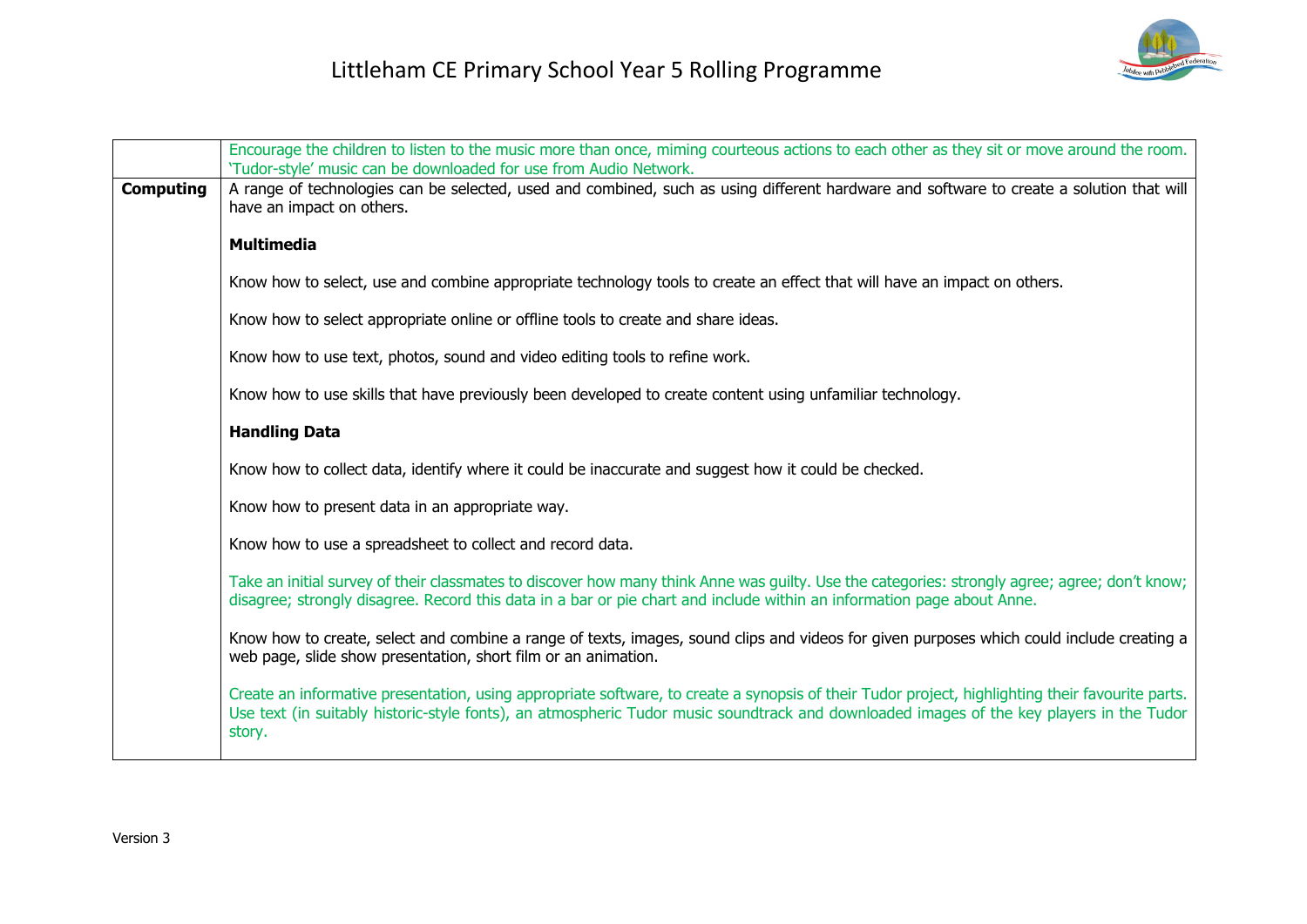

| Design and<br><b>Technology</b> | <b>Design</b>                                                                                    |
|---------------------------------|--------------------------------------------------------------------------------------------------|
|                                 | Know how to list tools needed before starting the activity.                                      |
|                                 | Know how to plan the sequence of work (e.g. using a storyboard).                                 |
|                                 | Know how to record ideas using annotated diagrams.                                               |
|                                 | Know how to use research, models, kits and drawings to help formulate design ideas.              |
|                                 | Know how to combine modelling and drawing to refine ideas.                                       |
|                                 | Know how to sketch and model alternative ideas.                                                  |
|                                 | Know how to decide which design idea to develop.                                                 |
|                                 | <b>Make</b>                                                                                      |
|                                 | Know how to produce lists of components / materials and tools.                                   |
|                                 | Know how to select from and use a wide range of tools and materials.                             |
|                                 | Know how to cut accurately and safely to a marked line.                                          |
|                                 | Know how to use appropriate finishing techniques for the project.                                |
|                                 | <b>Evaluate</b>                                                                                  |
|                                 | Know how to research and evaluate existing products (including book and web based research).     |
|                                 | Know how to consider user and purpose.                                                           |
|                                 | Know how to identify the strengths and weaknesses of their design ideas and include evaluations. |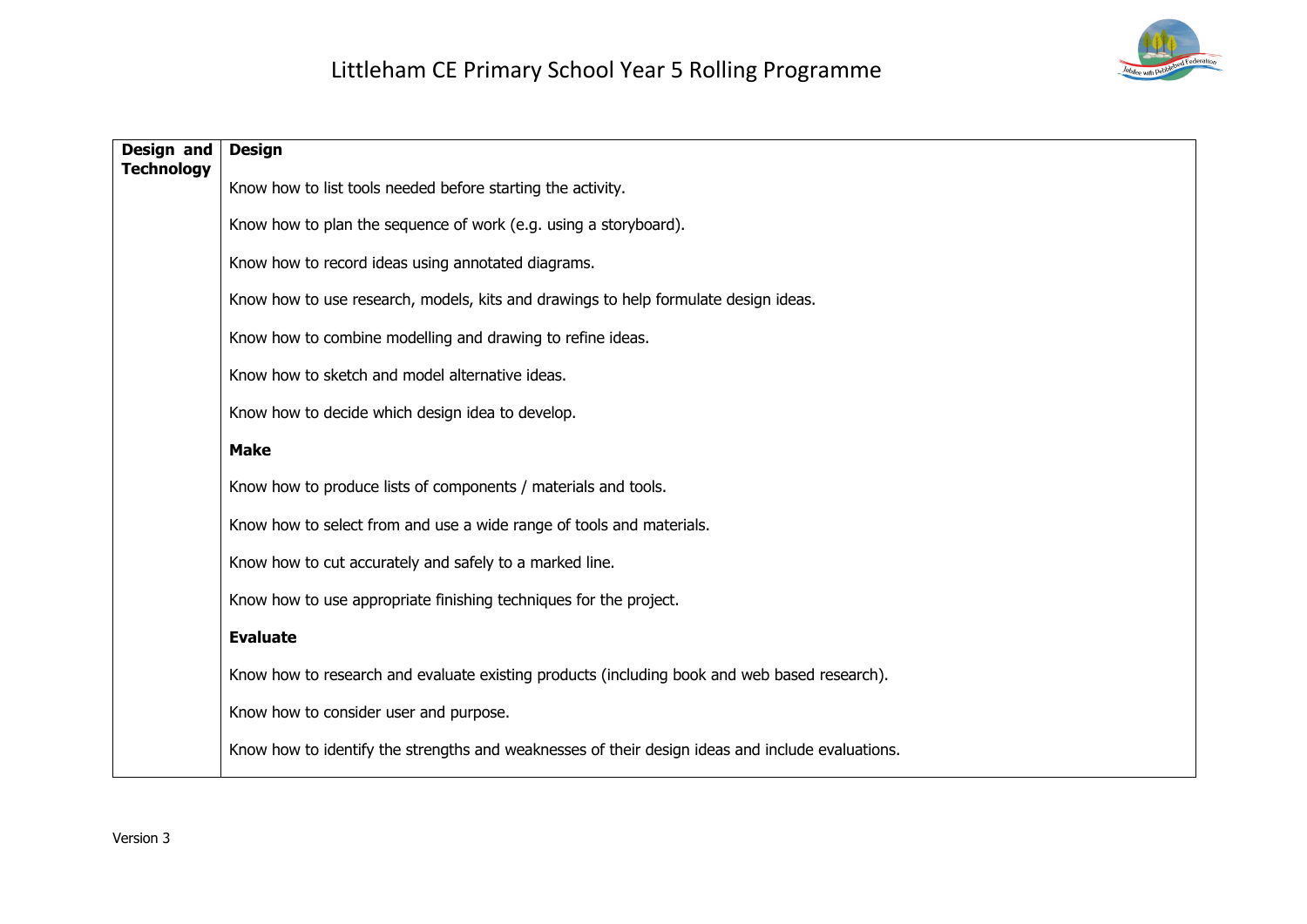

Know how to give a report using correct technical vocabulary. Know how to consider and explain how the finished product could be improved related to design criteria. Know how to discuss how well the finished product meets the design criteria of the user. Know how to understand how key people have influenced design (Tudor architects). Know how to present evaluations. **Structures** Know how to use the correct terminology for tools, materials and processes. Know how to cut strip wood, dowel, square section wood accurately to 1mm. Know how to join materials using appropriate methods. Know how to build frameworks. Know how to stiffen and reinforce structures. Research about traditional Tudor Wattle and Daub buildings. Learn about the development of Tudor architecture and different styles. In groups create small panels of wattle and daub, using wood, twigs and daub (or a substitute). Join together to create a model of a Tudor Building with a thatch roof. A larger scale model could be created outside in the forest school area.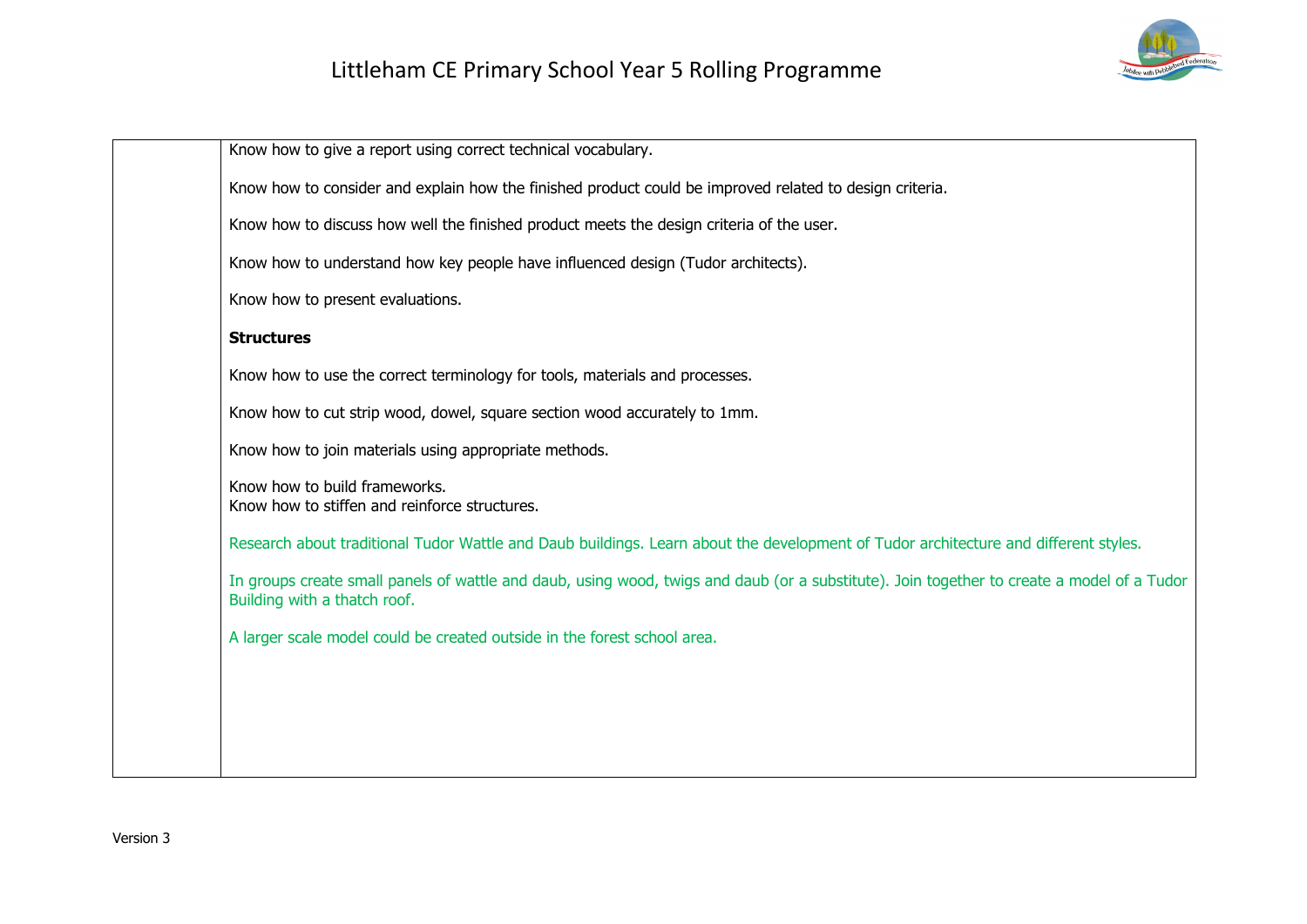

|                       | <b>Term 2 – Spring</b>                                                                                                                                                                                                                   |
|-----------------------|------------------------------------------------------------------------------------------------------------------------------------------------------------------------------------------------------------------------------------------|
|                       | What are the key pieces of information we want children to remember and be able to build upon and reflect on within each<br>subject area of this topic?                                                                                  |
|                       | Text in this colour relates to key pieces of knowledge linked specifically to our Curriculum Intent.                                                                                                                                     |
|                       | Text in this colour describes example activities to support the main theme of the topic.                                                                                                                                                 |
| Sub-<br><b>Themes</b> | Why does a compass always point north? Which materials conduct heat?                                                                                                                                                                     |
| <b>Science</b>        | Investigate why compasses point north and make and improve simple compasses. A compass helps us navigate because it always points<br>north as it aligns to the Earth's magnetic field. A compass needle is made from a magnetised metal. |
|                       | Build on pupils' knowledge from Year 3 about materials that are attracted to a magnet. Link to Tudor navigators using the magnetic North<br>Pole to help navigate. Could also bring in astrolabe and chip log for speed.                 |
|                       | Forces and Magnets - From Year 3                                                                                                                                                                                                         |
|                       | Know that a magnet attracts magnetic material.                                                                                                                                                                                           |
|                       | Know that iron, nickel and other materials containing these e.g. stainless steel are magnetic.                                                                                                                                           |
|                       | Know that the strongest parts of a magnet are the poles.                                                                                                                                                                                 |
|                       | Know that the magnets have two poles, a north pole and a south pole.                                                                                                                                                                     |
|                       | Know that if two like poles are brought together they will push away from each other (repel).                                                                                                                                            |
|                       | Know that if two unlike poles are brought together they will pull together (attract).                                                                                                                                                    |
|                       | <b>Properties of Materials</b>                                                                                                                                                                                                           |
|                       | Know that materials have different uses depending on their properties and state (solid, liquid and gas).                                                                                                                                 |
|                       | Know that properties include hardness, transparency, electrical and thermal conductivity and attraction to magnets.                                                                                                                      |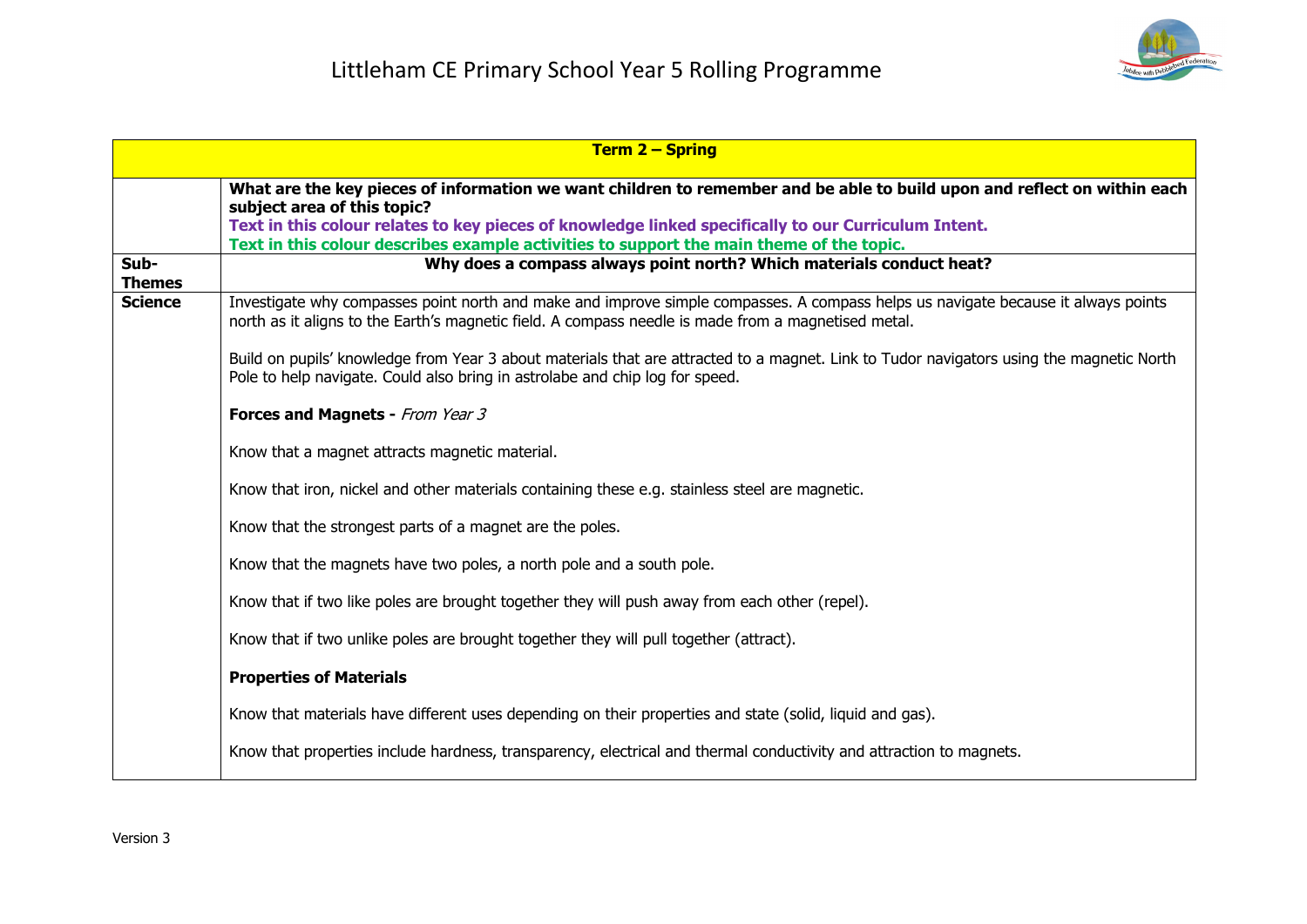

| <b>Knowledge of Working Scientifically</b>                                                                                                                                                                                                                                                                                                                                                                                                                                                                  |
|-------------------------------------------------------------------------------------------------------------------------------------------------------------------------------------------------------------------------------------------------------------------------------------------------------------------------------------------------------------------------------------------------------------------------------------------------------------------------------------------------------------|
| Know how to ask further questions based on results.                                                                                                                                                                                                                                                                                                                                                                                                                                                         |
| Know how to recognise and control variables where necessary.                                                                                                                                                                                                                                                                                                                                                                                                                                                |
| Know how to begin to decide which variables to control.                                                                                                                                                                                                                                                                                                                                                                                                                                                     |
| Know how to make decisions about what observations to make, measurements to take and how long to make them for.                                                                                                                                                                                                                                                                                                                                                                                             |
| Know how to take repeat reading where appropriate.                                                                                                                                                                                                                                                                                                                                                                                                                                                          |
| Know how to measure using standard units using equipment that has scales, involving decimals.                                                                                                                                                                                                                                                                                                                                                                                                               |
| Know how to prepare own tables to record data, including columns for taking repeat readings.                                                                                                                                                                                                                                                                                                                                                                                                                |
| Know how to begin to choose an appropriate form of presentation including scatter graphs.                                                                                                                                                                                                                                                                                                                                                                                                                   |
| Know how to answer their questions identifying patterns.                                                                                                                                                                                                                                                                                                                                                                                                                                                    |
| Know how to provide oral or written explanations for their findings.                                                                                                                                                                                                                                                                                                                                                                                                                                        |
| Know how to explain their degree of trust in their results including the precision in taking measurements and accuracy of results.                                                                                                                                                                                                                                                                                                                                                                          |
| Start by making a simple 'wet' compass. First, magnetise a sewing needle by repeatedly stroking it with a permanent magnet. Then slide<br>the needle inside a trimmed drinking straw that is floating on a saucer of water. Observe the straw and needle to see if they point north.<br>Identify what happens when they move a magnet and other materials, such as metal, plastic and wood, close to the straw and needle.<br>Improve the design or accuracy of the compass by choosing a variable to test. |
| Investigate thermal conductivity and how this property dictates how we use certain materials and objects. A material's properties define<br>how we use it and metals are good thermal conductors. Metal pans are typically strong and durable and because they conduct heat they<br>are great for cooking. Link with keeping safe in the home and the need for insulators for pan handles, oven gloves and wooden spoons.                                                                                   |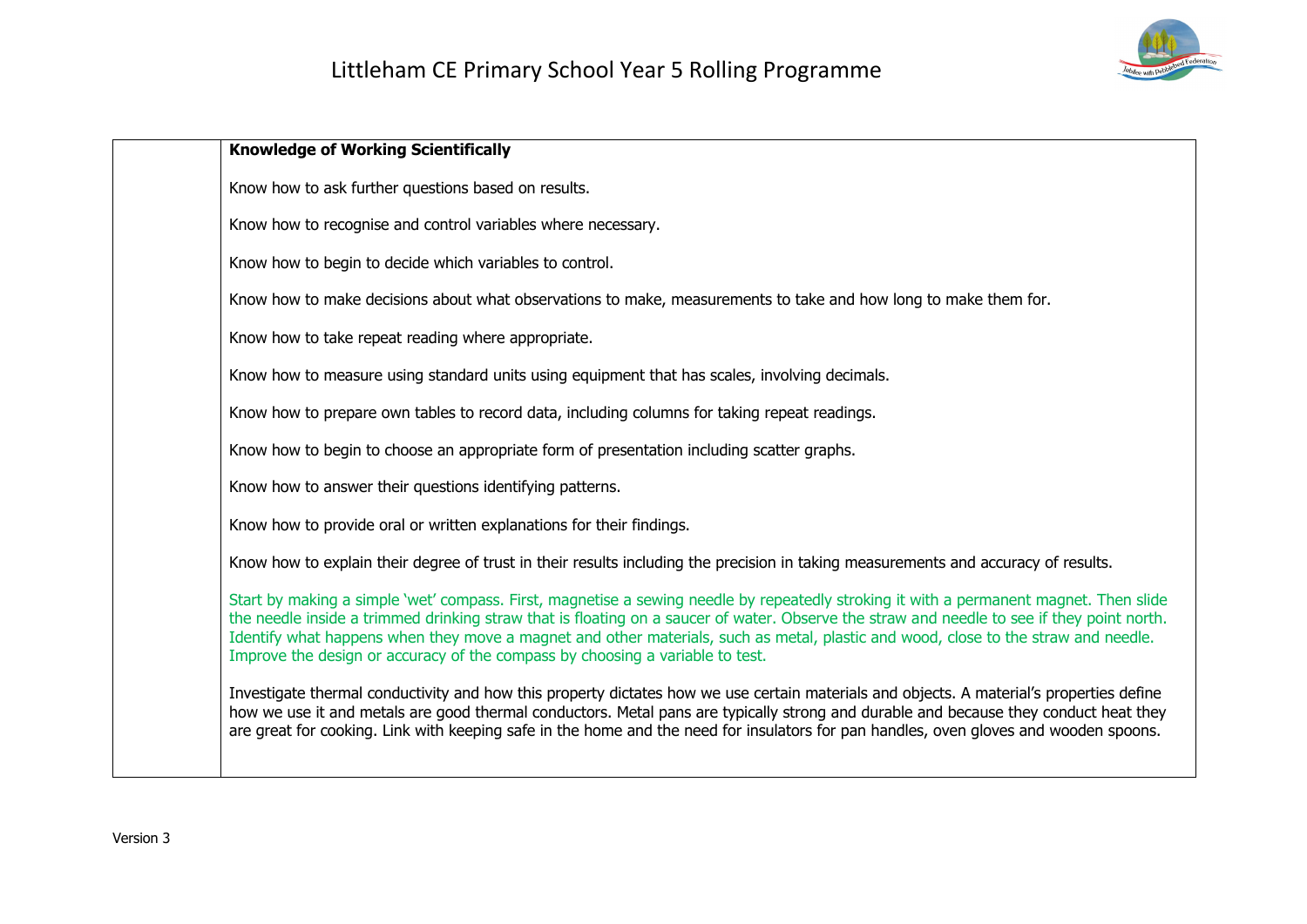

| <b>Properties of Materials</b>                                                                                                                                                                                                                                                                                                                                                                                                                                                                                                                                                                                                                                                                                                |
|-------------------------------------------------------------------------------------------------------------------------------------------------------------------------------------------------------------------------------------------------------------------------------------------------------------------------------------------------------------------------------------------------------------------------------------------------------------------------------------------------------------------------------------------------------------------------------------------------------------------------------------------------------------------------------------------------------------------------------|
| Know that materials have different uses depending on their properties and state (solid, liquid and gas).                                                                                                                                                                                                                                                                                                                                                                                                                                                                                                                                                                                                                      |
| Know that properties include hardness, transparency, electrical and thermal conductivity and attraction to magnets.                                                                                                                                                                                                                                                                                                                                                                                                                                                                                                                                                                                                           |
| <b>Knowledge of Working Scientifically</b>                                                                                                                                                                                                                                                                                                                                                                                                                                                                                                                                                                                                                                                                                    |
| Know how to take measurements using a range of scientific equipment with increasing accuracy and precision.                                                                                                                                                                                                                                                                                                                                                                                                                                                                                                                                                                                                                   |
| Know how to use a range of new equipment to make measurements with increasing precision.                                                                                                                                                                                                                                                                                                                                                                                                                                                                                                                                                                                                                                      |
| Know how to measure using standard units using equipment that has scales involving decimals.                                                                                                                                                                                                                                                                                                                                                                                                                                                                                                                                                                                                                                  |
| Know how to record findings using simple scientific language, drawings, labelled diagrams, keys, bar charts and tables.                                                                                                                                                                                                                                                                                                                                                                                                                                                                                                                                                                                                       |
| Know how to be able to answer their question, describing causal relationships.                                                                                                                                                                                                                                                                                                                                                                                                                                                                                                                                                                                                                                                |
| Know how to use test results to make predictions for further tests.                                                                                                                                                                                                                                                                                                                                                                                                                                                                                                                                                                                                                                                           |
| Use a self-adhesive thermochromic sheet to identify materials that are thermal conductors. Choose materials to test of a similar thickness<br>and stick a small strip of the thermochromic sheet to one side of each material. Put each material – thermochromic sheet face-up – on the<br>palm of their hands. If the materials conduct heat, the heat from their hands will pass through the material and change the colour of the<br>thermochromic sheet. Observe the thermochromic sheet on each material for the same length of time and look for and record any changes<br>in its colour. Use the results to identify the materials that are thermal conductors and relate their findings to how each material is used. |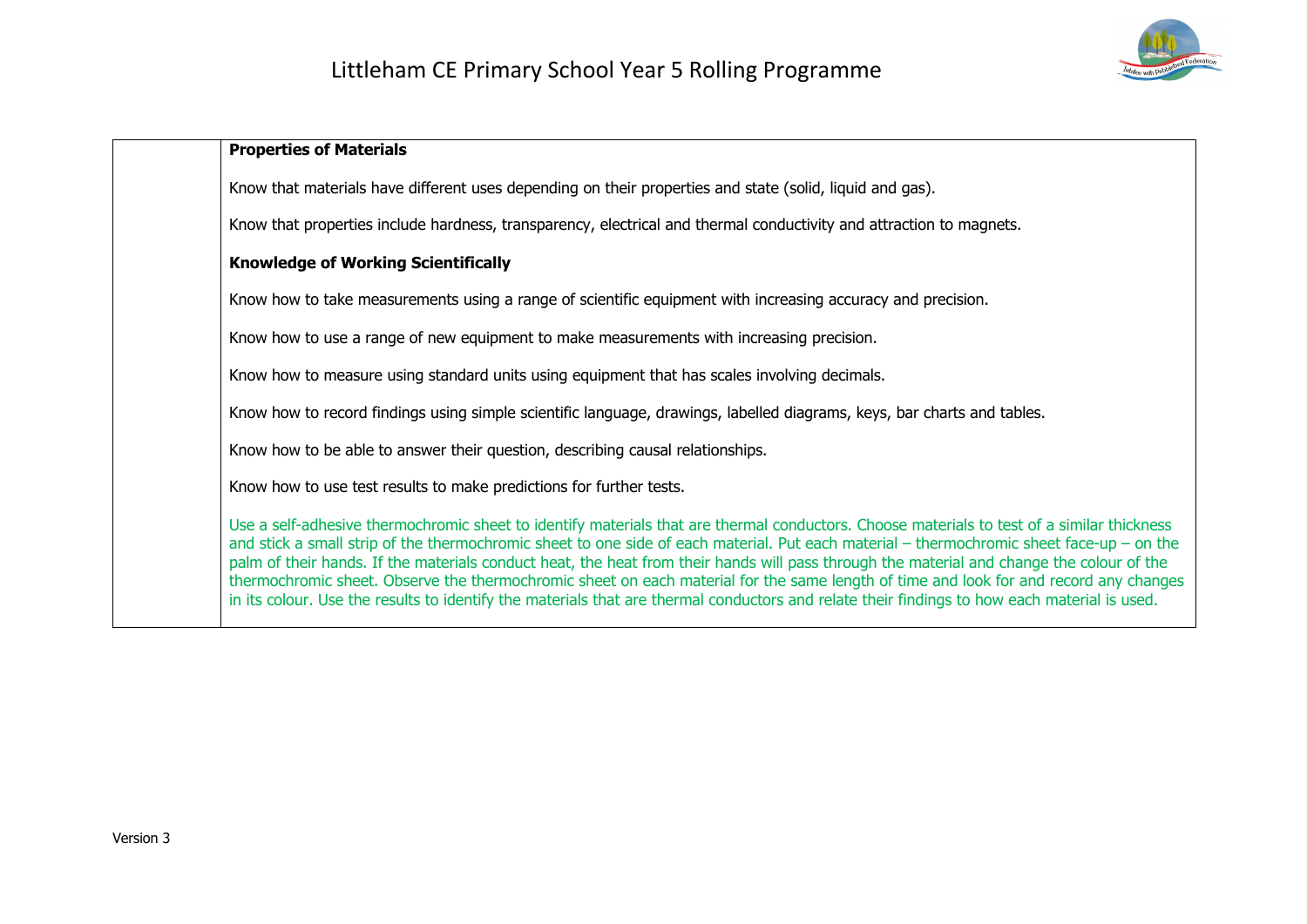

|                   | Term 3 – Summer                                                                                                                                                                                             |
|-------------------|-------------------------------------------------------------------------------------------------------------------------------------------------------------------------------------------------------------|
| of this topic?    | What are the key pieces of information we want children to remember and be able to build upon and reflect on within each subject area                                                                       |
|                   | Text in this colour relates to key pieces of knowledge linked specifically to our Curriculum Intent.<br>Text in this colour describes example activities to support the main theme of the topic.            |
| <b>Main Topic</b> | <b>Allotment</b>                                                                                                                                                                                            |
| <b>History</b>    | Allotments have been used throughout time as a way of people growing their own food and saving/making money as well as feeding their<br>family. Know the importance of allotments during rationing in WWII. |
|                   | <b>Chronology</b>                                                                                                                                                                                           |
|                   | Plot significant events on timeline including antecedents (e.g. significant battles).                                                                                                                       |
|                   | <b>Historical Enquiry</b>                                                                                                                                                                                   |
|                   | Know how to interpret primary evidence and give judgements. Begin to justify those judgements against scrutiny.                                                                                             |
|                   | Know how to evaluate a range of primary and secondary sources in order to construct a mostly independent historical argument (e.g. why<br>Britain faced the risk of an invasion in June 1940).              |
|                   | <b>Interpretations of History</b>                                                                                                                                                                           |
|                   | Know how to interpret numerical and written data to justify why a political leader needed to act in the way they did.                                                                                       |
|                   | Know how to justify why a seemingly insignificant act had significant ramifications.                                                                                                                        |
|                   | Know how to apply knowledge to reach a judgement about how serious that threat of invasion was.                                                                                                             |
|                   | Know which factors contributed to Britain winning the Battle of Britain in 1940 and make a judgement as to which of these they feel were<br>most significant.                                               |
|                   | <b>Continuity and Change</b>                                                                                                                                                                                |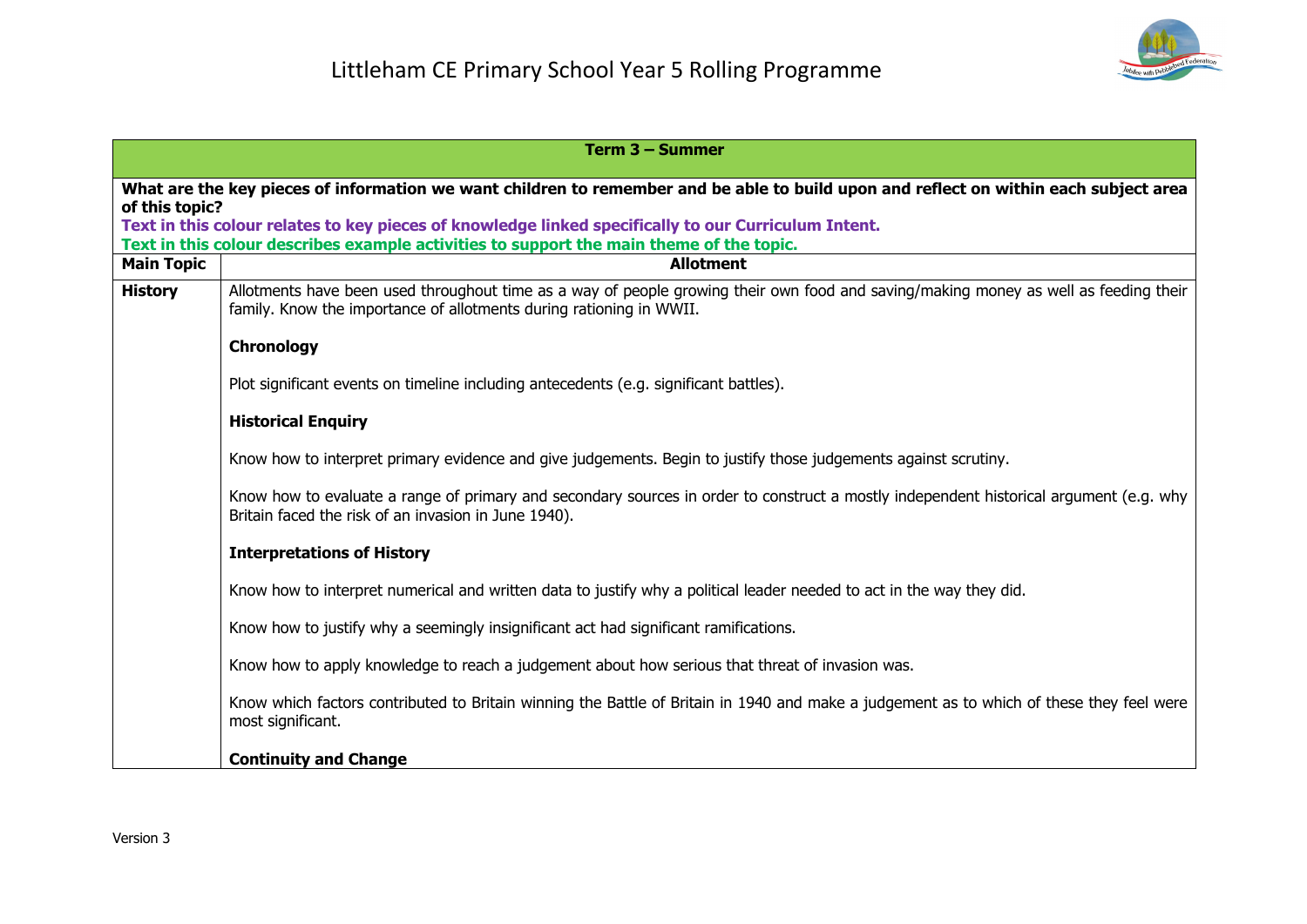

Know how to compare and contrast occupations from a specific time period and now.

Know how to compare two key British Battles from distinctly different time periods and how they differ.

Know how to compare the leadership styles of two rulers from different time periods.

Know how to interpret numerical and written evidence to explain and justify why Hitler needed to defeat the RAF before launching an invasion of Britain in 1940.

### **Cause and Consequence**

Know how to explain with evidence what drives some people to become social reformers and the impact of some of those reformers.

Know and explain why there was a rise in the establishment of allotments during WW2.

Know and explain the relative importance of the factors that contributed to Britain winning the Battle of Britain in 1940 and make a judgment as to which of these were feel were most significant.

Know and explain the consequences that WW2 had on women's careers from 1940s Britain onwards.

### **Similarities and Differences**

Know how to compare and contrast elements of WW2 in UK and Germany e.g. military planes, bombing missions, care of prisoners of war.

Know the differences between farming and food production in WW2 and present day.

Know the similarities and differences between life prior to WW2 and during WW2.

### **Significance**

Know how to discuss with evidence whether one historic WW2 battle is more significant than another (i.e. Battle of Britain and the Battle of Stalingrad)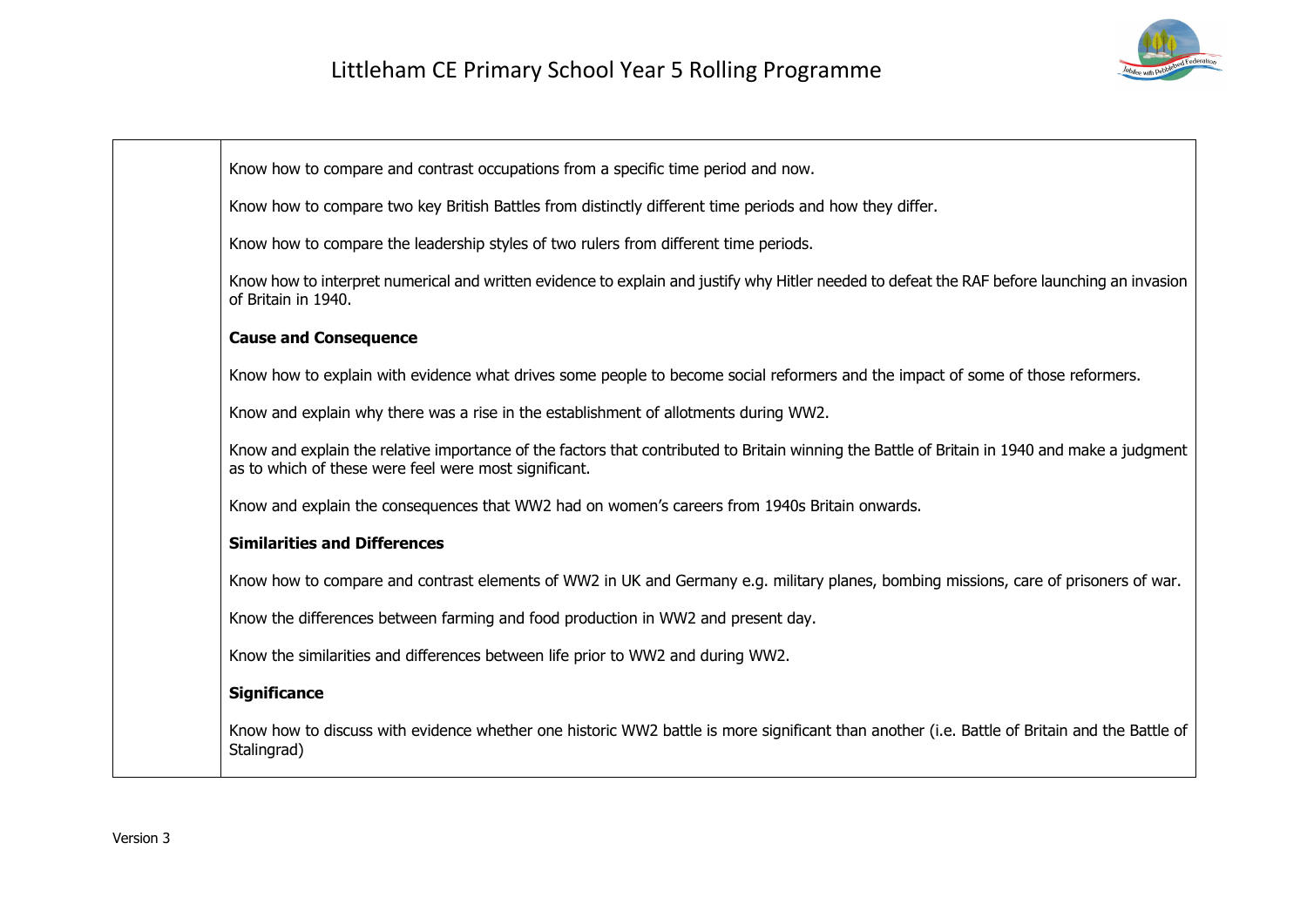

|           | <b>Black and British</b>                                                                                                                                                                                                                                                                                                                                                                                                                                                                              |
|-----------|-------------------------------------------------------------------------------------------------------------------------------------------------------------------------------------------------------------------------------------------------------------------------------------------------------------------------------------------------------------------------------------------------------------------------------------------------------------------------------------------------------|
|           | Key Question - When so many Black people rushed to fight in the two world wars, why then is it only recently that their<br>sacrifice has been properly recognised?                                                                                                                                                                                                                                                                                                                                    |
|           | Know that there was a bar on Black soldiers fighting in the army in WW1 and know the types of jobs they did                                                                                                                                                                                                                                                                                                                                                                                           |
|           | Know why Walter Tull was an exception and that he was the first British-born black arm Officer and the first black officer to lead white<br>British troops into Battle.                                                                                                                                                                                                                                                                                                                               |
|           | Know that the bar on entry to the armed forces was less stringent in World War Two.                                                                                                                                                                                                                                                                                                                                                                                                                   |
|           | Know that many Black people joined the RAF.                                                                                                                                                                                                                                                                                                                                                                                                                                                           |
|           | Know that allotments are still part of our culture today and many people in Exmouth, including at our own school, use them to grow food for<br>themselves and friends/family.                                                                                                                                                                                                                                                                                                                         |
|           | Recognise how Exeter and the South West were impacted during WW2. Know that a WW2 bomb needed a controlled explosion in Exeter in<br>2021 and still impacted lives of those living near to it.                                                                                                                                                                                                                                                                                                        |
|           | Research 'Dig for Victory' especially in Exmouth/Devon and the importance of growing your own food.                                                                                                                                                                                                                                                                                                                                                                                                   |
| Geography | Agricultural land use in the UK can be divided into three main types, arable (growing crops), pastoral (livestock) and mixed (arable and<br>pastoral). An allotment is a small piece of land used to grow fruit, vegetables and flowers. A wide variety of crops are farmed in the UK, such<br>as wheat, barley, oats, potatoes, other vegetables, fruits and oilseed rape. A wide variety of livestock are reared on farms in the UK, such as<br>sheep, dairy cattle, beef cattle, poultry and pigs. |
|           | <b>Locational Knowledge</b>                                                                                                                                                                                                                                                                                                                                                                                                                                                                           |
|           | Know the names and locations of many of the world's most famous mountain regions and volcanoes on maps (Rockies, Andes, Alps, Himalyas<br>+ three UK highest mountains: Scafell Pike, Snowdon, Ben Nevis. Volcanoes of Japan, Iceland, Hawaii, Italy, Cape Verdi, Guatemala).                                                                                                                                                                                                                         |
|           | Name and locate vegetation belts in the UK.                                                                                                                                                                                                                                                                                                                                                                                                                                                           |
|           | <b>Human Features</b>                                                                                                                                                                                                                                                                                                                                                                                                                                                                                 |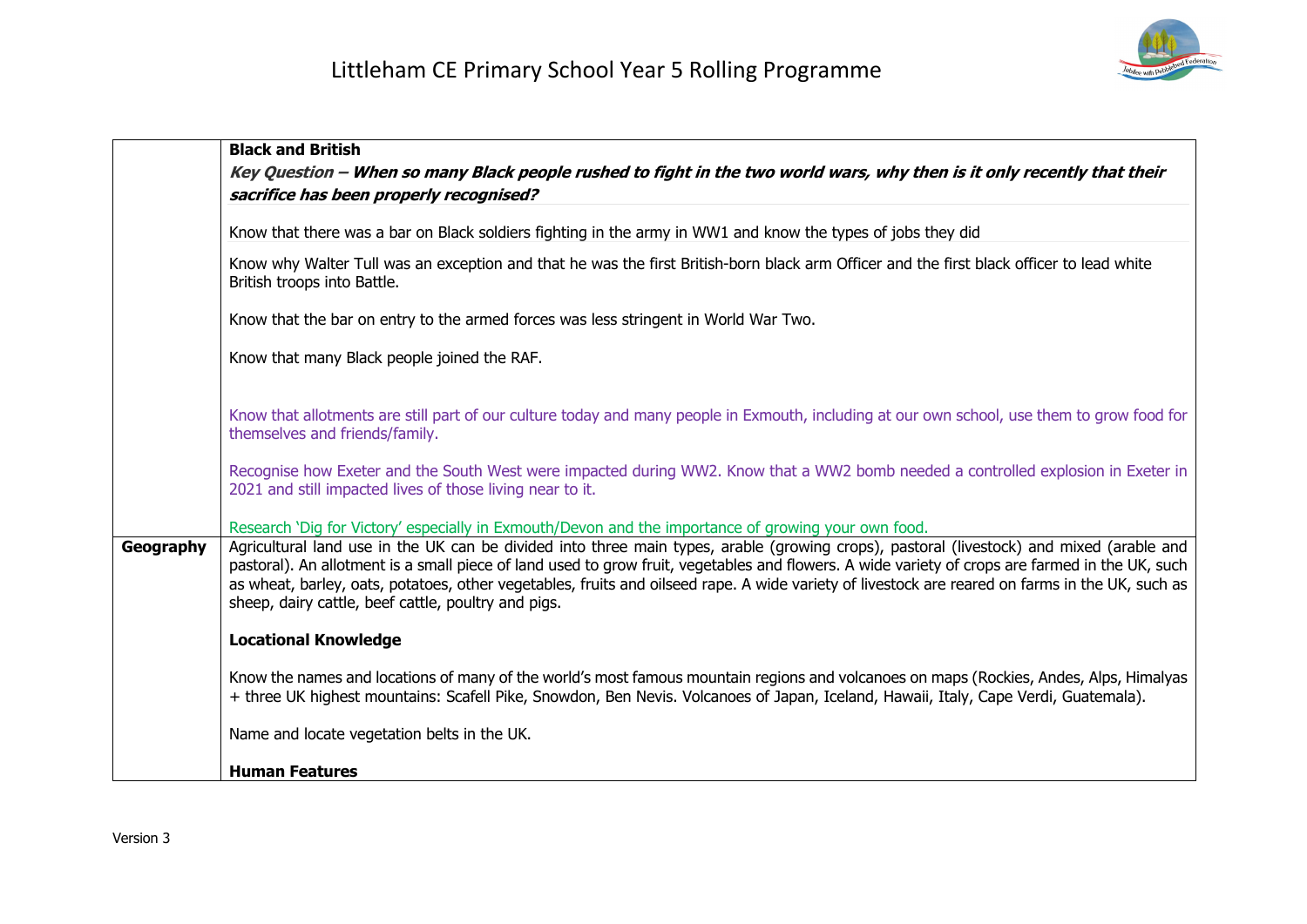

| Know how a location fits into its wider geographical location; reference to human and economical features.                                                                                                                                                                                                      |
|-----------------------------------------------------------------------------------------------------------------------------------------------------------------------------------------------------------------------------------------------------------------------------------------------------------------|
| <b>Physical Features</b>                                                                                                                                                                                                                                                                                        |
| Know about the concept of biomes.                                                                                                                                                                                                                                                                               |
| Know how to describe the physical features of mountains.                                                                                                                                                                                                                                                        |
| <b>Skills, Maps Work and Fieldwork</b>                                                                                                                                                                                                                                                                          |
| Know how to ask questions: what is this landscape like? how has it changed? how is it changing?                                                                                                                                                                                                                 |
| Know how to analyse evidence and draw conclusions.                                                                                                                                                                                                                                                              |
| Know how to identify and explain different views of people including themselves.                                                                                                                                                                                                                                |
| Know how to design and use questionnaires to obtain views of community on a subject.                                                                                                                                                                                                                            |
| Know how to collect and record evidence.                                                                                                                                                                                                                                                                        |
| Know how to conduct a land use survey.                                                                                                                                                                                                                                                                          |
| Know how to communicate in ways appropriate to task and audience e.g. persuasive writing – present information on map overlays to show<br>levels of information e.g. old/new                                                                                                                                    |
| Know and demonstrate how field sketches should show understanding of pattern, movement and change.                                                                                                                                                                                                              |
| Know how to draw in scale – accuracy of scale, locate information/place with speed and accuracy to use key to make deductions about<br>landscape / industry                                                                                                                                                     |
| Know that there are pastoral farms near to school. Our allotment grows food for the school kitchen and for sale to parents as a way of cutting<br>costs and food miles. There are allotment sites nearby in Exmouth. Growing some food at home could cut food miles and save money,<br>helping the environment. |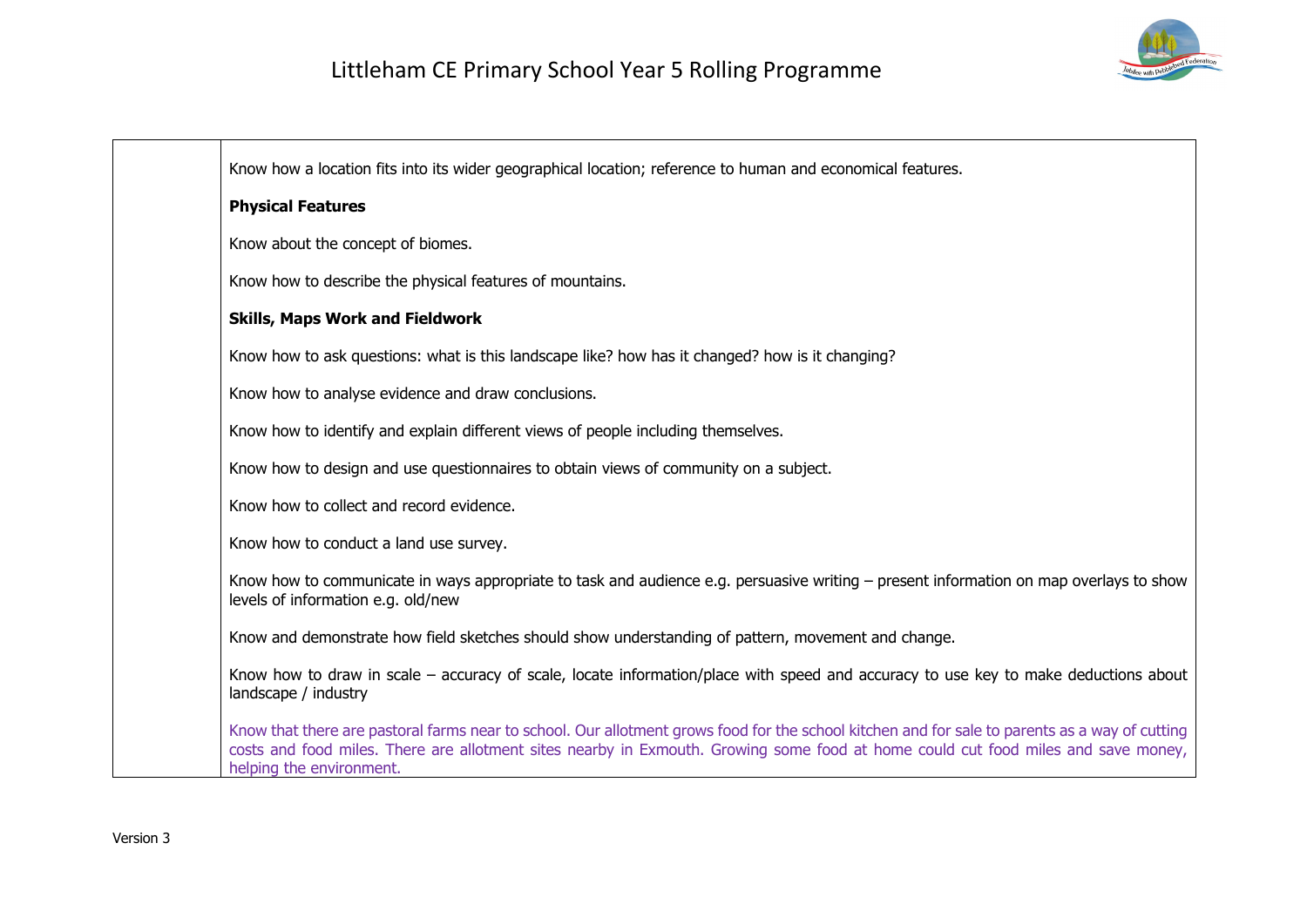

|                | Look at a map of Exmouth to find out where the allotments are sited. Ask Graham Bell, or other adult who has an allotment to visit to talk<br>about how they organise their allotment, including the school one. Visit a local farm.                                                                                                                                                                                                                                                                                                                                               |
|----------------|------------------------------------------------------------------------------------------------------------------------------------------------------------------------------------------------------------------------------------------------------------------------------------------------------------------------------------------------------------------------------------------------------------------------------------------------------------------------------------------------------------------------------------------------------------------------------------|
| <b>Science</b> | Parts of a flower include the stamen, filament, anther, pollen, carpel, stigma, style, ovary, ovule and sepal. Pollination is when the male part<br>of a plant (pollen) is carried, by wind, insects or other animals, to the female part of the plant (carpel). The pollen travels to the ovary, where<br>it fertilises the ovules (eggs). Seeds are then produced, which disperse far away from the parent plant and grow new plants. Data can be<br>recorded and displayed in different ways, including tables, bar and line charts, classification keys and labelled diagrams. |
|                | <b>Living Things and Their Habitats</b>                                                                                                                                                                                                                                                                                                                                                                                                                                                                                                                                            |
|                | Know that as part of their life cycle plants and animals reproduce.                                                                                                                                                                                                                                                                                                                                                                                                                                                                                                                |
|                | Know that plants reproduce both sexually and asexually.                                                                                                                                                                                                                                                                                                                                                                                                                                                                                                                            |
|                | Know that bulbs, tubers, runners and plantlets are examples of asexual plant reproduction which involves only one parent plant.                                                                                                                                                                                                                                                                                                                                                                                                                                                    |
|                | Know that gardeners force plants to reproduce asexually by taking cuttings.                                                                                                                                                                                                                                                                                                                                                                                                                                                                                                        |
|                | Know that sexual reproduction occurs through pollination, usually involving wind or insects carrying seeds.                                                                                                                                                                                                                                                                                                                                                                                                                                                                        |
|                | <b>Knowledge of Working Scientifically</b>                                                                                                                                                                                                                                                                                                                                                                                                                                                                                                                                         |
|                | Know how to ask a range of yes/no questions, which work together, to aid sorting.                                                                                                                                                                                                                                                                                                                                                                                                                                                                                                  |
|                | Know how to put appropriate headings onto Carroll diagrams.                                                                                                                                                                                                                                                                                                                                                                                                                                                                                                                        |
|                | Know how to choose suitable sources and begin to separate opinion from fact.                                                                                                                                                                                                                                                                                                                                                                                                                                                                                                       |
|                | Know how to begin to recognise which secondary sources will be most useful to research their ideas.                                                                                                                                                                                                                                                                                                                                                                                                                                                                                |
|                | Know how to separate opinion from fact in conclusions.                                                                                                                                                                                                                                                                                                                                                                                                                                                                                                                             |
|                | Know how to be able to talk about their degree of trust in the sources they used.                                                                                                                                                                                                                                                                                                                                                                                                                                                                                                  |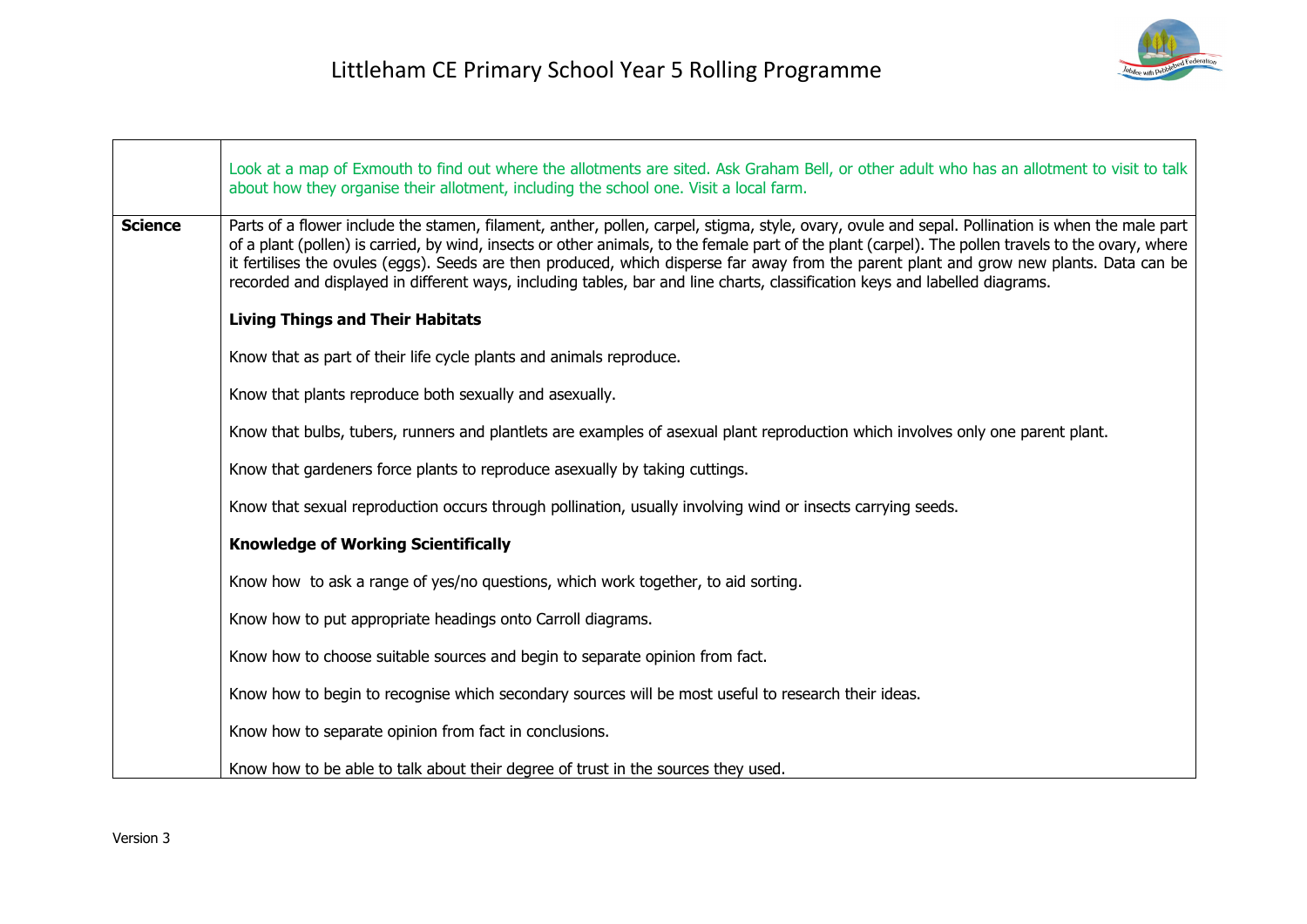|                          | Know that a wide range of plants grow on site in different habitats. Understand the different ways of reproduction in the plants in our school<br>allotment such as cuttings, tubers and sexual reproduction. Know how the life cycle of an insect is useful to gardens (ladybird), frog and<br>fox/badger.<br>Help to prepare the plots, sow, pot on, harvest and use the food grown in the school allotment. Sort them according to criteria – reproduction,<br>seed dispersal, how they grow. Look at life cycles of the three vertebrate groups and an insect using video clips and sequencing pictures. |
|--------------------------|--------------------------------------------------------------------------------------------------------------------------------------------------------------------------------------------------------------------------------------------------------------------------------------------------------------------------------------------------------------------------------------------------------------------------------------------------------------------------------------------------------------------------------------------------------------------------------------------------------------|
| <b>Art and</b><br>design | Ways to review and revisit ideas include annotating sketches and sketchbook pages, practising and refining techniques. Know that different<br>things inspire artists: landscapes, people, objects, religion.                                                                                                                                                                                                                                                                                                                                                                                                 |
|                          | <b>Use of Sketchbook</b>                                                                                                                                                                                                                                                                                                                                                                                                                                                                                                                                                                                     |
|                          | Know how to use their sketchbooks to show how ideas have developed and improved.                                                                                                                                                                                                                                                                                                                                                                                                                                                                                                                             |
|                          | Know how to use annotations in the sketchbook to show what further changes they would make.                                                                                                                                                                                                                                                                                                                                                                                                                                                                                                                  |
|                          | Know how to use their sketchbook to show how they have discussed ideas with others.                                                                                                                                                                                                                                                                                                                                                                                                                                                                                                                          |
|                          | Know how to use their sketchbook to show knowledge and art history they have learnt.                                                                                                                                                                                                                                                                                                                                                                                                                                                                                                                         |
|                          | <b>Drawing</b>                                                                                                                                                                                                                                                                                                                                                                                                                                                                                                                                                                                               |
|                          | Know how to use media such as pen and ink and practise using these.                                                                                                                                                                                                                                                                                                                                                                                                                                                                                                                                          |
|                          | Know techniques for drawing with pastel and practise.                                                                                                                                                                                                                                                                                                                                                                                                                                                                                                                                                        |
|                          | Know how to make a collection of drawings around a theme.                                                                                                                                                                                                                                                                                                                                                                                                                                                                                                                                                    |
|                          | Know how to use their skills to draw simple objects including texture.                                                                                                                                                                                                                                                                                                                                                                                                                                                                                                                                       |
|                          | Know how to draw for a sustained period of over one session.                                                                                                                                                                                                                                                                                                                                                                                                                                                                                                                                                 |
|                          | Know how to explain their preferences of mediums.                                                                                                                                                                                                                                                                                                                                                                                                                                                                                                                                                            |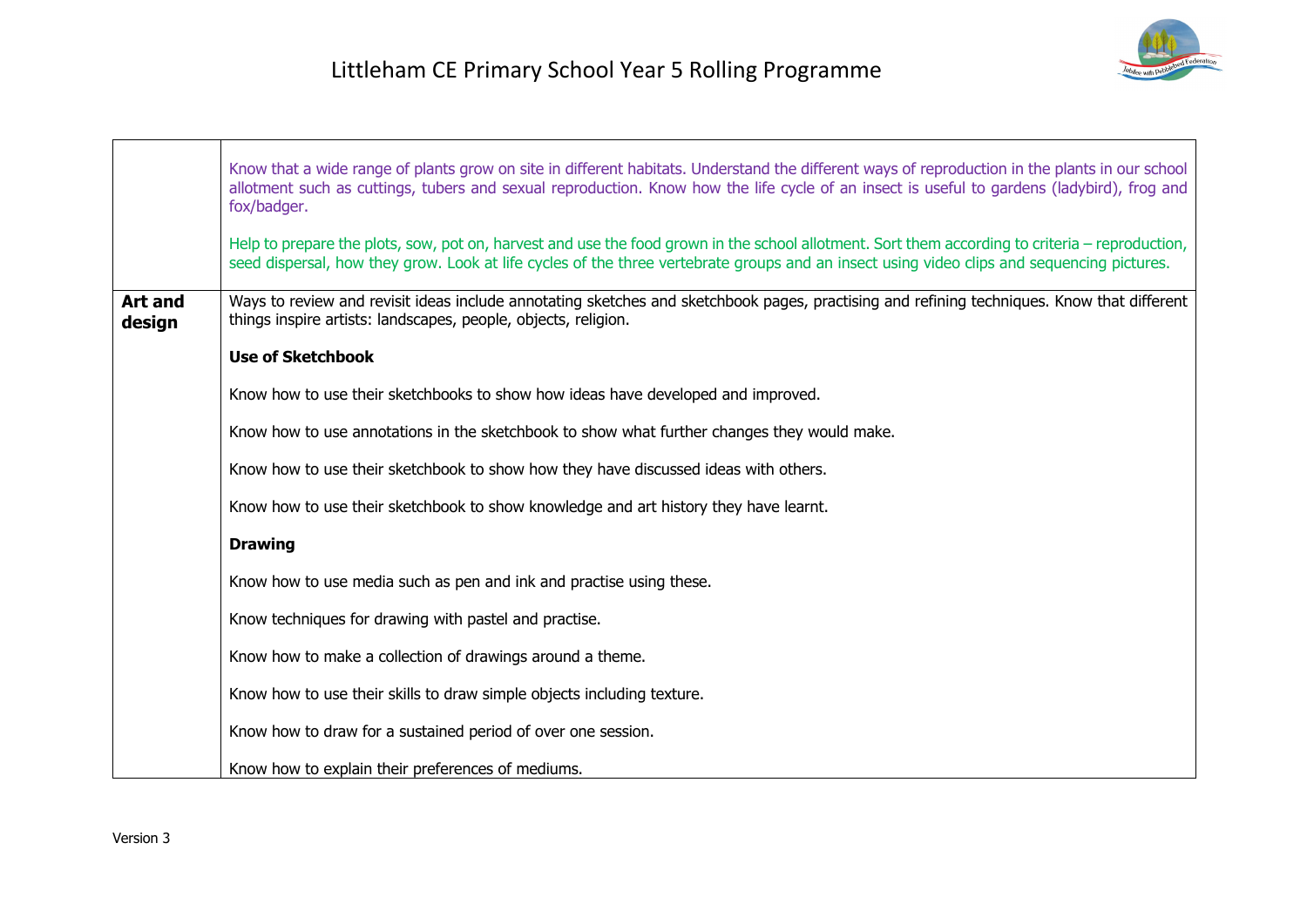

| <b>Painting</b>                                                                     |
|-------------------------------------------------------------------------------------|
| Know how to use layers of paint to add detail to background colours.                |
| Know about their preferred style and create their own piece.                        |
| Know about different techniques and use in their final pieces.                      |
| <b>Colour</b>                                                                       |
| Know how to mix and apply colours to represent still life objects from observation. |
| Know how to analyse colours used by artists' studied.                               |
| Form                                                                                |
| Know how to represent form when drawing.                                            |
| Know how to analyse how artists use and apply form in their work.                   |
| Line                                                                                |
| Know how to analyse and describe how artists use line in their work.                |
| <b>Shape</b>                                                                        |
| Know how to adapt the work of others to compose original ideas.                     |
| <b>Texture</b>                                                                      |
| Know and develop an understanding of texture through practical making activities.   |
| Know how artists manipulate materials to create texture.                            |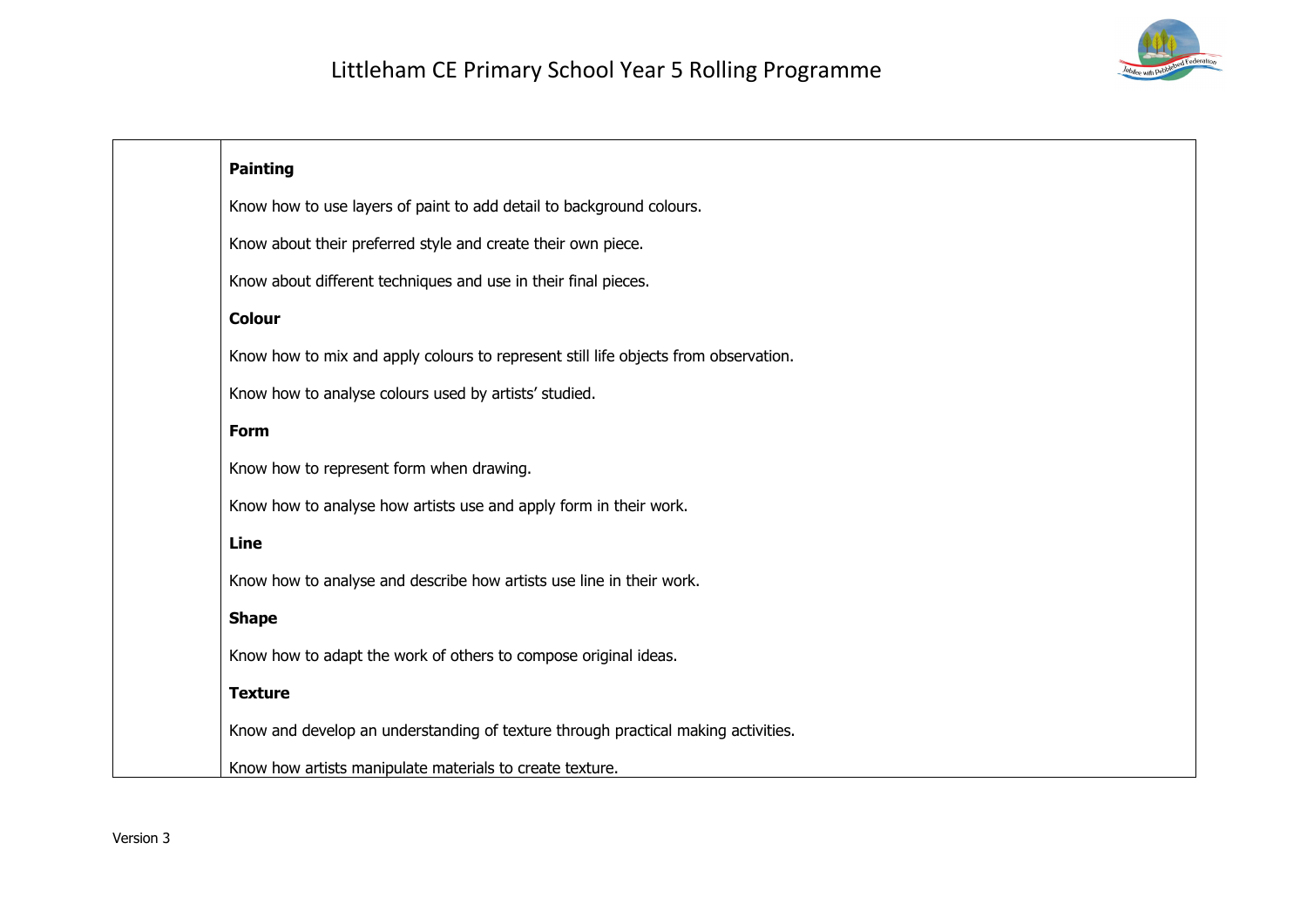

|              | <b>Tone</b>                                                                                                                                                                                                                                                                                                               |
|--------------|---------------------------------------------------------------------------------------------------------------------------------------------------------------------------------------------------------------------------------------------------------------------------------------------------------------------------|
|              | Know how to use tone when drawing with an increasing sophistication.                                                                                                                                                                                                                                                      |
|              | Know how to analyse artists' use of tone.                                                                                                                                                                                                                                                                                 |
|              | Know about local botanical artist Rev Keble Martin who lived in Woodbury. He illustrated the book The Concise British Flora in Colour (a copy<br>is at Woodbury Salterton School)                                                                                                                                         |
|              | Find out about local artists and what inspired them to paint and why they chose the style, media and subject matter they did.                                                                                                                                                                                             |
|              | Use the plants and flowers in our grounds/allotment for close up, still life Art work. Focus on pencil and pastel drawings, and move onto<br>using paint for finished pieces in the style of Rev Martin's book. Go on to create collages or 3D effects.                                                                   |
| <b>Music</b> | Both Jazz music and World War II had a significant impact on each other. Jazz music boosted the morale of soldiers fighting abroad and<br>also lifted the spirits of their loved ones back at home. Many jazz musicians were soldiers, and several others travelled overseas or across<br>the country to entertain troops |
|              | <b>Listen and Appraise</b>                                                                                                                                                                                                                                                                                                |
|              | Know five songs or pieces of music from WW2 era with a focus on Jazz.                                                                                                                                                                                                                                                     |
|              | Know the style of the five songs.                                                                                                                                                                                                                                                                                         |
|              | Know about what the song lyrics are about.                                                                                                                                                                                                                                                                                |
|              | Know about any musical dimensions features in the songs e.g. texture, dynamics, tempo, rhythm and pitch.                                                                                                                                                                                                                  |
|              | Know about the main sections of the pieces of music, e.g. intro, verse, solo part.                                                                                                                                                                                                                                        |
|              | Know about some of the instruments they heard in the songs.                                                                                                                                                                                                                                                               |
|              | Know about the historical context of the music $-$ what else was going on at the time.                                                                                                                                                                                                                                    |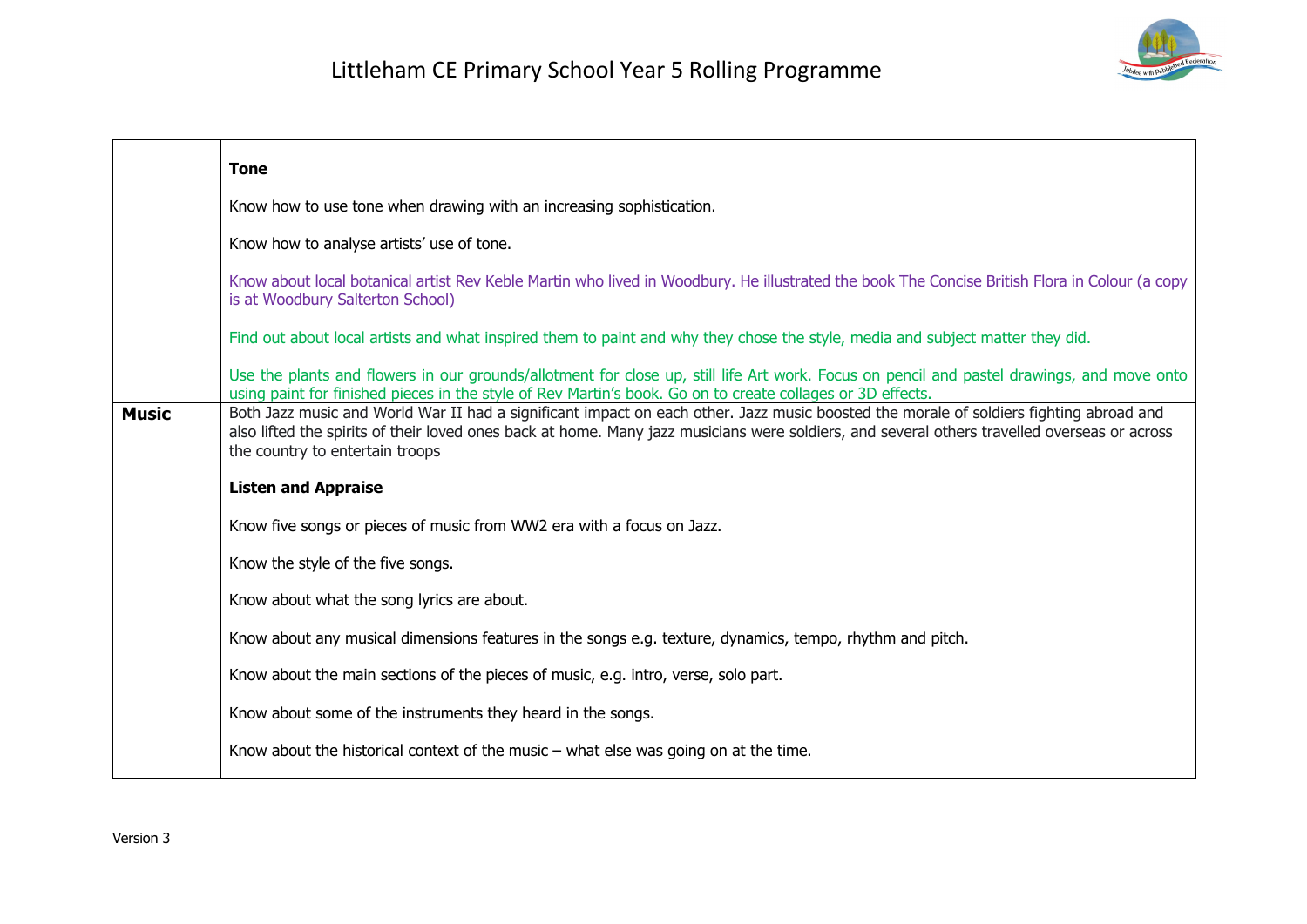

Know how to identify and move to the pulse with ease. **Games** Know how to be a musical leaders – creating musical ideas for the group to copy or respond to. Know how to keep the internal pulse. **Playing** Know about the different ways of writing music down e.g. staff, notation, symbols, chords. Know the notes C,D,E,F,G,A,B and C on the treble stave. Know how the length of each note is represented e.g. crotchet, quaver, minim, semibreve. Know the instruments that might be played in a band. Know how to rehearse and perform their part. Know how to listen to and follow musical instruments from a leader. Know how to lead a rehearsal session. **Improvisation** Know how to improvise using the instruments and chords used in the context or style of a piece of music. Learn about the styles of music people enjoyed during the war. Jazz and Blues were popular styles. Use ideas in the following link to support children to improvise in the style of Jazz Musicians. https://www.thepoint.org.uk/wp-content/uploads/2018/08/Resource-Pack-Jazz.pdf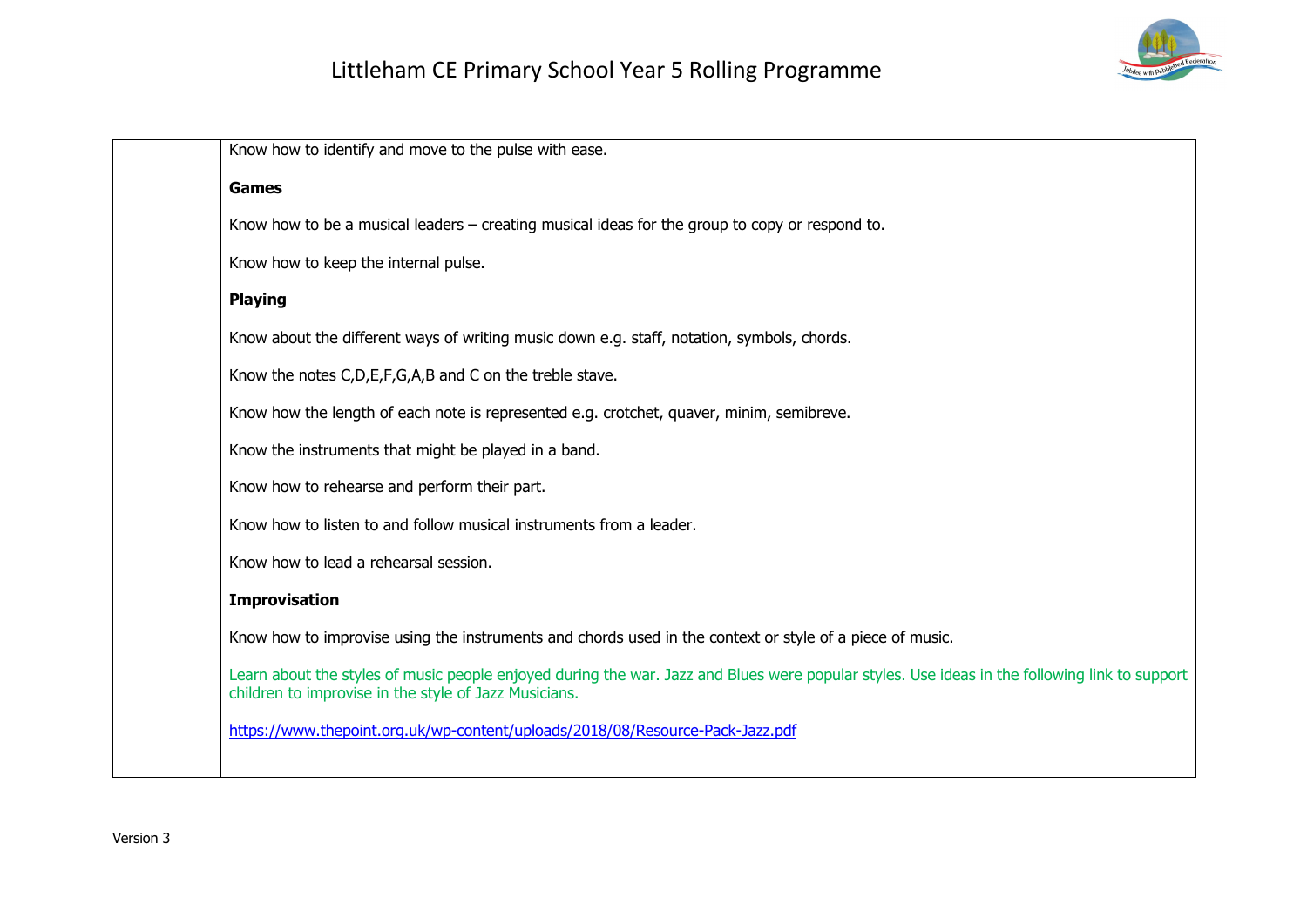

| <b>Computing</b>                       | <b>Programming</b>                                                                                                                                          |
|----------------------------------------|-------------------------------------------------------------------------------------------------------------------------------------------------------------|
|                                        | Know how to decompose a problem into smaller part to design an algorithm for a specific outcome and. Use this to write a program.                           |
|                                        | Know how to refine a procedure using repeat commands to improve a program.                                                                                  |
|                                        | Know that variables can be used to increase programming possibilities.                                                                                      |
|                                        | Know how to change an input to a program to achieve a different output.                                                                                     |
|                                        | Know how to use 'if' and 'then' commands to select an action.                                                                                               |
|                                        | Know how to use logical reasoning to detect and debug mistakes in a progam.                                                                                 |
|                                        | Know how to refine a procedure using repeat commands to improve a program.                                                                                  |
|                                        | Know that variables can be used to increase programming possibilities.                                                                                      |
|                                        | Know how to change an input to a program to achieve a different output.                                                                                     |
|                                        | Using Scratch create a 'Catch Game' for World War 2 Bombs. The use of co-ordinates will be included.                                                        |
| <b>Design and</b><br><b>Technology</b> | Know the importance of allotments and home grown foods in war time Britain and how menus needed adaptation to make the best use of<br>rationed ingredients. |
|                                        | <b>Design</b>                                                                                                                                               |
|                                        | Know how to plan the sequence of work e.g. using a recipe/storyboard.                                                                                       |
|                                        | Know how to record ideas using annotated diagrams.                                                                                                          |
|                                        | Know how to devise step by step plans (including recipes) which can be read / followed by someone else.                                                     |
|                                        | Know how to decide which design idea to develop.                                                                                                            |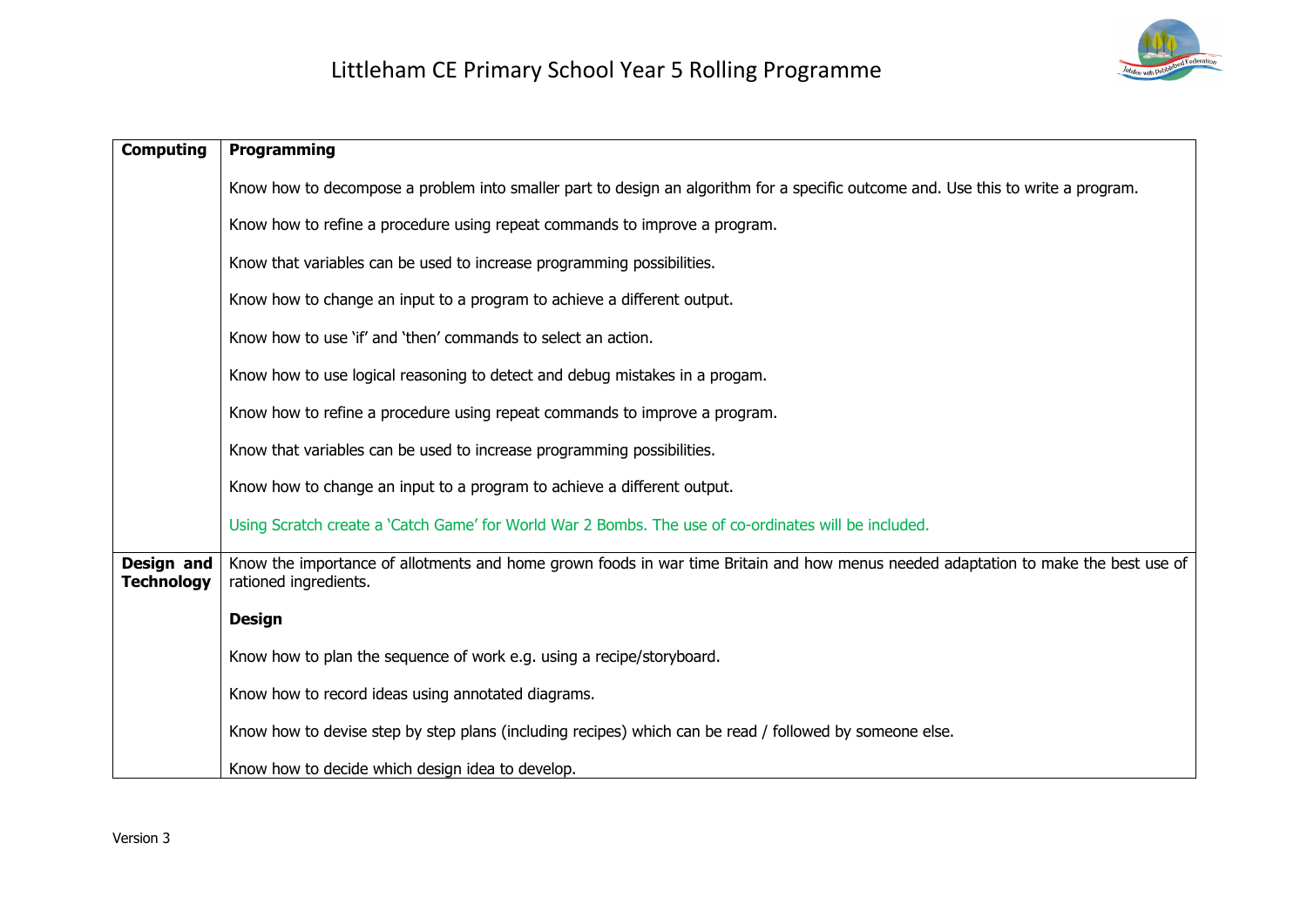

| Know how to carry out simple market research using models provided.                                     |
|---------------------------------------------------------------------------------------------------------|
| Know how to consider resource costs and availability.                                                   |
| <b>Make</b>                                                                                             |
| Know how to develop one idea in depth.                                                                  |
| Know how to use researched information to inform decisions.                                             |
| Know how to produce detailed lists of ingredients / components/ materials and tools.                    |
| Know how to use appropriate finishing techniques for the project.                                       |
| Know how to refine their product $-$ review and rework/improve.                                         |
| <b>Evaluate</b>                                                                                         |
| Know how to research and evaluate existing products (including book and web based research).            |
| Know how to consider user and purpose.                                                                  |
| Know how to identify the strengths and weaknesses of their design ideas and include in evaluations.     |
| Know how to give a report using correct technical vocabulary.                                           |
| Know how to consider and explain how the finished product could be improved related to design criteria. |
| Know how to discuss how well the finished product meets the design criteria of the user.                |
| Know how to present evaluations.                                                                        |
| Food                                                                                                    |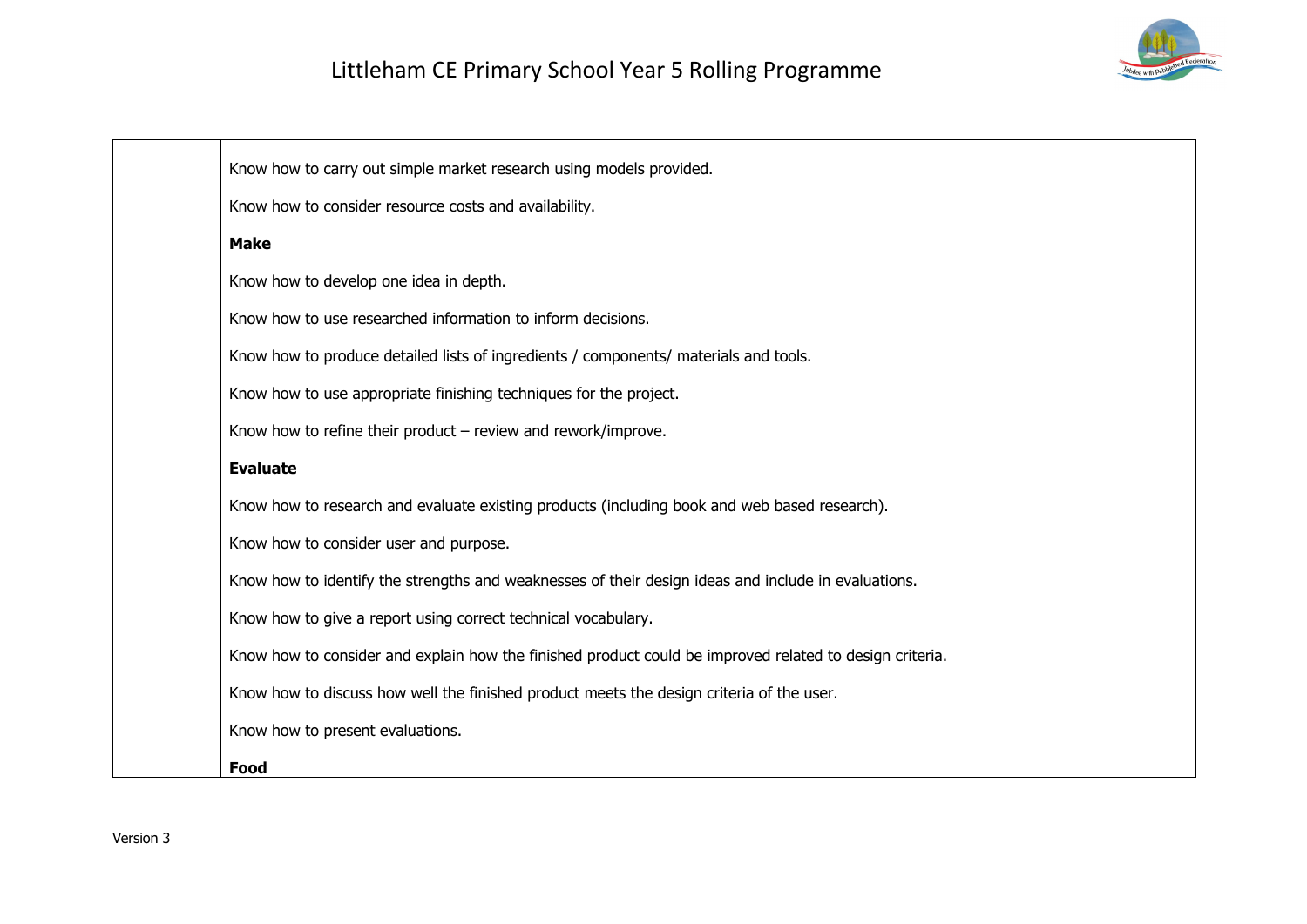

Know how to prepare food products taking into account the properties of ingredients and sensory characteristics. Know how to weigh and measure using scales. Know how to select and prepare foods for a particular purpose. Know how to work safely and hygienically. Know how to show awareness of a healthy diet (using the eatwell plate). Know how to use a range of cooking techniques. Know where and how ingredients are grown and processed. Know how to consider the influence of chefs (e.g. war time chefs/ration recipe ideas). Know how to use a heat source safely and hygienically. Know how to apply an understanding of the need for keeping food prep areas tidy and clean. Know how to understand the cultural and regional significance of food. Know the types of foods grown on our school allotment and the planting and growing processes. Work with Graham on our school allotment to plant and grow a variety of healthy vegetables. Plan and cook a menu using only ingredients from a family's weekly ration and from the home grown crops on the allotment.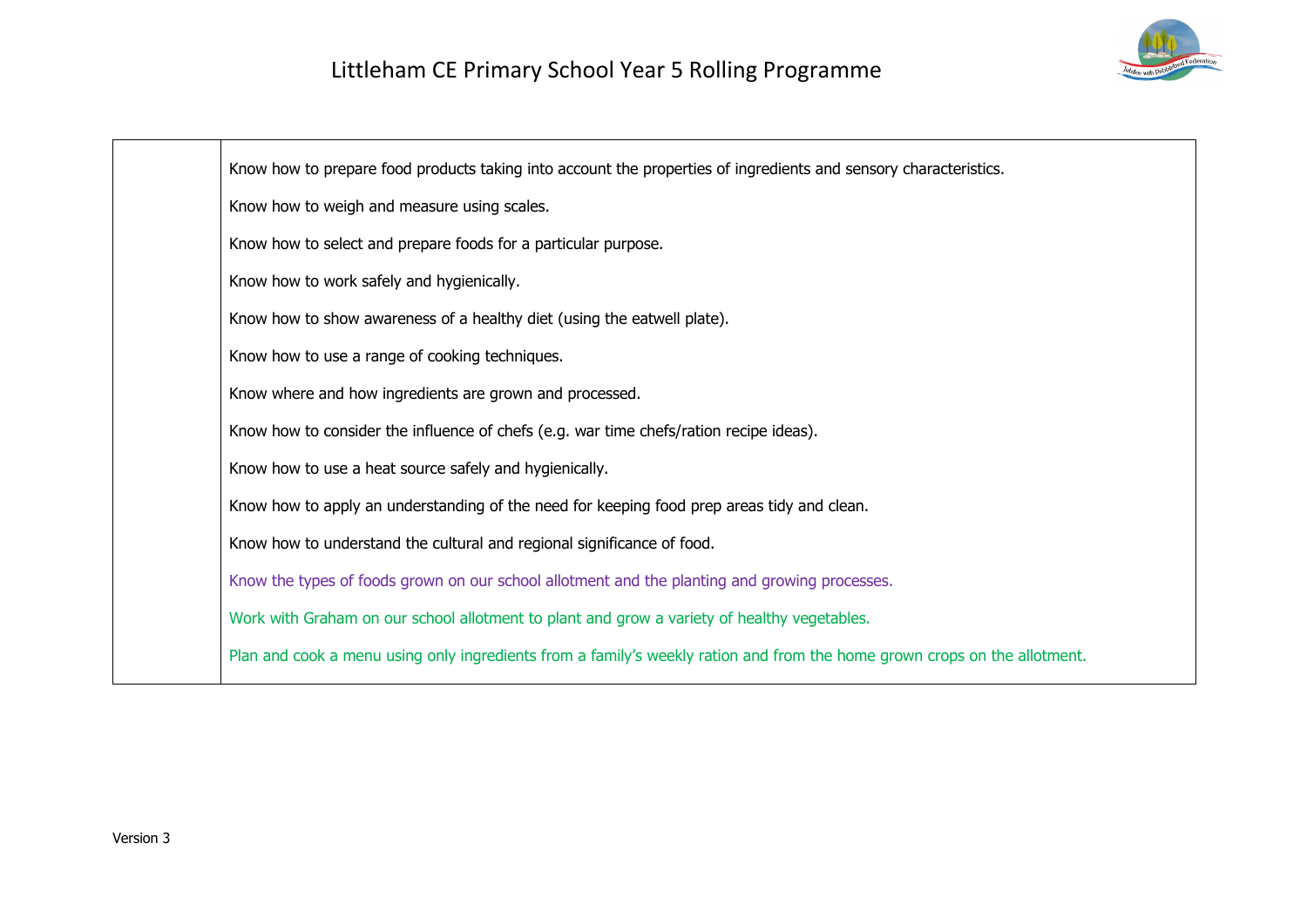

|                   | Term 3 - Summer                                                                                                                                                                                                                                                                                                                                                                                                                                                                                                              |
|-------------------|------------------------------------------------------------------------------------------------------------------------------------------------------------------------------------------------------------------------------------------------------------------------------------------------------------------------------------------------------------------------------------------------------------------------------------------------------------------------------------------------------------------------------|
| <b>Sub-themes</b> | What are the key pieces of knowledge we want children to remember, be able to build upon and to reflect on within each<br>subject area of this topic? This knowledge or skill features heavily in sub theme or will not be repeated.<br>Text in this colour describes example activities to support the main theme of the topic.<br>Text in this colour relates to key pieces of knowledge linked specifically to our Curriculum Intent.<br><b>Star Gazers. How Do Rockets Lift Off?</b>                                     |
|                   |                                                                                                                                                                                                                                                                                                                                                                                                                                                                                                                              |
| <b>Science</b>    | Discrete science teaching and learning.                                                                                                                                                                                                                                                                                                                                                                                                                                                                                      |
|                   | Explain that some changes result in the formation of new materials, and that this kind of change is not usually reversible. Combining two<br>substances can lead to an irreversible change that creates a new product. In this case, the tablets and water produce carbon dioxide gas.<br>The pressure it creates leads to a 'lift off' that is much like a real rocket launching. Know that unsupported objects fall to Earth because<br>of gravity. Identify the effects of air resistance, water resistance and friction. |
|                   | Describe the movement of the Earth, and of other planets, relative to the sun. Describe the movement of the moon relative to the Earth.<br>Use the idea of Earth's rotation to explain day and night and the apparent movement of the sun across the sky.                                                                                                                                                                                                                                                                    |
|                   | <b>Earth and Space</b>                                                                                                                                                                                                                                                                                                                                                                                                                                                                                                       |
|                   | Know that the sun is a star and that is it the centre of our solar system.                                                                                                                                                                                                                                                                                                                                                                                                                                                   |
|                   | Know that there are 8 planets (Mercury, Venus, Earth, Mars, Jupiter, Saturn, Uranus and Pluto).                                                                                                                                                                                                                                                                                                                                                                                                                              |
|                   | Know that these planets travel around the sun in fixed orbit.                                                                                                                                                                                                                                                                                                                                                                                                                                                                |
|                   | Know that the Earth takes 365 1/4 days to complete the orbit around the sun.                                                                                                                                                                                                                                                                                                                                                                                                                                                 |
|                   | Know that the Earth rotates (spins) on its axis every 24 hours.                                                                                                                                                                                                                                                                                                                                                                                                                                                              |
|                   | Know that as Earth rotates half faces the Sun (day) and half is facing away from the Sun (night).                                                                                                                                                                                                                                                                                                                                                                                                                            |
|                   | Know that the Earth rotates, the Sun appears to move across the sky.                                                                                                                                                                                                                                                                                                                                                                                                                                                         |
|                   | Know that the Moon orbits the Earth and that it takes about 28 days to complete its orbit.                                                                                                                                                                                                                                                                                                                                                                                                                                   |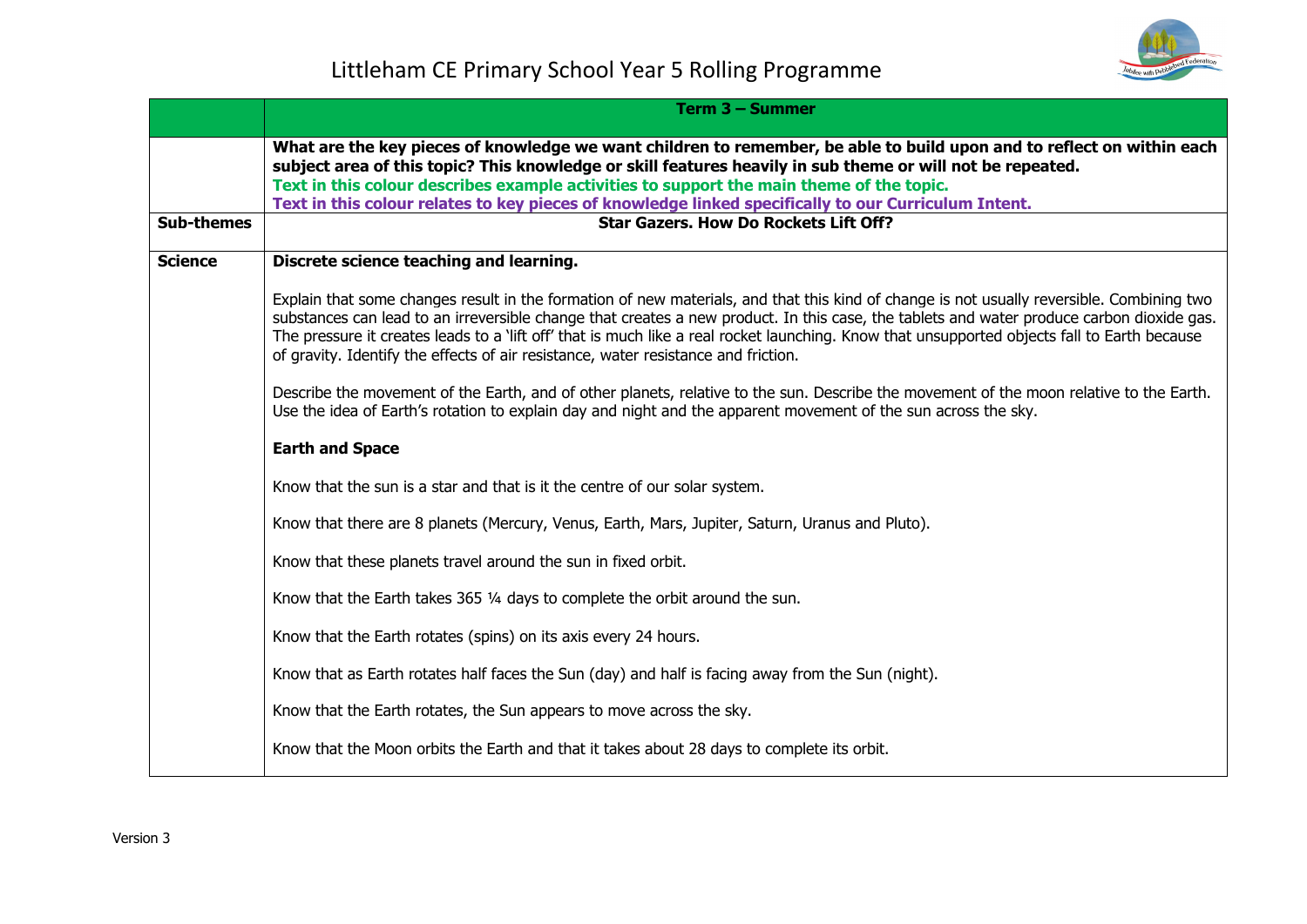

|                | Know that the Sun, Earth and Moon are approximately spherical.                                                                                                                                                                                                |
|----------------|---------------------------------------------------------------------------------------------------------------------------------------------------------------------------------------------------------------------------------------------------------------|
|                | Know that the International Space Station can be seen from earth.                                                                                                                                                                                             |
|                | <b>Knowledge of Working Scientifically</b>                                                                                                                                                                                                                    |
|                | Know how to choose suitable sources and begin to separate opinion from fact.                                                                                                                                                                                  |
|                | Know how to recognise which secondary sources will be most useful to research their ideas.                                                                                                                                                                    |
|                | Know how to prepare own tables to record data, including columns for taking repeat readings.                                                                                                                                                                  |
|                | Know how to be able to answer their questions using scientific evidence gained from a range of sources.                                                                                                                                                       |
|                | Know how to separate opinion from fact in conclusions.                                                                                                                                                                                                        |
|                | Know how to be able to talk about their degree of trust in the sources they used.                                                                                                                                                                             |
|                | Exmoor Dark Sky Reserve was one of the first areas in Europe to be designated as a dark sky reserve.                                                                                                                                                          |
|                | Visit Sidmouth Observatory.                                                                                                                                                                                                                                   |
|                | Note the position and height of the sun at different times of the day and over a few weeks to see how it changes. How does it affect us<br>in the Y5 classroom that faces south? Refer back to winter in the classroom and the issue of the low sun.          |
|                | Children put different-sized effervescent tablets in camera film canisters containing different quantities of water to create carbon dioxide<br>gas. They try different combinations to see which one will force the canister lid off and propel it furthest. |
| <b>History</b> | Chronology                                                                                                                                                                                                                                                    |
|                | Know how to plot the scientific developments in space travel on a timeline.                                                                                                                                                                                   |
|                | Know how to plot the events of the first 'Man on the Moon' space exploration on a timeline.                                                                                                                                                                   |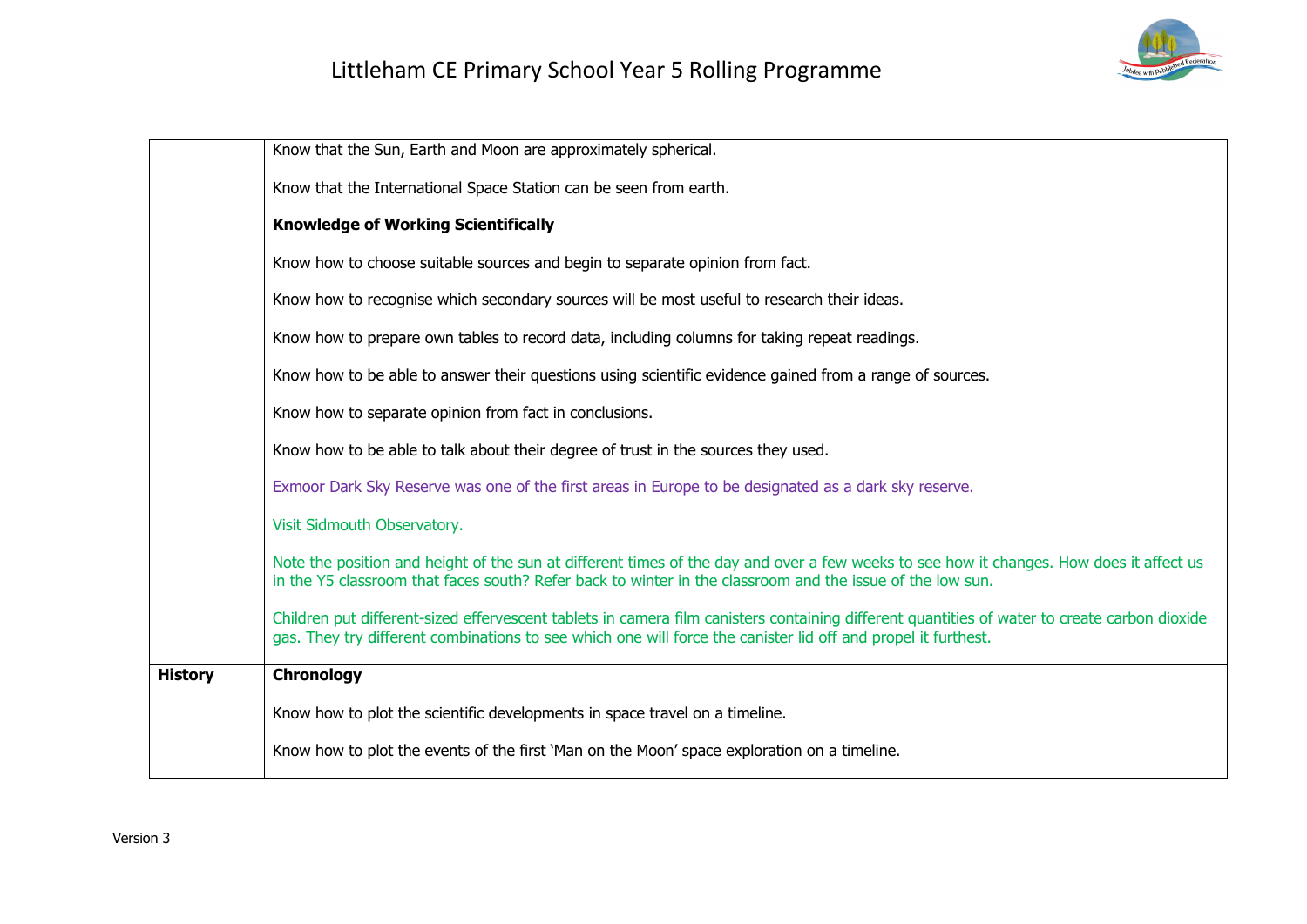

| <b>Historical Enquiry</b><br>Know how to consider a range of primary and secondary evidence to argue for or against the conspiracy theories relating to Man Walking<br>on the Moon. |
|-------------------------------------------------------------------------------------------------------------------------------------------------------------------------------------|
| <b>Interpretations of History</b>                                                                                                                                                   |
| Know how to consider a range of primary and secondary evidence to argue for or against the conspiracy theories relating to Man Walking<br>on the Moon.                              |
| <b>Continuity and Change</b>                                                                                                                                                        |
| Know how to compare and contrast space travel in the $21st$ Century to that of the $20th$ Century.                                                                                  |
| <b>Cause and Consequence</b>                                                                                                                                                        |
| Know how scientific developments and space exploration has changed our day to day lives e.g. satellite TV, mobile phones, satellite<br>navigation, accurate weather forecasting.    |
| <b>Similarity and Difference</b>                                                                                                                                                    |
| Consider how daily life is similar and different now from when space exploration began. Are any of the differences linked to space<br>science?                                      |
| <b>Significance</b>                                                                                                                                                                 |
| Know and consider significant events and people in space exploration e.g.                                                                                                           |
| first space flight                                                                                                                                                                  |
| man walking on moon                                                                                                                                                                 |
| Apollo 13 disaster<br>Invention of Space Shuttle - reusable equipment                                                                                                               |
| <b>International Space Station</b>                                                                                                                                                  |